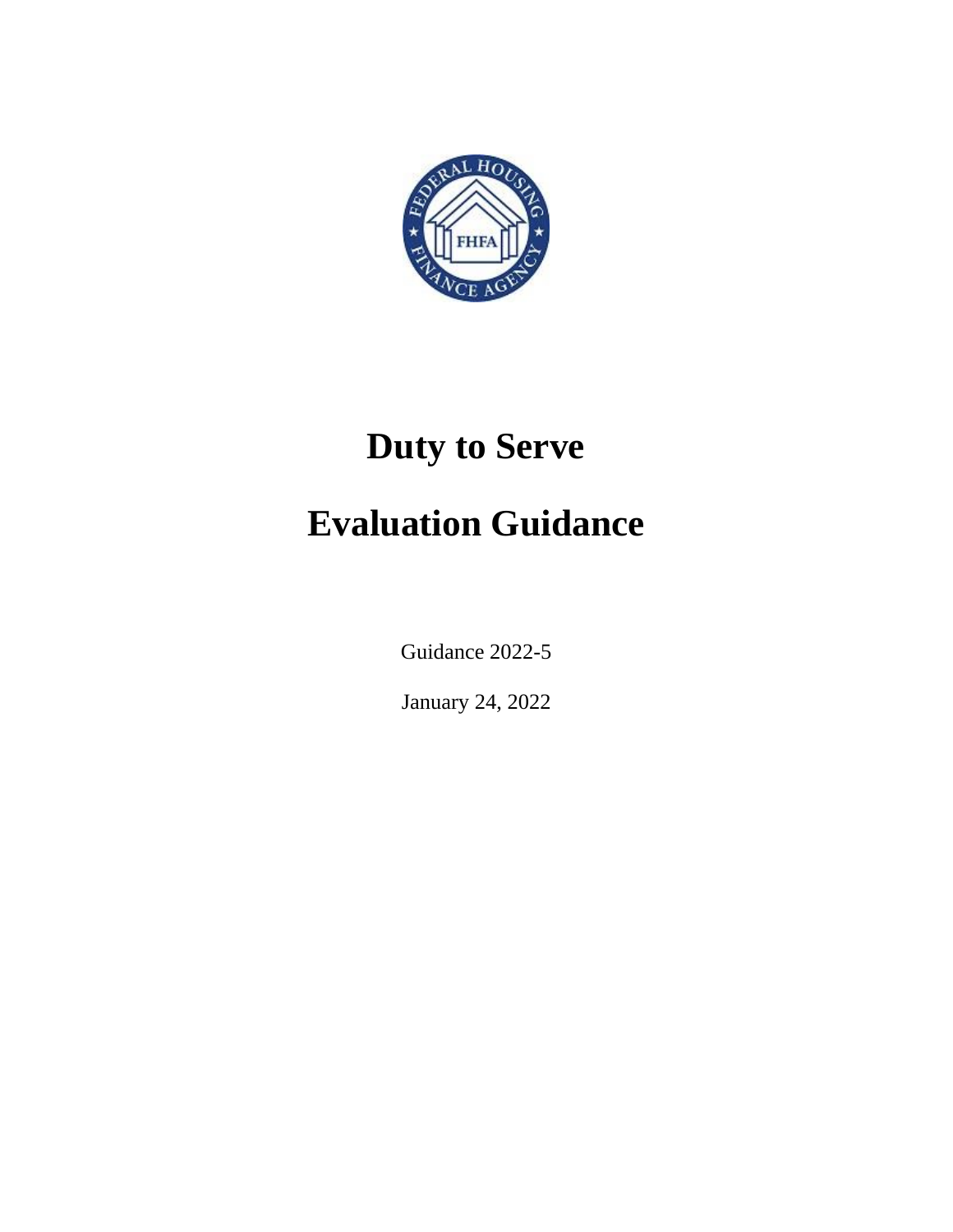## **Table of Contents**

| Chapter 1. Developing Underserved Markets Plans and FHFA Non-Objection Standard   |                |
|-----------------------------------------------------------------------------------|----------------|
|                                                                                   | $\overline{4}$ |
|                                                                                   | $\overline{4}$ |
|                                                                                   | 6              |
|                                                                                   | 18             |
|                                                                                   | 19             |
|                                                                                   | 25             |
| <b>Chapter 2. Evaluation Process for Rating Enterprise Performance</b>            |                |
|                                                                                   | 28             |
|                                                                                   | 30             |
|                                                                                   | 33             |
|                                                                                   | 36             |
|                                                                                   | 37             |
|                                                                                   | 38             |
| Appendix B: Assigning Concept Scores and Step Two Impact Scores to Each Objective | 39             |
|                                                                                   | 42             |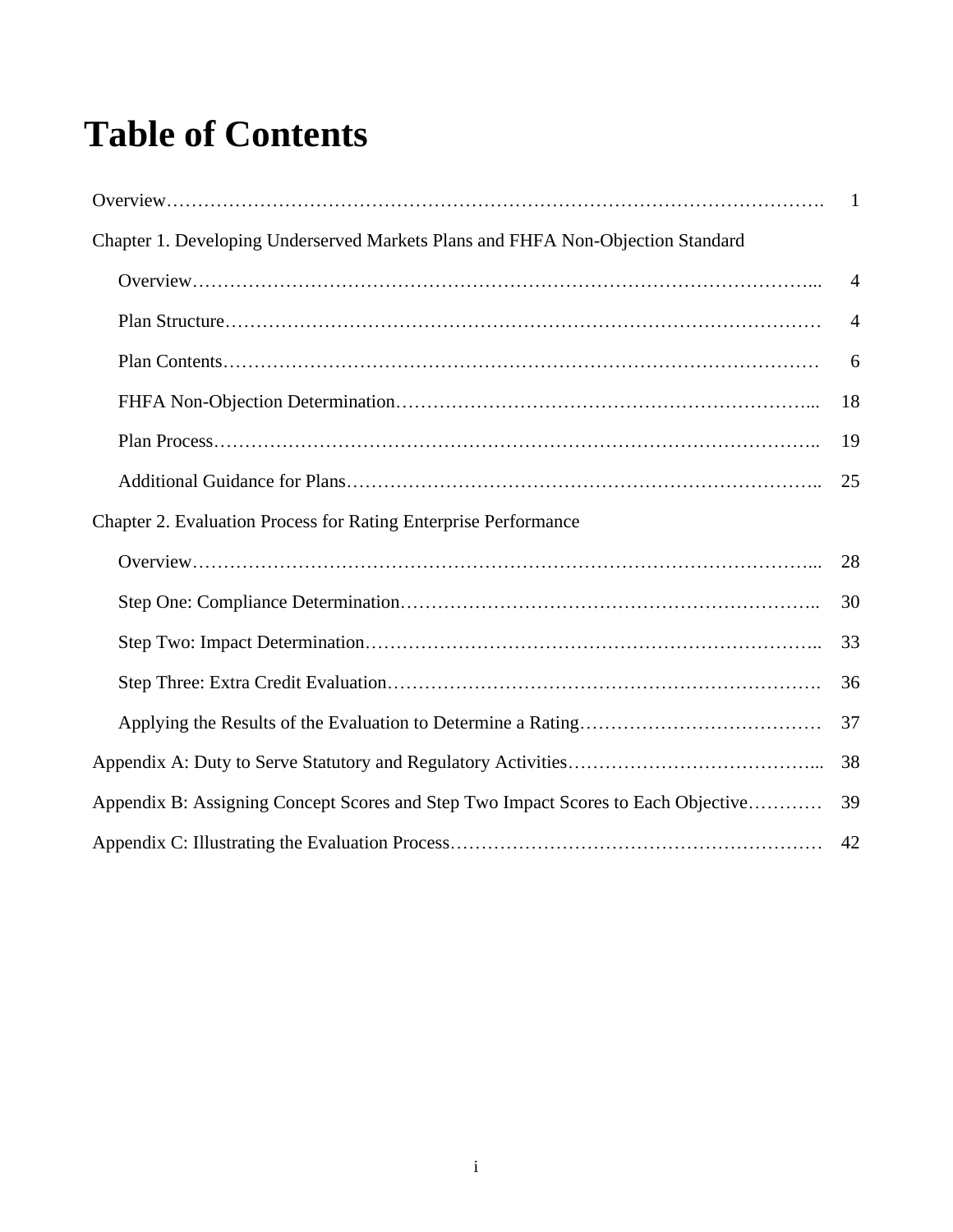## <span id="page-2-0"></span>**Overview**

The Housing and Economic Recovery Act of 2008 (HERA) established a duty for Fannie Mae and Freddie Mac (the Enterprises) to serve three specified underserved markets — manufactured housing, affordable housing preservation, and rural housing — by increasing the liquidity of mortgage investments and improving the distribution of investment capital available for mortgage financing for very low-, low-, and moderate-income families in those markets.

Under the Duty to Serve regulation that implements this statutory requirement,  $\frac{1}{1}$  each Enterprise must prepare an Underserved Markets Plan (Plan) describing the specific activities and objectives it will undertake to fulfill its Duty to Serve obligations in each underserved market over a three-year period. This Evaluation Guidance (Guidance) describes the procedures the Enterprises will follow in preparing these Plans, the standard for FHFA issuance of a Non-Objection to the Plans, and the process by which FHFA will evaluate the Plans annually to produce a rating for each Enterprise's compliance and impact on each underserved market. This updated Guidance (version 2022-5) replaces the Evaluation Guidance released in July 2020 (version 2020-4a).

#### **Summary of changes in this revision to the Guidance**

This revised version of the Guidance (2022-5) is effective beginning with the 2022-2024 Plan cycle and incorporates several changes to the Duty to Serve program:

- 1. **Temporary changes for Plan Years 2020-2021** The revisions remove temporary adjustments to normal Duty to Serve program operations that FHFA implemented for Plan Years 2020 and 2021.
- 2. **Strategic Priorities Statement**  The revisions reinstate the provision in Evaluation Guidance 2019-3 stating that the Enterprises should include a Strategic Priorities Statement for each underserved market in their Plans. In a change from previous versions of the Evaluation Guidance, the revisions provide that FHFA will consider the Strategic Priorities Statement when evaluating the potential and actual impact of actions under each objective on the needs of the underserved market.
- 3. **Consideration of infeasible objectives –** The revisions provide that FHFA will consider the underlying actions taken by an Enterprise for Plan objectives that FHFA agrees are infeasible when determining an Enterprise's performance score under Steps Two and Three of the annual evaluation. The revisions also provide that the

<sup>&</sup>lt;sup>1</sup> 12 CFR Part 1282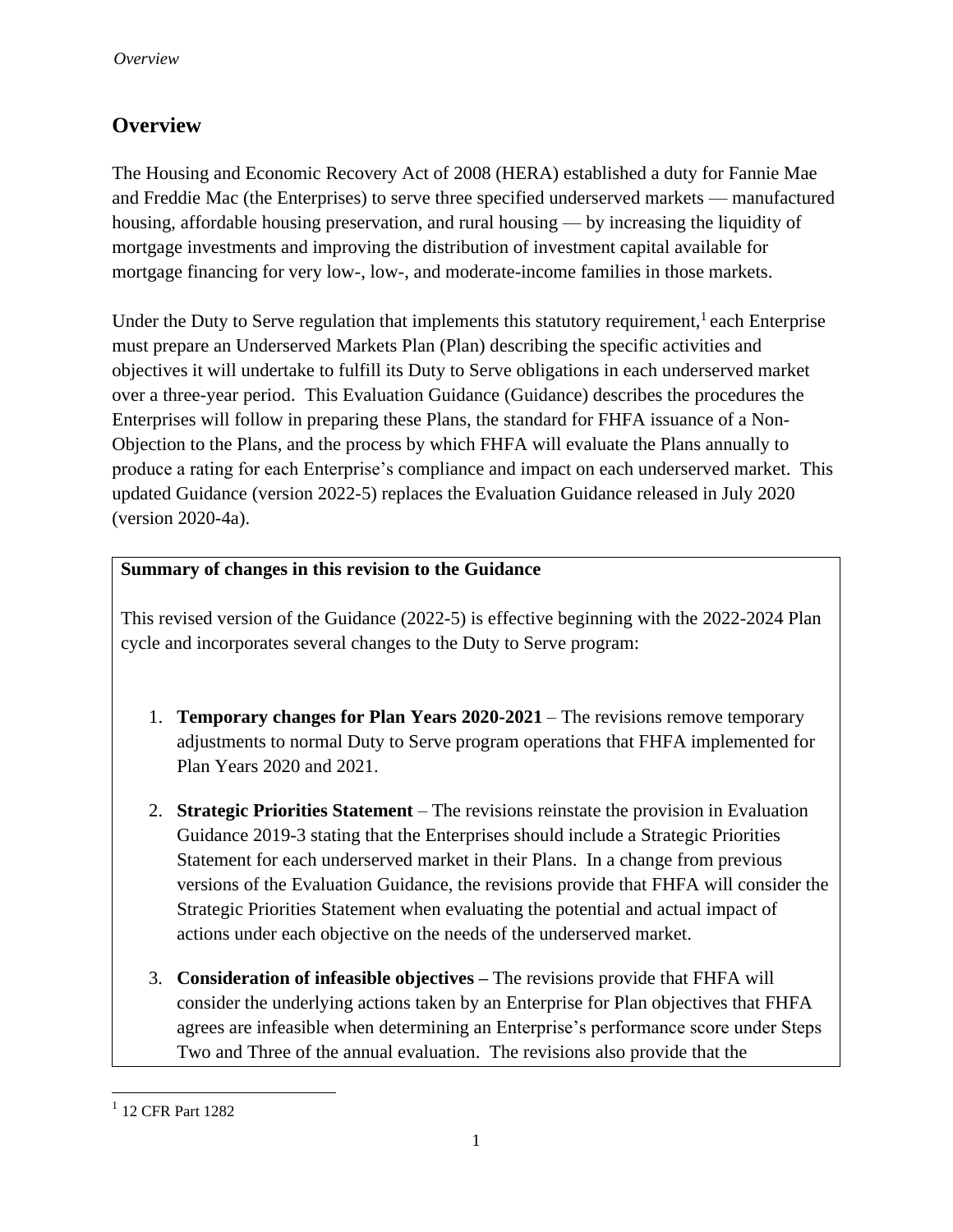Enterprises should submit infeasibility requests as part of their Duty to Serve annual reports to FHFA, rather than in advance of the annual report submission.

4. **Threshold for determining compliance** – The revisions change the threshold for compliance under Step One of the annual evaluation from a score of 8 to a score of 6.5.

**FHFA's Evaluation Guidance Objectives:** This Guidance provides FHFA's expectations on the Enterprises' Plan development. FHFA expects the Enterprises to develop meaningful Plans that result in increases in liquidity in the three underserved markets, and to carry out innovative strategies that are impactful, consistent with safety and soundness. This Guidance also provides additional details on FHFA's evaluation framework and communication of the Enterprises' performance. FHFA will continue to make changes to this Guidance during the three-year Plan cycle to improve the process as needed.

**Evaluation Guidance Components:** There are two major sequential steps involved in implementing the Duty to Serve regulation: (1) implementation and reporting by the Enterprises of the activities and objectives described in their Plans; and (2) FHFA annual evaluation of the Enterprises' performance under their Plans. An overview of each step is provided below:

1. **Implementation of the Plans and Reporting Requirements.** Once a Plan is in effect after receiving FHFA's Non-Objection, each Enterprise implements the activities and objectives described in its Plan to meet the needs of that underserved market. Each Enterprise must submit a quarterly report to FHFA within 60 days of the end of the first, second, and third quarters of the calendar year describing its progress in implementing the activities and objectives in its Plan. Each quarterly report must include detailed year-to-date information on the Enterprise's progress as required by FHFA, supported by appropriate transaction level detail. Each Enterprise must submit an annual report to FHFA within 75 days of the end of the calendar year providing, at a minimum, information on all activities and objectives undertaken during the year, including the context necessary for FHFA to evaluate the Enterprise's achievements. Quarterly and annual reporting protocols provided by FHFA to the Enterprises contain additional instructions on the process for submitting the Enterprises' reports to FHFA.

FHFA will make certain information from the quarterly and annual reports available to the public, omitting any confidential and proprietary information and data, at a reasonable time after the end of a Plan year.<sup>2</sup> Additional information regarding these public releases of information from the Enterprises' Duty to Serve reports is described in 12 CFR § 1282.66(d).

 $2$  The only exception to this policy is that in the third year of a Plan, FHFA will make certain information from that year's second quarter report available to the public, omitting any confidential and proprietary information and data,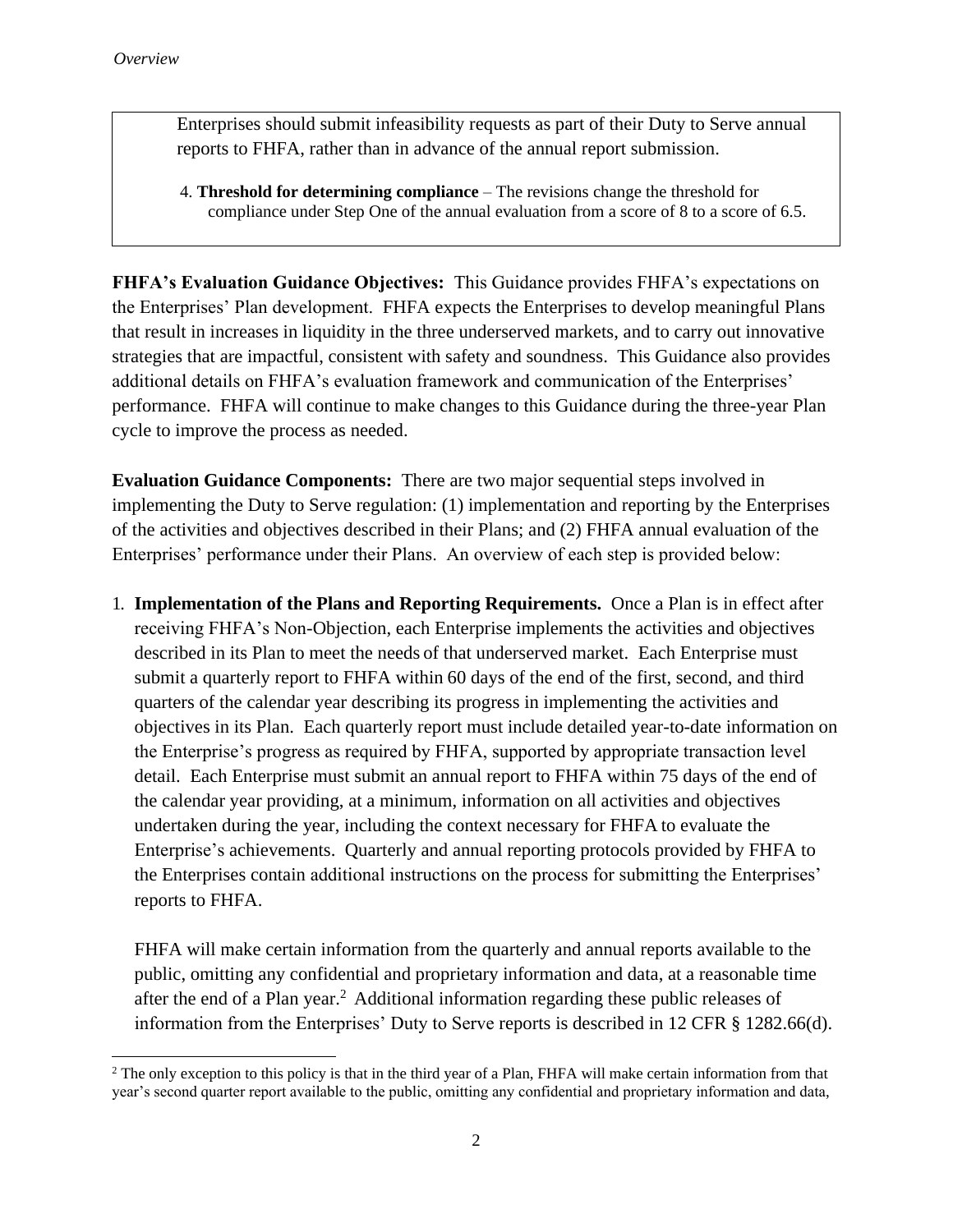2. **Annual Evaluation of Enterprises' Performance.** Upon receipt of each year's annual report from an Enterprise, FHFA will conduct an evaluation of the Enterprise's performance under its Plan pursuant to the requirements of the Duty to Serve regulation and the guidelines specified in Chapter 2 of this Guidance.

Based on this evaluation, FHFA will provide feedback to each Enterprise on its performance and issue one of the following ratings for each underserved market: Complies / Excellent Results, Complies / Acceptable Results, Complies / Needs Improvement, Does Not Comply. The first three ratings demonstrate compliance with Duty to Serve requirements, listed in order from highest to lowest rating.



The balance of this Guidance covers the following topics:

- Chapter 1 provides guidance on the process for developing the three-year Plan and FHFA's standard for issuing a Non-Objection to each underserved market in the proposed Plan.
- Chapter 2 describes the process by which FHFA will evaluate the Enterprises' achievements under their Plans each year.

• • •

at a reasonable time after receiving it within the calendar year. This will provide the public with information on the third Plan year as the Enterprises propose and revise their Plans for the next Plan cycle.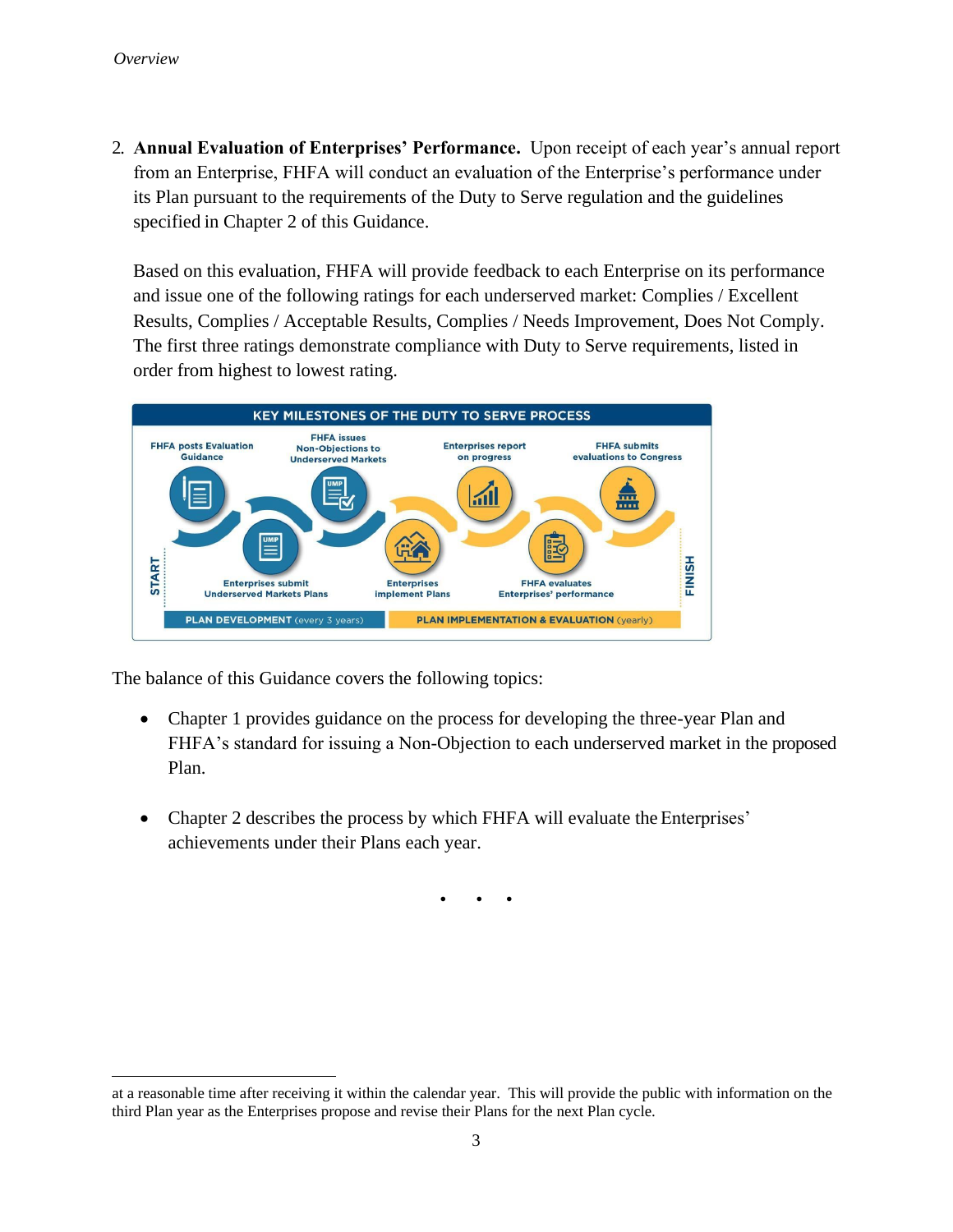## **Chapter 1. Developing Underserved Markets Plans and FHFA Non-Objection Standard**

## <span id="page-5-0"></span>**Overview**

This Chapter describes the requirements applicable to the Enterprises' Plans, as well as guidance on how to develop effective Plans and FHFA's standard for issuing a Non-Objection to the proposed Plans. It covers the following topics:

- **Plan Structure** This section describes how the Enterprises' Plans should be structured. Each Plan should be divided into separate sections for each of the three underserved markets. Each of these sections should, in turn, include subsections covering a Strategic Priorities Statement, Statutory and Regulatory Activities Considered but Not Included, and Activities and Objectives. The Plans should also include a certification from a senior executive officer of the Enterprise responsible for submitting the Plan to FHFA.
- **Plan Contents** This section provides more details on each of the subsections, including the requirements applicable to objectives, which must be strategic, measurable, realistic, time-bound, and tied to an analysis of market opportunities (referred to as "SMART" criteria). This section also describes which activities qualify as contributing to residential economic diversity for purposes of awarding extra Duty to Serve credit in the evaluation process.
- **FHFA Non-Objection Determination** This section provides detail on the standard that FHFA will use to issue a Non-Objection for each underserved market.
- **Plan Process** This section describes the opportunity for the Enterprises or FHFA to revise the Enterprises' Plans. This section also describes how the Enterprises may protect confidential and proprietary information and data included in their Plans
- **Additional Guidance for Plans** This section describes best practices for preparing effective Plans. This section also describes how additional research and development could be useful for meeting underserved market needs, which could be included in an Enterprise's Plan.

## <span id="page-5-1"></span>**I. Plan Structure**

Each Enterprise is required to prepare a Plan that describes its proposed actions over a three-year period to meet the needs of the three underserved markets: manufactured housing, affordable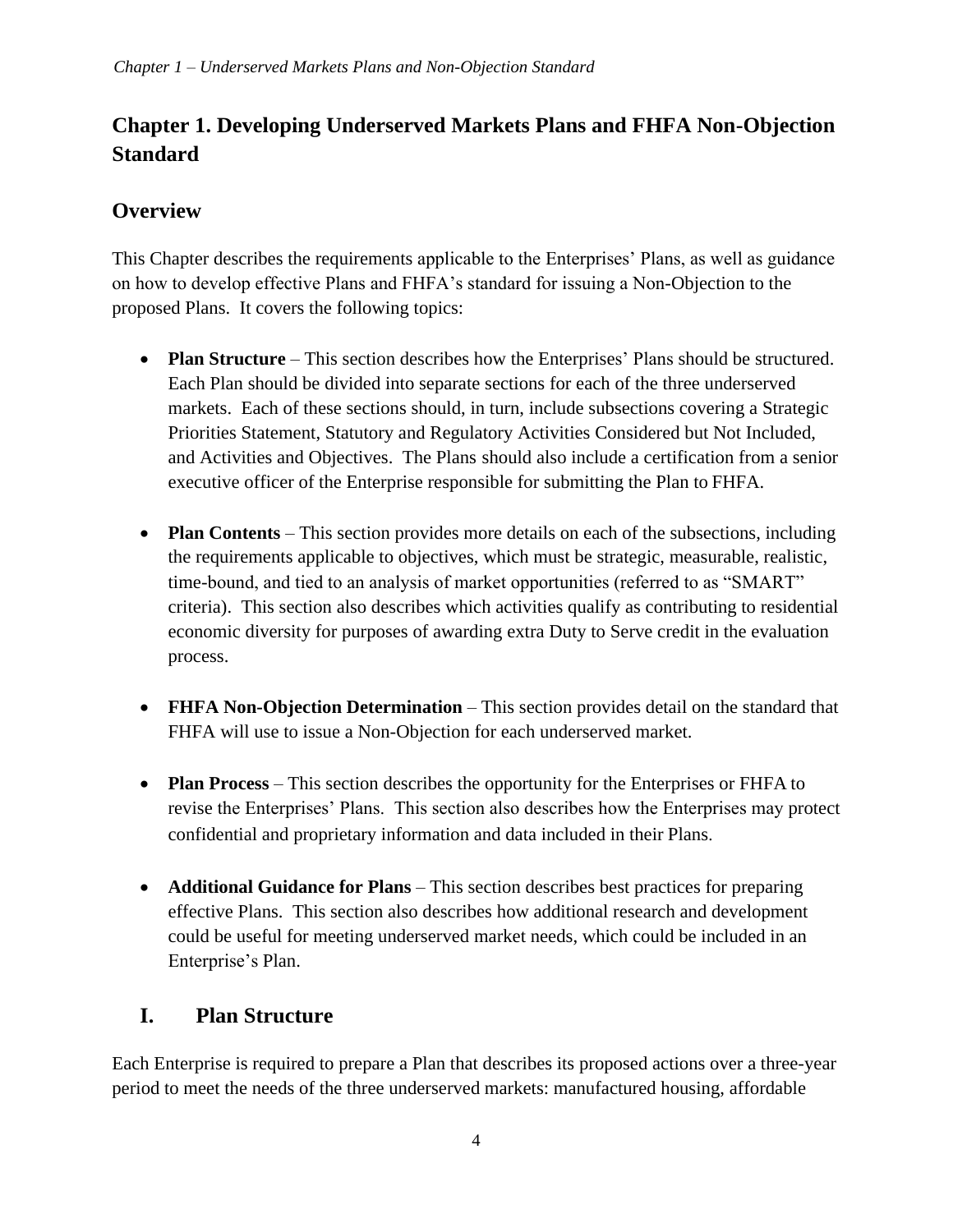housing preservation, and rural housing. Each Enterprise's Plan should be divided into three underserved market sections, and each of these three sections should cover the three-year Plan period. FHFA will evaluate an Enterprise's actions annually under the activities and objectives for the applicable underserved market.

The following subsections should be included under each underserved market:

- 1. **Strategic Priorities Statement**  A mission statement for each underserved market that provides a brief summary of the Enterprise's strategy and rationale for how the activities and objectives in its Plan will serve the underserved market.
- 2. **Statutory and Regulatory Activities Considered but Not Included** *–* A discussion of the Statutory and Regulatory Activities the Enterprise considered but will not undertake during the Plan cycle for the underserved market.
- 3. **Activities and Objectives**  A description of the activities and objectives the Enterprise will undertake during the Plan cycle to meet the needs of the underserved market.

These subsections are described in more detail below under Plan Contents*.* 

In addition, in the final version of its Plan, each Enterprise should include a certification from a senior executive officer responsible for submitting the Plan to FHFA stating that, to the best of his/her knowledge and belief, the Enterprise's historical information used to set baselines and targets in the Plan is true, correct, and complete.

To increase the usefulness of the Plans to readers, FHFA strongly encourages the Enterprises to include the following components in their Plans:

- A table listing each objective in the underserved market by activity, year, and evaluation area;
- A table listing loan purchase objectives and targets in the underserved market by activity, year, and market; and
- A table of contents.

An Enterprise may also include in its Plan overview sections that provide general context about an underserved market or an Enterprise's efforts to date to address needs in that market.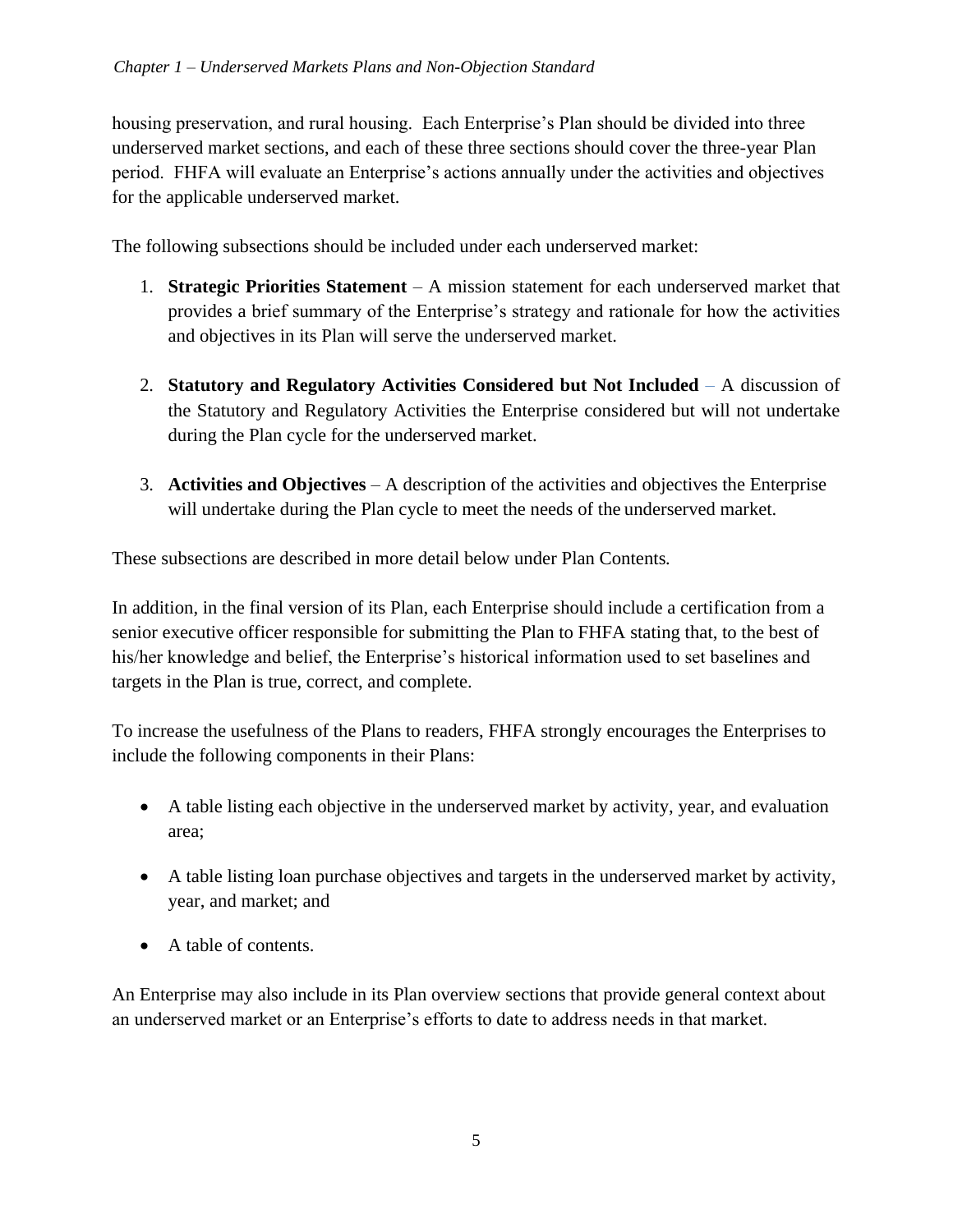## <span id="page-7-0"></span>**II. Plan Contents**

#### 1. **Strategic Priorities Statement**

Each underserved market section in a Plan should begin with a Strategic Priorities Statement that articulates the Enterprise's approach for addressing the needs of the underserved market through the activities and objectives included in the Plan. The Statement should provide a rationale for all major decisions by the Enterprise on how it intends to impact the underserved market. The Statement should include a description of how any public input informed any of the Enterprise's decisions for the underserved market. FHFA will consider the Strategic Priorities Statement when evaluating the potential and actual impact of actions under each objective on the needs of the underserved market, as described in Section 3.D of this Chapter and Chapter 2, Section II.

## 2. **Statutory and Regulatory Activities Considered but Not Included**

While no single Statutory Activity or Regulatory Activity is mandatory, an Enterprise is required to consider a minimum number of Statutory or Regulatory Activities for each underserved market, as designated by FHFA in this Guidance.<sup>3</sup> To "consider" an activity, an Enterprise must choose either to include the activity and related objectives in its Plan or explain in its Plan the reasons it has chosen not to undertake the activity. The minimum number of Statutory or Regulatory Activities for each underserved market is set forth below:

- **Manufactured housing:** The Enterprises must consider and address in their Plans all four of the Regulatory Activities identified for this market.
- **Affordable housing preservation:** The Enterprises must consider and address in their Plans at least seven of the Statutory and Regulatory Activities identified for this market.<sup>4</sup> FHFA selected this number to reduce the potential burden associated with considering all 16 of the Statutory and Regulatory Activities for the affordable housing preservation market.
- **Rural housing:** The Enterprises must consider and address in their Plans all four of the Regulatory Activities identified for this market.

For example, if an Enterprise includes seven Regulatory Activities under the affordable housing preservation market in its Plan, the Enterprise has satisfied the minimum number to consider for that market in its Plan. By contrast, if an Enterprise includes four Regulatory Activities, two

 $3$  For reference, a table of activities that have been identified as Statutory Activities or Regulatory Activities is provided in Appendix A.

<sup>&</sup>lt;sup>4</sup> The following two statutorily enumerated activities will not count toward the minimum number of activities that the Enterprises must consider in their Plans under the affordable housing preservation market: the HUD Section 811 program and McKinney-Vento Homeless Assistance programs. Because these programs are not structured to make use of Enterprise support, FHFA does not expect the Enterprises to address these two programs in their Plans.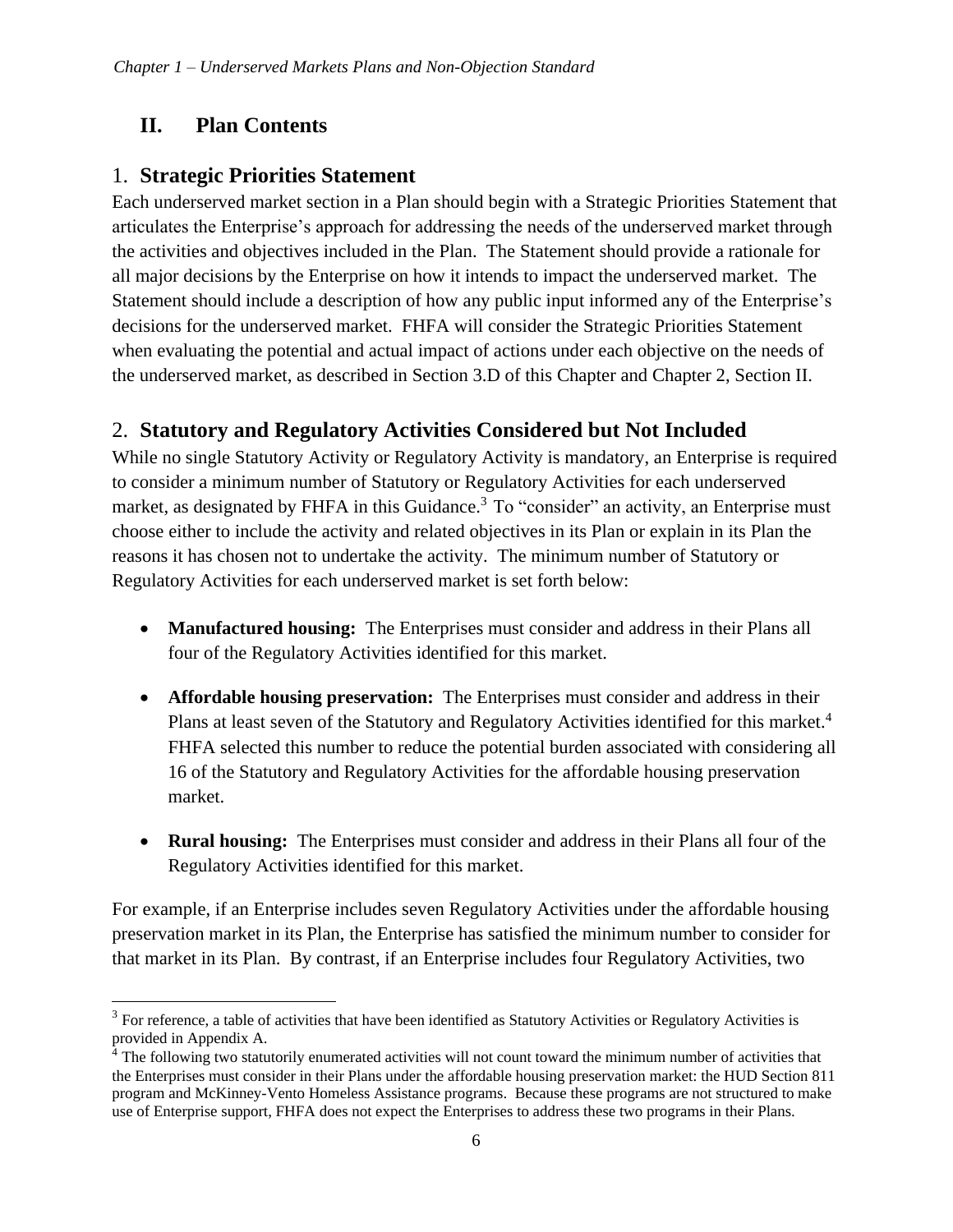Statutory Activities, and one Additional Activity under the affordable housing preservation market in its Plan, the Enterprise would need to describe why it is not pursuing at least one of the remaining Regulatory or Statutory Activities.

Explanations of why the Enterprises chose not to undertake certain activities will provide FHFA and the public insight about the market conditions, resource availability, or other factors that influenced the Enterprises' decisions on those activities. These explanations, along with input from the public on the proposed Plans, will contribute to a greater understanding of those activities and their potential impacts and limitations, and may inform FHFA's Plan reviews in the future.

## 3. **Activities and Objectives**

Activities are broad categories of housing lending that are eligible for Duty to Serve credit. Objectives are the actions underlying each activity that an Enterprise will carry out to accomplish the activity. Each objective is classified according to one of the following "evaluation areas": loan purchase, investment, loan product, or outreach objective, based on the nature of the actions the Enterprise commits to undertake.

For each underserved market in a Plan, an Enterprise must fully describe the activities it will undertake and their related objectives. An Enterprise has broad discretion to select which Statutory and Regulatory Activities it wishes to undertake and whether to include Additional Activities for a given underserved market. A Plan must include activities in each underserved market that serve all three Duty to Serve income categories<sup>5</sup> in each year of the Plan. Any one activity may serve more than one of the income categories.

#### A. **Activities**

All activities that an Enterprise plans to undertake for Duty to Serve purposes must be described in its Plan, labeled by name and type (*i.e.*, Statutory Activity, Regulatory Activity, or Additional Activity), and have at least one accompanying objective. The Plan must include a description of how the Enterprise will implement its planned activities and achieve the related objectives.

For any Additional Activity included in a Plan, an Enterprise must explain in the Plan how the Additional Activity will be targeted to meet the needs of a segment of the underserved market. In addition, an Enterprise must describe how the Additional Activity ensures that there are

<sup>&</sup>lt;sup>5</sup> The three Duty to Serve income categories are: very low-income, low-income, and moderate-income. Very lowincome means families with incomes not in excess of 50 percent of area median income. Low-income means families with incomes not in excess of 80 percent of area median income. Moderate-income means families with incomes not in excess of 100 percent of area median income.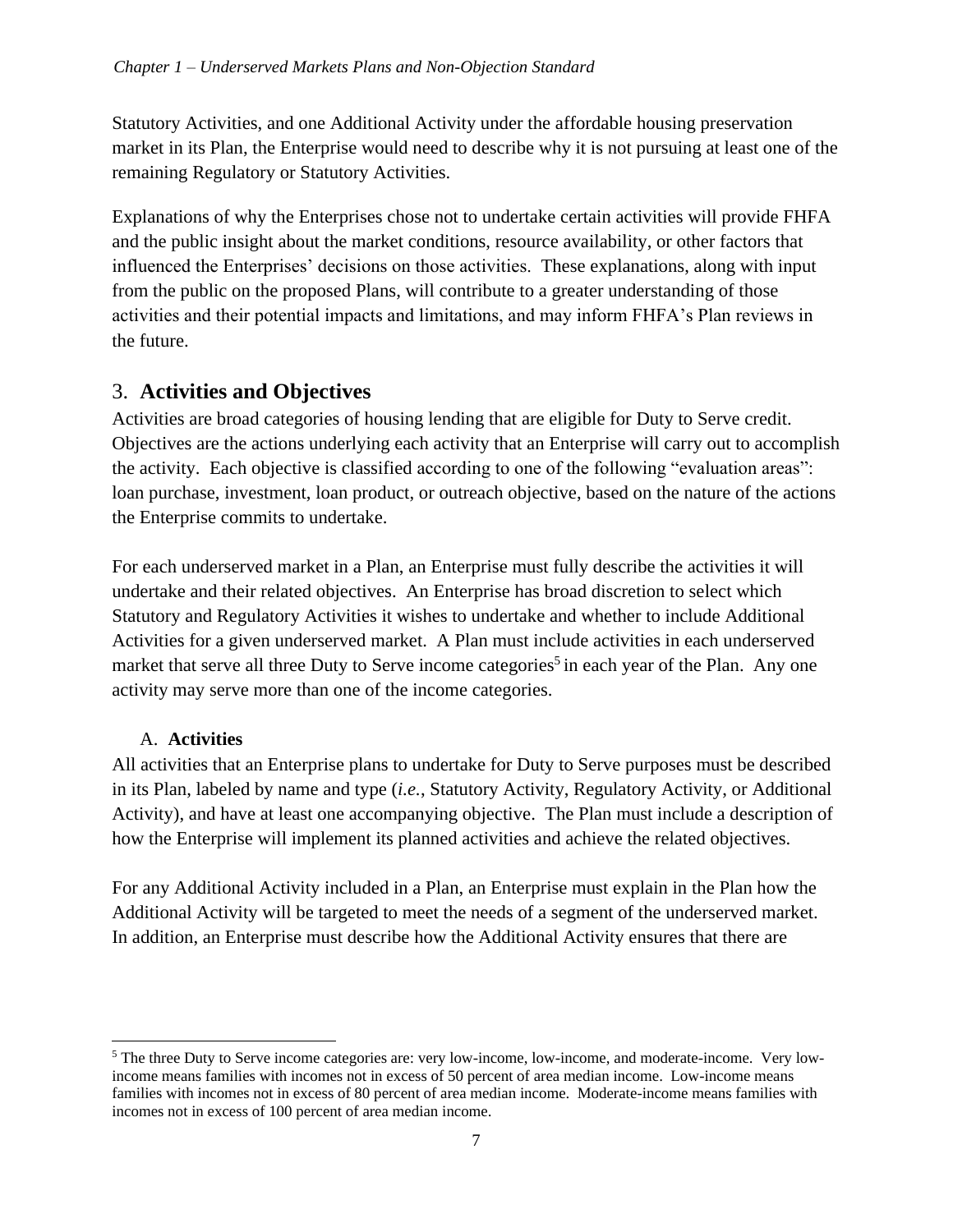adequate levels of consumer protections or benefits to tenants or homeowners that are consistent with the requirements of the Statutory and Regulatory Activities in the Duty to Serve regulation.<sup>6</sup>

The Duty to Serve regulation provides that FHFA may, at its discretion, designate one Statutory Activity or Regulatory Activity in each underserved market that FHFA will significantly consider in determining whether to provide a Non-Objection to that underserved market in a proposed Plan. This provision allows FHFA to encourage the Enterprises to consider certain activities that could require more time and effort than other activities to make an impact on the underserved market. FHFA has not made such a designation in this Guidance.

#### B. **Objectives**

Objectives are the actions underlying each activity that an Enterprise will carry out to accomplish the activity. Objectives are central to the evaluation and rating process described in Chapter 2. Each objective in a Plan generally consists of two parts:

- **Target.** The most important component of an objective is a clear commitment to a specific target, which can take the form of a core action, achievement, or deliverable. An Enterprise should identify a target for each year of an objective and clearly label the target in its Plan. Criteria for measurable targets, including identification of a baseline, are described below.
- **Implementation steps.** Each objective may also include a description of how the Enterprise plans to accomplish the target under that objective. Any incremental steps included in this description should inform, advance, or otherwise contribute to accomplishing the target. An exhaustive list of individual action items is not required (as long as the objective meets the SMART criteria). However, an Enterprise's description of implementation steps that goes beyond the minimum level of detail needed to meet the SMART criteria would help FHFA better understand how the Enterprise plans to achieve its target, as well as help FHFA make a well-informed assessment of the likely impact of the Enterprise's planned actions on liquidity in the underserved market.

As described in Table 1 below, implementation steps are not required to be completed in order to receive a compliance determination, and an Enterprise does not need to revise its Plan to reflect changes to implementation steps. For loan purchase objectives and investment objectives, FHFA understands that it may not be appropriate for an Enterprise to identify any implementation steps.

<sup>&</sup>lt;sup>6</sup> The preamble to the final Duty to Serve rule states that: "Additional Activities that are very similar to a Statutory or Regulatory Activity will be subject to higher levels of scrutiny, recognizing that the protections embedded in those activities have been either statutorily enumerated by Congress, or subject to the public comment process in the proposed Duty to Serve rule." 81 Fed. Reg. 96242, 96245 (Dec. 29, 2016).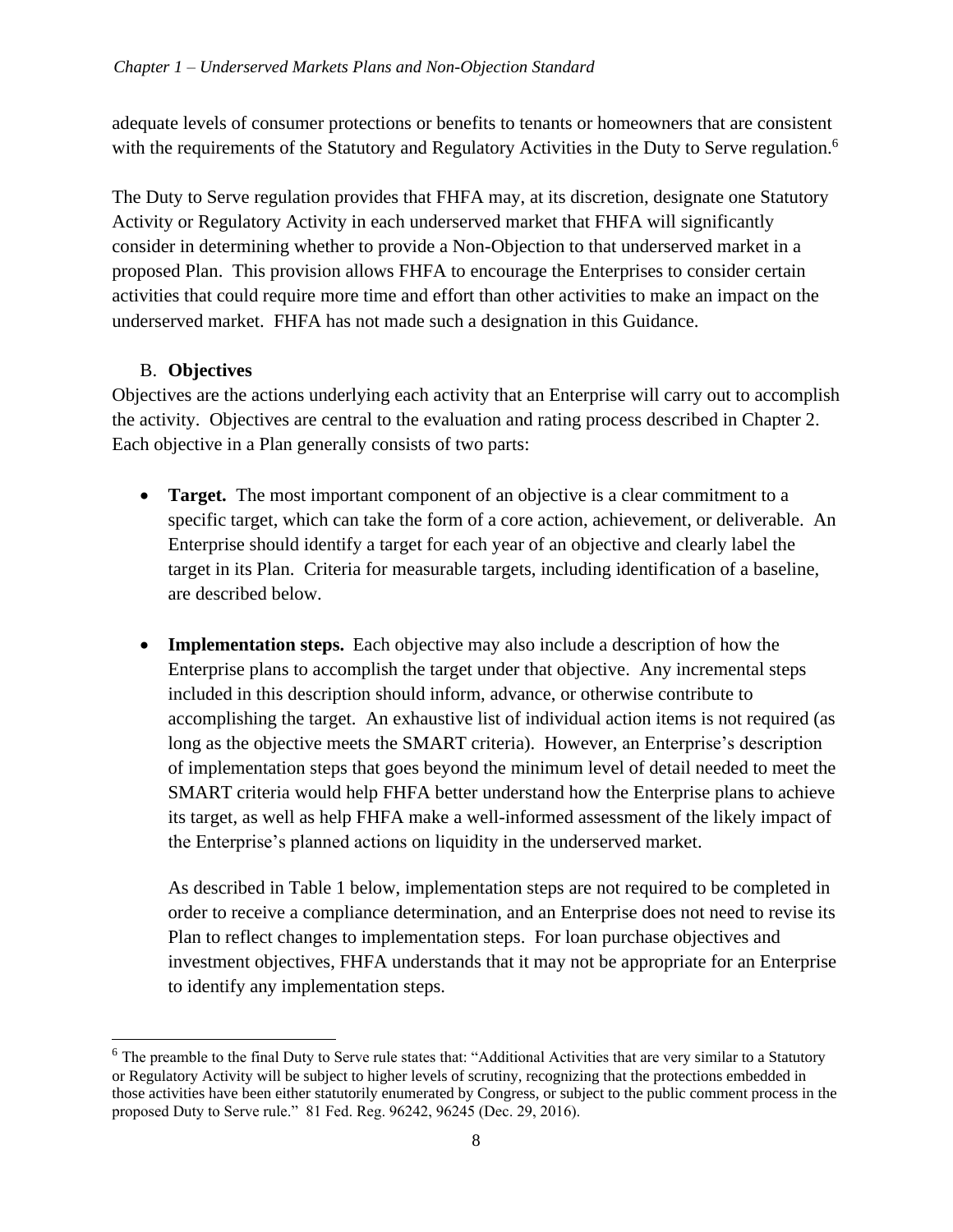For example, an Enterprise may specify, as a target for a loan product objective, that it will publish at least three Seller/Servicer Guide changes by the end of the year. Implementation steps under this target may include reviewing existing products and policies to identify opportunities for improvement, convening five stakeholder roundtables to better understand challenges in the market that could be addressed through a Guide change, and conducting outreach to determine lender interest. If an Enterprise chose to convene three stakeholder roundtables and one webinar instead of five stakeholder roundtables, it would not need to submit a Plan modification describing these changes. However, the Enterprise would need to describe the actual steps it took in its second quarter and annual reports to FHFA.

Table 1 summarizes how the target and the implementation steps are used during the Plan development and evaluation processes. The role of the target and the role of the implementation steps are discussed in more detail in the Plan Process section of this Chapter and throughout Chapter 2.

| <b>Event</b>         | <b>Role of the Target</b>           | <b>Role of the Implementation Steps</b> |
|----------------------|-------------------------------------|-----------------------------------------|
| <b>Concept Score</b> | Factor used by FHFA to assess the   | Factor used by FHFA to assess the       |
| Determination        | likely impact of an objective       | likely impact of an objective           |
| Revisions to an      | Proposed changes to targets are     | Proposed changes to                     |
| Enterprise's Plan    | treated as modifications and        | implementation steps are not            |
|                      | subject to the modification process | treated as modifications, but any       |
|                      | described later in this Chapter     | deviations from actions in the Plan     |
|                      |                                     | should be fully described in the        |
|                      |                                     | Enterprise's second quarter and         |
|                      |                                     | annual reports to FHFA                  |
| Step One:            | The extent to which a target has    | FHFA does not consider                  |
| Compliance           | been achieved is the only factor    | completion of implementation            |
| Determination        | FHFA considers                      | steps                                   |
| Step Two: Impact     | Factor used by FHFA to assess the   | Factor used by FHFA to assess the       |
| Determination        | impact of an objective              | impact of an objective                  |

Table 1. Role of Target and Implementation Steps in Plan Development and Evaluation

FHFA acknowledges that it may be difficult for an Enterprise to determine when to combine multiple targets under a single objective to achieve the greatest impact, or to gauge the appropriate level of detail to provide in its description of implementation steps. FHFA will continue to engage in constructive dialogue with the Enterprises during the Plan drafting process and provide feedback when reviewing the draft Plans, in order to support development of meaningful and well-structured loan product and outreach objectives.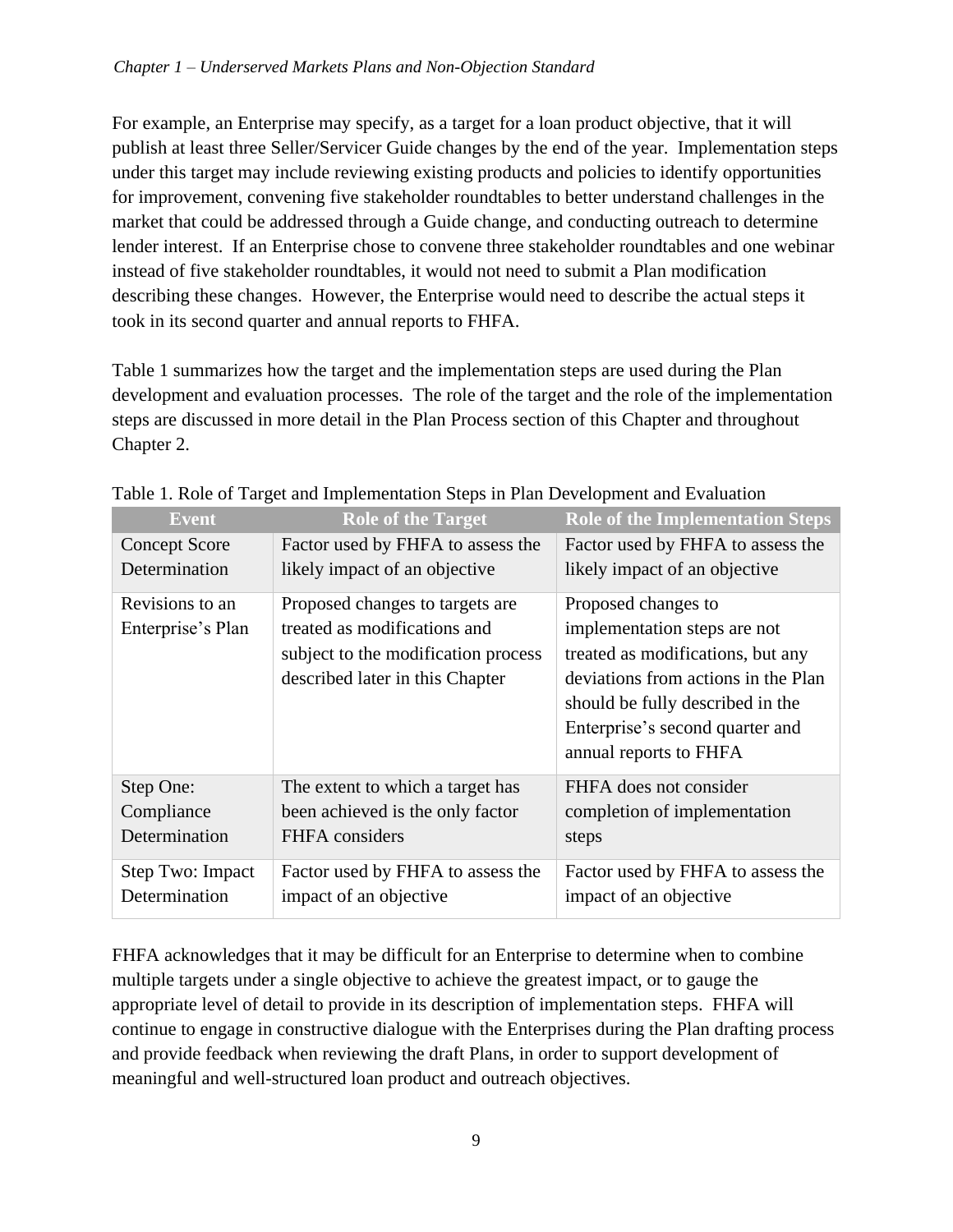An Enterprise may, in its discretion, choose to include in its Plan any additional information and analysis that explain how it set the target for an objective, as well as the extent to which the objective will have an impact in addressing needs of the specific underserved market in light of the challenges, time commitment, and resources involved. To avoid duplicating the same information in multiple sections of its Plan, this description may be included as an overarching summary for an objective or an activity, rather than as part of the discussion of actions to be undertaken in a specific year.

#### **1. "SMART" Criteria**

Objectives must be strategic, measurable, realistic, time-bound, and tied to an analysis of market opportunities. For each objective, an Enterprise should elaborate in its Plan on how the objective will meet each of these "SMART" criteria, as described below.

• **Strategic.** Each objective in a Plan must directly or indirectly maintain or increase liquidity to the underserved market. The Plan should explain how the objective directly or indirectly meets the needs of the underserved market, and to what extent achievement of the objective is likely to have an impact on meeting the needs of the underserved market.

#### **Setting Objectives**

FHFA will consider each objective and the contextual information the Enterprise submits about that objective in making its Non-Objection decision for the Plan and in evaluating the Enterprise's performance of the objective under Step Two of the evaluation process.

• Measurable. Each objective in a Plan must provide a measurable target for the objective that enables FHFA to determine whether the Enterprise has achieved the objective.

Loan purchase and investment objectives. For each loan purchase and investment objective, an Enterprise must provide in its Plan both a measurable target for the objective and a baseline representing measurable past performance by the Enterprise.

o Baselines. The baseline is a measure of past performance by an Enterprise that will facilitate FHFA's evaluation of the objective by providing context for the target. An Enterprise must identify a baseline for each loan purchase and investment objective in its Plan, where available, and justify the methodology used to select it. As part of its justification, the Enterprise should describe in detail the assumptions underlying its methodology, including how it defines and will identify the loans or investments that are included in the baseline and that will count toward the target. If FHFA disagrees with an Enterprise's baseline, it will disregard the baseline in its final evaluation of the Enterprise's performance.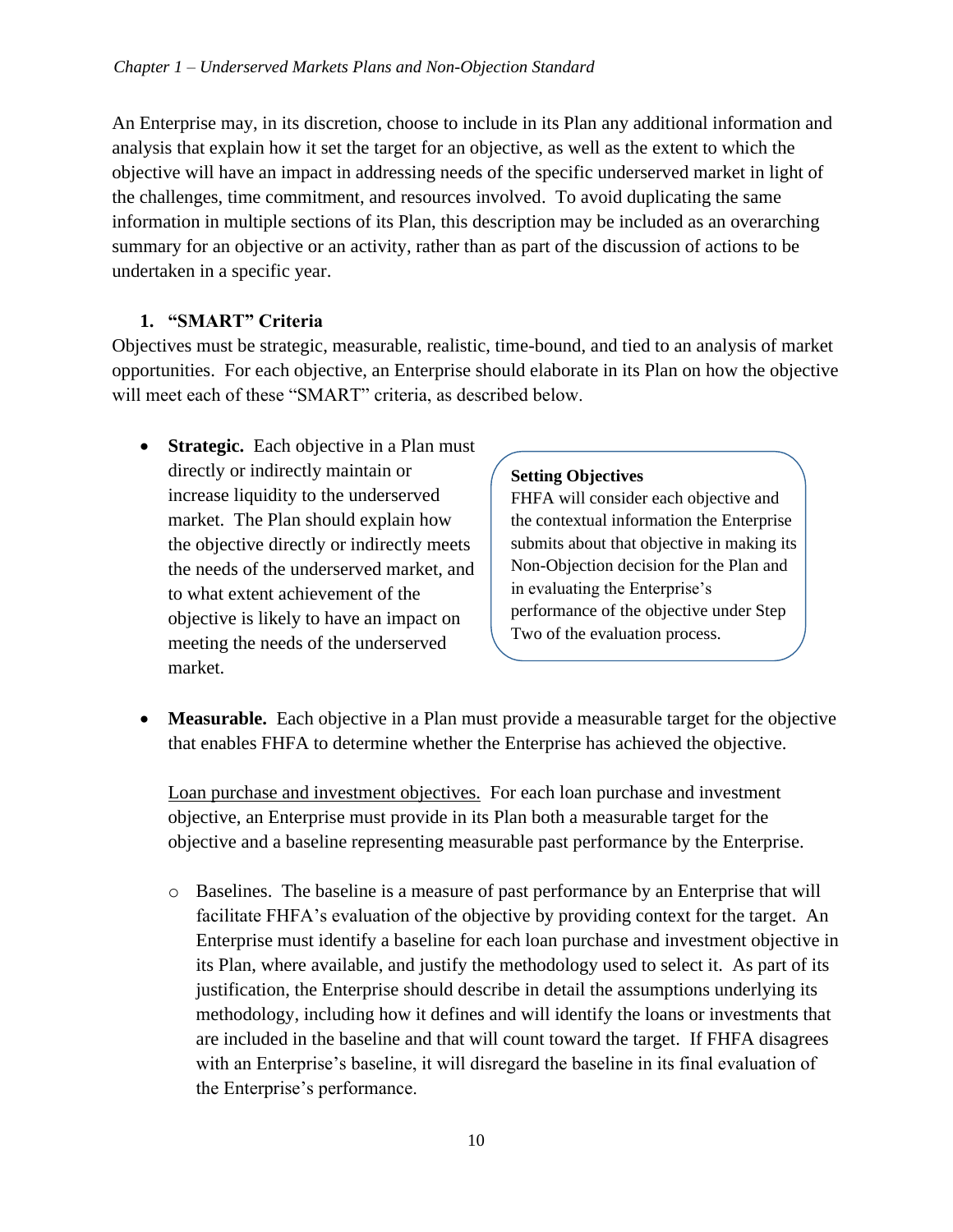- Among other potentially acceptable methodologies for setting baselines for loan purchase and investment objectives, an Enterprise may use an average of its performance data from the three most recent years. This approach helps adjust for fluctuations in annual activity. If using a three-year average, an Enterprise should provide the individual data points for all three years.
- To be acceptable, a baseline methodology must be based on a close analysis of the underlying causes for observed trends in historical data. For example, if an Enterprise sets a baseline at its level of performance in the most recent year (or a straight-line projection from that trend line), the Enterprise would need to explain in its Plan the reasons that the level selected will continue into the future and is not subject to annual fluctuations.
- For any objective, the methodology that an Enterprise uses to identify eligible loan purchases and investments in its reports to FHFA must be identical to the methodology the Enterprise used to identify past eligible loan purchases and investments that established the baseline and target. If an Enterprise intends to use a different methodology in a report to FHFA, the baseline and target must be updated through a Plan modification.

FHFA recognizes that when an Enterprise proposes to enter a new sub-market, it may not have the data to determine a baseline for an objective in its proposed Plan submitted for Non-Objection. An Enterprise may proceed without a baseline for the first year of the objective. However, the Enterprise should include in its Plan a brief explanation of why it is unable to establish a baseline for the objective and how it intends to establish a baseline in subsequent years. The Enterprise also must make technical edits to its Plan to add a baseline for subsequent years.

o Targets. Targets for loan purchase and investment objectives establish a commitment to purchase a specified volume of loans or make a specified number of equity investments in each Plan year. Within a market and property type (multifamily or single-family), targets for loan purchase and investment objectives should be expressed with a consistent unit of measurement (*e.g*., dollar amount, number of loans, number of units, etc.) to facilitate comparison across activities. For multifamily objectives, targets should include the number of units covered by loan purchases or investments the Enterprise plans to pursue. To evaluate objectives that express targets as units, transactions, loans, and/or properties with multiple ways to satisfy the target, FHFA will evaluate all possibilities for satisfying the target when assigning concept scores and will recognize that one measure might make the target significantly easier to accomplish.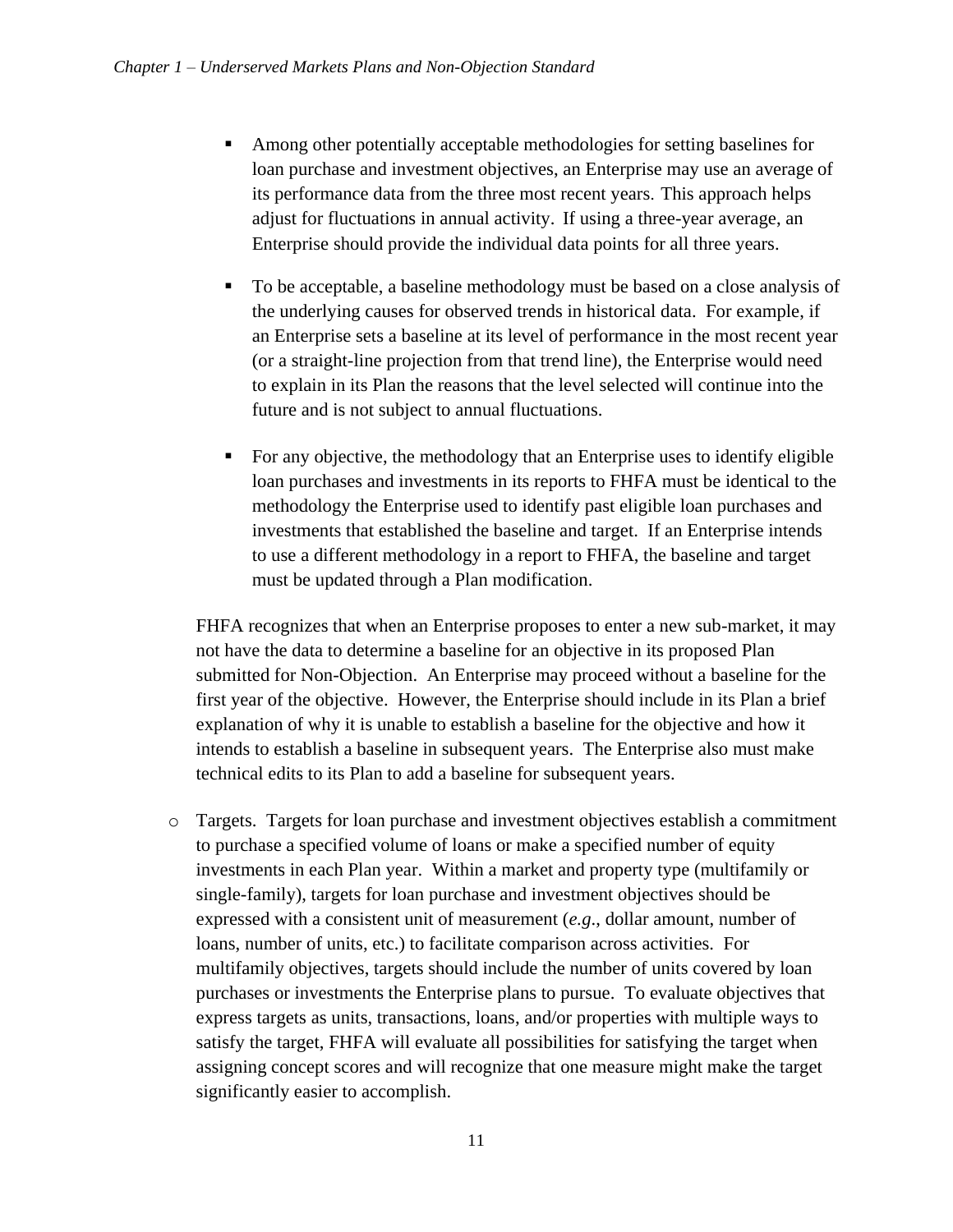In general, FHFA expects that targets in each Plan year will represent an increase in actions relative to the baseline, or an increase in actions from year to year for objectives included in multiple years. FHFA recognizes that Enterprise targets and their changes in future years will depend, at least in part, on an Enterprise's previous activity level in a specific loan purchase or investment area. For years in which a target would result in loan purchases or investments that are essentially unchanged from or lower than the previous year, the Enterprise should justify in its Plan why the loan purchases or investments will not increase from year to year. FHFA recognizes that market factors, such as rising interest rates, decreased supply, and regulatory actions, can impact the level at which an Enterprise's target is set.

- Range. If an Enterprise chooses to provide a numerical range, rather than an actual numeric target, for a target in its Plan in order to protect confidential and proprietary information or data, FHFA will presume that the Enterprise has set the target at the lowest end of the range for purposes of evaluating the objective. Alternatively, an Enterprise may provide to FHFA on a confidential and proprietary basis the actual numeric target for that objective. Upon releasing its evaluation results of an objective the following year, FHFA may make public any actual numeric target that was provided on a confidential and proprietary basis.
- Anticipation of Certain Future Events. In setting targets, an Enterprise should not speculate about the possible effects of certain future events, such as legislative or regulatory changes, or economic shocks. An Enterprise should not set a lower baseline or a lower target in its Plan due to the possibility that such future events may occur. During the evaluation phase, FHFA will consider any effects attributable to specific events that occurred as potentially acceptable reasons for an Enterprise not meeting a target if the events made the target infeasible. FHFA will also consider the effects of any such events in evaluating the impact of an Enterprise's achievements in Step Two of the evaluation. Additionally, an Enterprise has the option of requesting a modification to its Plan, at any point, if special circumstances beyond an Enterprise's control materially affect its ability to achieve Plan objectives. In submitting the modification to FHFA for consideration, the Enterprise would need to provide a sufficient justification for the modification.

Outreach and loan product objectives. For each outreach and loan product objective, an Enterprise must provide in its Plan both a measurable target for the objective and a baseline representing measurable past performance by the Enterprise. The Plan must also include the expected level of effort to complete the objective.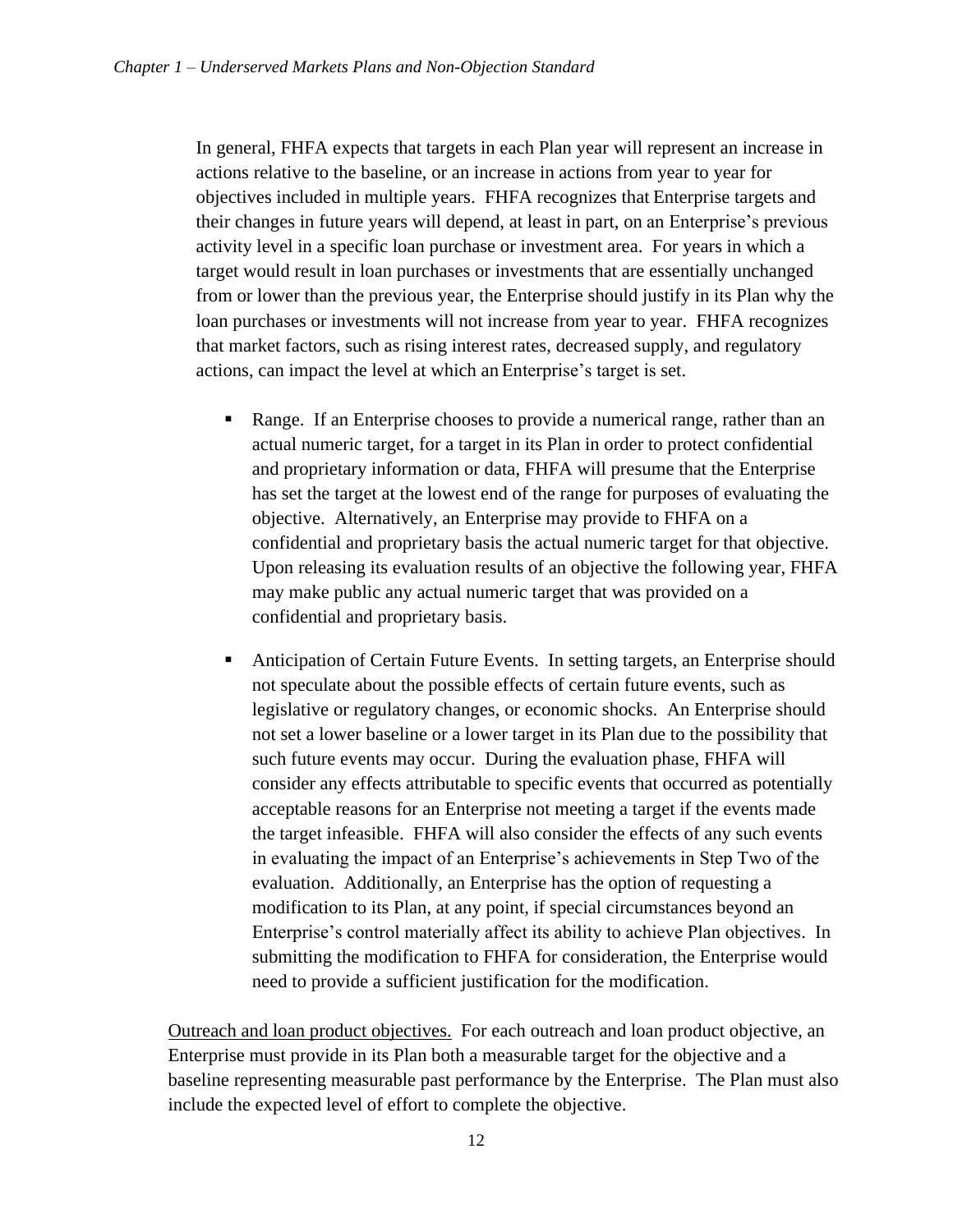- o Baselines. A baseline is required for each outreach and loan product objective, where available. The baselines for outreach and loan product objectives will necessarily be less precise than the baselines for loan purchase and investment objectives due to the differing nature of outreach and loan product development. The Plan must describe the justification for the baseline selected based on past similar outreach or loan product actions by the Enterprise.
	- For each outreach objective, the baseline should describe the actions of the Enterprise in the past three years that would support the targets associated with the objective. This information will enable FHFA to understand the extent to which the outreach objective's targets are an improvement over, or are expected to have a greater impact than, prior years.
	- For each loan product objective, the baseline should describe the Enterprise's current loan product rules or policies that the objective is intended to change or enhance. This information will enable FHFA to understand the extent to which the loan product objective's targets are an improvement over, or are expected to have a greater impact than, prior policies.

As is the case for loan purchase and investment objectives, an Enterprise may proceed without a baseline in its Plan for the first year of outreach and loan product objectives in new sub-markets. However, the Plan should include a brief explanation of why the Enterprise is unable to establish a baseline and how it intends to do so in subsequent years. Additionally, the Enterprise must make technical edits to its Plan to add baselines for subsequent years as they are developed.

- o Targets. Targets for loan product and outreach objectives will be more varied than targets for loan purchase and investment objectives.
	- For loan product objectives, a target could be a commitment to publish a guide change or variance, develop and implement a pilot program, analyze potential loan product changes, publish a research report or white paper, or take some other measurable loan product action, achievement, or deliverable as identified by the Enterprise.
	- For outreach objectives, a target could be a commitment to implement a business-to-business outreach campaign to increase knowledge of an existing loan product, prepare a lessons-learned report after an outreach campaign or pilot program, prepare and publish a dataset, design or implement a homebuyer education or financial counseling curriculum in partnership or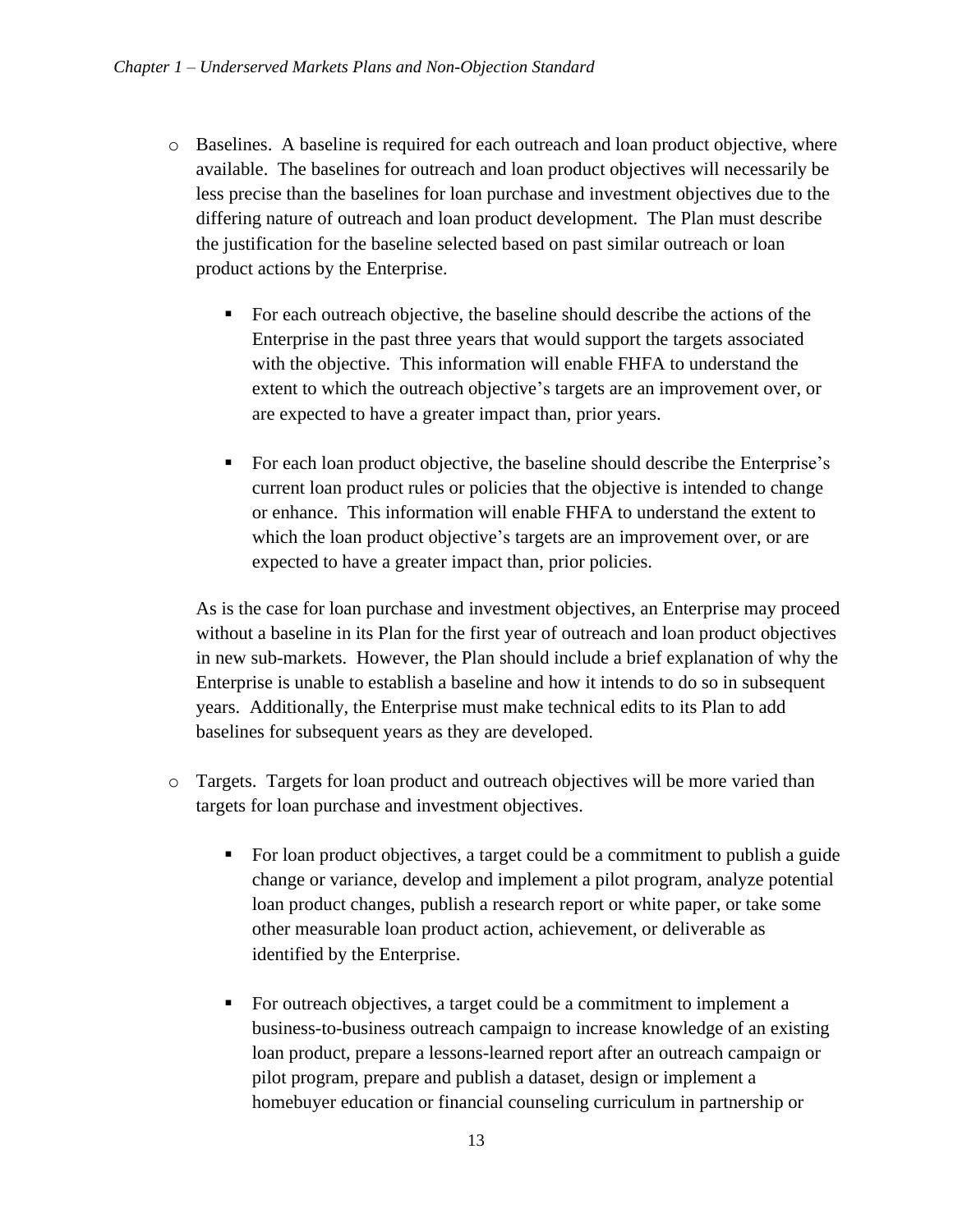conjunction with a third party, or take some other measurable outreach action, achievement, or deliverable as identified by the Enterprise.

An Enterprise should fully describe the targets in its Plan so that they are as measurable as possible. For example, if an Enterprise proposes to execute a pilot program, it should describe the expected size of the pilot, the work product(s) expected, the types of lenders intended to be engaged, the location of the pilot (if known), the populations expected to be served and their incomes, the timeline (milestones occurring within the Plan year), and how the Enterprise will determine if the pilot is successful.

- **Realistic.** Each objective in a Plan must be calibrated so that the Enterprise has a reasonable chance of meeting the objective with appropriate effort within the designated time period in the Plan. The Plan should include the basis for the Enterprise's determination and any supporting analysis undertaken by the Enterprise prior to setting the objective.
- **Time-bound.** The Plan must identify the specific evaluation year or years in which the objective will be completed. An objective may cover actions within a single year (*e.g*., purchasing [X] loans in Year 1 of the Plan), or actions over multiple years (*e.g*., conducting outreach on an existing loan product in Year 1 and making a change to the loan product in Year 2 of the Plan). For multi-year objectives, an Enterprise must clearly identify the objectives and targets for each year, along with the specific evaluation areas for each year.
- **Tied to Analysis of Market Opportunities.** Each objective in a Plan must be based on assessments and analyses of market opportunities in the applicable underserved market, taking into account safety and soundness considerations. The Plan should explain how the objective meets one or more of the market opportunities the Enterprise analyzed and identified in that underserved market. The Plan should also demonstrate how safety and soundness was taken into consideration in developing the objective.

#### **2. Designating One Evaluation Area for Each Objective**

The Duty to Serve statute and regulation require FHFA to evaluate separately whether each Enterprise has complied with its Duty to Serve obligations for each underserved market, taking into consideration four evaluation areas: outreach, loan products, loan purchases, and investments and grants. For each objective included in an Enterprise's Plan, the Enterprise must designate one evaluation area under which the objective will be evaluated. This requirement is intended to ensure that objectives are sufficiently focused and is not intended to constrain the Enterprise's actions. An Enterprise may designate an evaluation area for an objective in one year and a different evaluation area for the same objective in a subsequent year within a Plan cycle.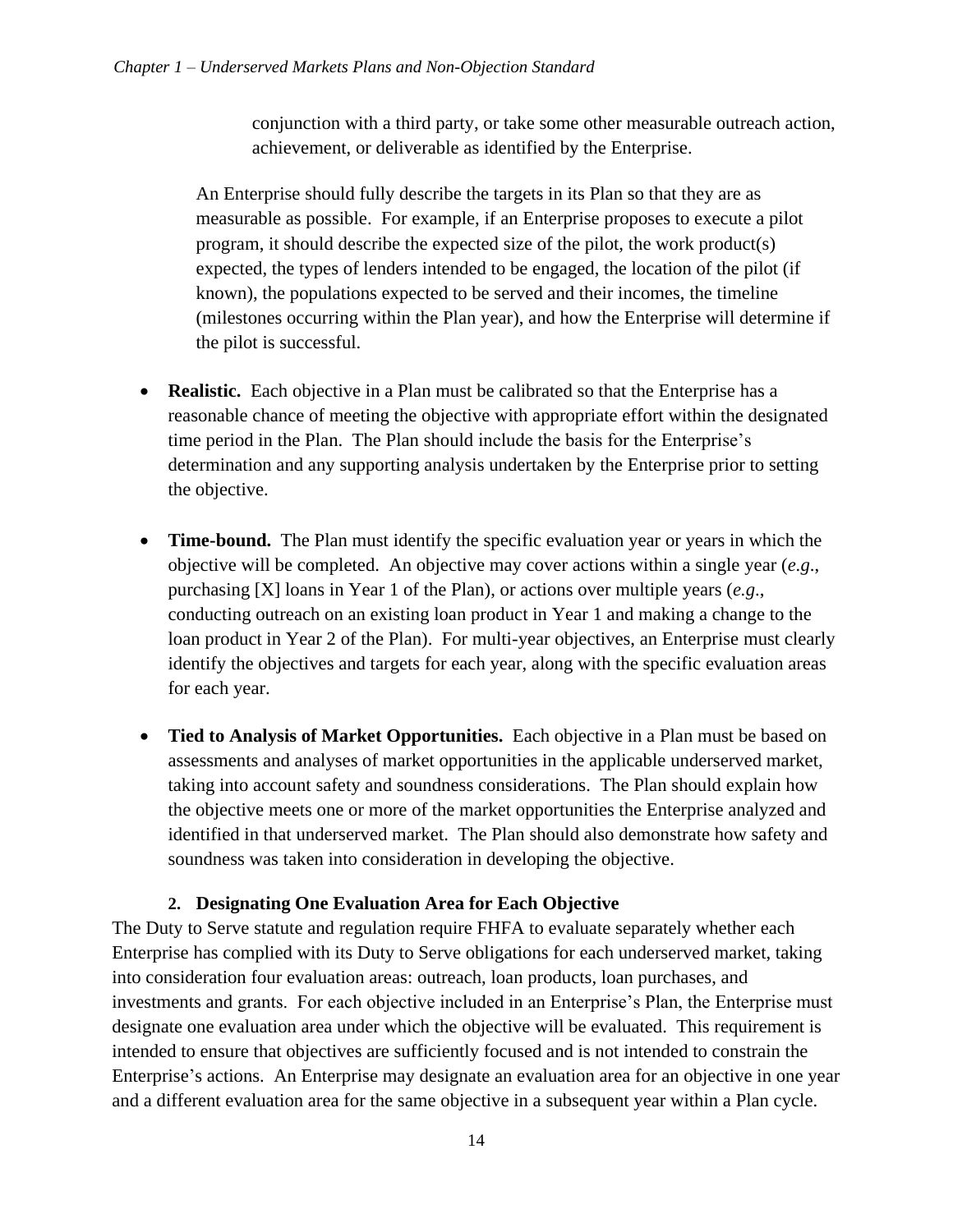The designated evaluation area provides an important framework for FHFA's assessment of each objective. The Enterprises are encouraged to review the description of each evaluation area in the Duty to Serve final rule's preamble to inform their designation of evaluation areas before submitting their proposed Plans to FHFA for Non-Objection. In the event FHFA disagrees with the evaluation area designated by an Enterprise, FHFA will re-designate the objective as appropriate. FHFA will share the final designation of each objective's evaluation area with the Enterprise following FHFA's Non-Objections to the Plan, noting where it changed the evaluation area designated by the Enterprise, if applicable.

#### **3. Identifying More Than One Underserved Market for An Objective**

An objective may receive Duty to Serve credit in more than one underserved market in a Plan. For example, an Enterprise may receive credit under both the affordable housing preservation market and the rural housing market for purchasing loans on small multifamily rental housing in rural areas where the objective meets the Duty to Serve regulatory requirements for both underserved markets. If an Enterprise would like an objective to receive credit in more than one underserved market, it should identify the objective in each of the applicable underserved market sections in its Plan, adhering to the "SMART" criteria format.

The description in the Plan of any objective that is identified for credit in multiple underserved markets, including any loan purchases that meet the requirements for two separate markets, should address the impact that the objective will have on each market, so that FHFA can determine a separate concept score for that objective in each market. Cross-referenced activities or objectives that do not provide an explanation of how the Enterprise's actions will target the specific needs of an underserved market will not receive a concept score for that market or be considered in FHFA's final evaluation. An objective included in multiple underserved markets will be evaluated separately on its impact on meeting needs within each of the underserved markets.

#### **4. Identifying More Than One Objective for a Loan Purchase or Investment**

FHFA recognizes that in some instances a single loan purchase or investment may qualify under multiple objectives within an underserved market. An Enterprise should clearly indicate in its Plan any instances where the baseline and target for a loan purchase or investment objective include loans or investments that will also be counted in the baseline and target for another objective in that market. In reporting to FHFA, the Enterprises should identify each instance where a single loan purchase or investment qualifies under multiple objectives within an underserved market.

#### C. **Extra Credit-Eligible Activities**

An Enterprise may receive Duty to Serve extra credit for activities that are particularly challenging to accomplish in an underserved market or that serve a segment of an underserved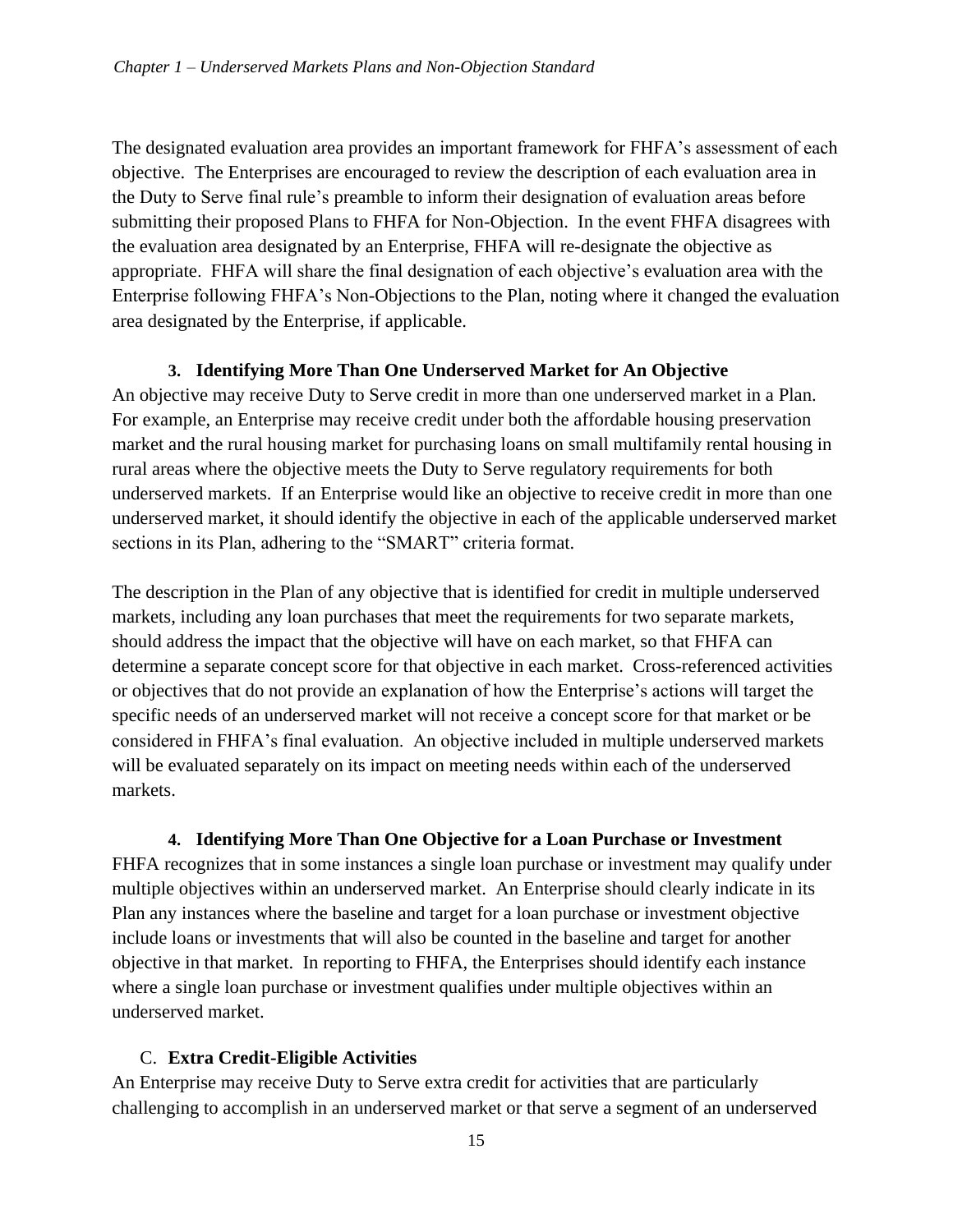market that is relatively less well-served. Residential economic diversity is an eligible extra credit activity under the affordable housing preservation market and is discussed further in this section below. Other activities that FHFA has designated as eligible for extra credit for each underserved market are identified in Chapter 2 of this Guidance. FHFA may, in its discretion, change the activities eligible for extra credit in subsequent revised Guidance.

#### **1. Residential Economic Diversity Activities**

Enterprise activities that promote residential economic diversity are eligible for extra credit under the affordable housing preservation market. A "residential economic diversity activity" for Duty to Serve purposes means an eligible Enterprise activity, other than an energy or water efficiency improvement activity or other activity that FHFA determines to be ineligible, that supports financing of mortgages on: (1) affordable housing in a high opportunity area; or (2) mixed-income housing in an area of concentrated poverty. For a residential economic diversity activity to be eligible to receive extra credit, it must be identified in a Plan as either an Additional Activity and meet the Duty to Serve regulation requirements for an Additional Activity, or as an objective that is specifically identified under a Statutory or Regulatory Activity.<sup>7</sup>

The Duty to Serve regulation states that certain components of the definitions of "high opportunity area" and "mixed-income housing" would be further specified in the Guidance. These components are discussed below.

- a. **High Opportunity Area.** The Duty to Serve regulation defines a "high opportunity area" for Duty to Serve purposes generally as:
	- an area designated by the Department of Housing and Urban Development (HUD) as a "Difficult Development Area" (DDA) during any year covered by a Plan or in the year prior to a Plan's effective date, whose poverty rate is lower than the rate specified by FHFA in the Guidance; or
	- an area designated by a state or local Qualified Allocation Plan (QAP) as a high opportunity area and which meets a definition FHFA has identified as eligible for Duty to Serve credit in the Guidance.

Difficult Development Areas: FHFA has elected to set poverty rate thresholds for DDAs to qualify as high opportunity areas. For each Plan cycle, FHFA will identify the poverty rate of each census tract within a HUD-designated DDA and only include

 $<sup>7</sup>$  For residential economic diversity activities that are Additional Activities, an Enterprise must describe how the</sup> Additional Activity ensures that there are adequate levels of consumer protections or benefits to the tenants or homeowners that are consistent with the requirements of other Statutory and Regulatory Activities in the Duty to Serve regulation. 81 Fed. Reg. at 96245.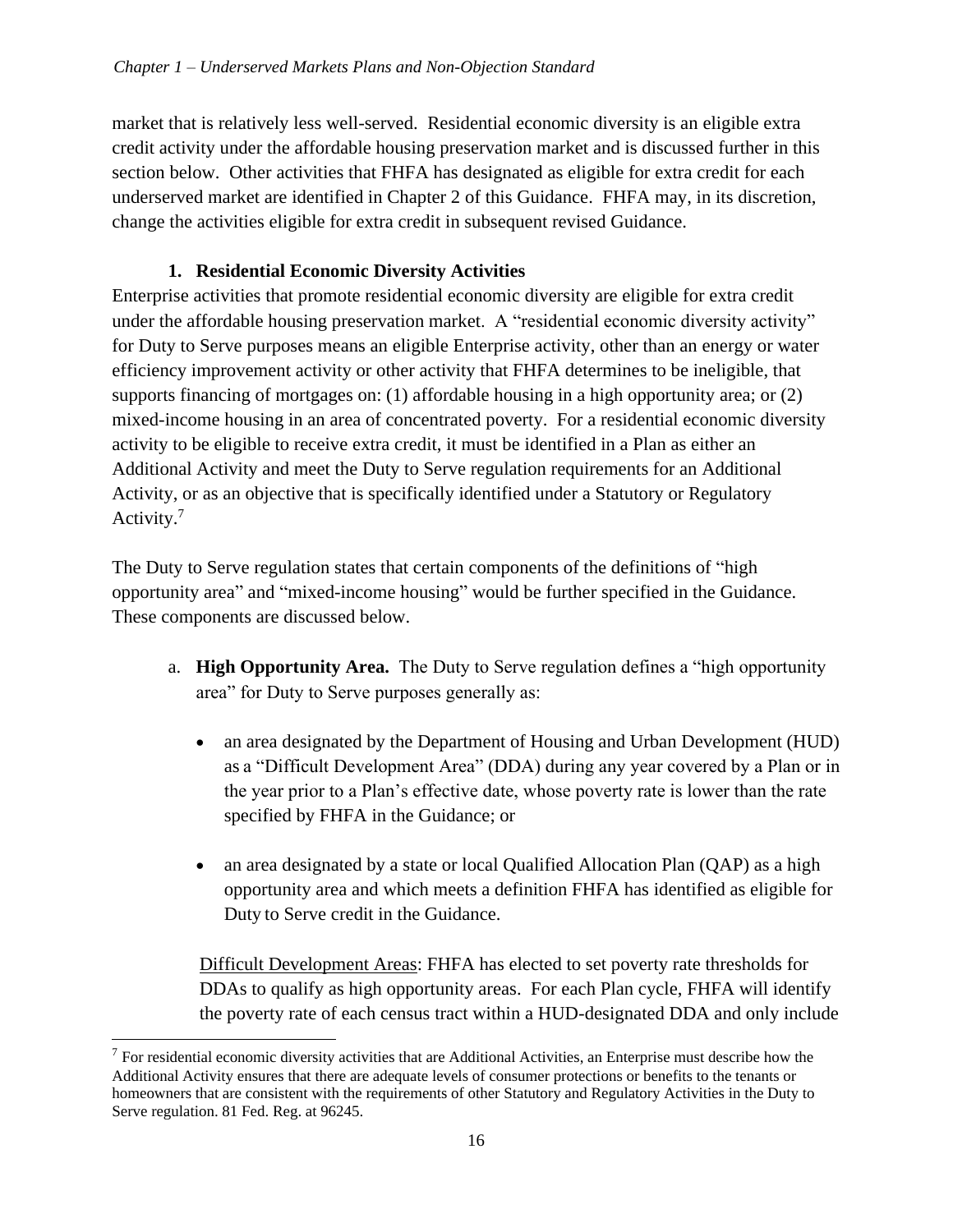as high opportunity areas those tracts with poverty rates below 10 percent (for metropolitan DDAs) and below 15 percent (for non-metropolitan DDAs). FHFA selected these thresholds to balance the objective of excluding high-poverty DDAs from its definition of high opportunity area with ensuring that the definition covers a reasonable segment of the population. FHFA considered applying the same poverty rate threshold for metropolitan and non-metropolitan DDAs but elected to apply different thresholds because the poverty rate of non-metropolitan DDAs tends to be higher than that of metropolitan DDAs.

Definitions from Qualified Allocation Plans: To meet the second component of the definition of high opportunity area, FHFA has elected to use state or local definitions of high opportunity areas (or similar terms) contained in Low-Income Housing Tax Credit QAPs or QAP-related materials that meet the following criteria:

- 1. The definitions are intended to describe areas that provide strong opportunities for the residents of housing funded through the QAP. Use of terminology such as "high opportunity areas," "very high opportunity areas," "areas of opportunity," "opportunity areas," or "economic integration areas" (singular or plural) can be helpful in signaling this intent; and
- 2. The QAP describes the location of the areas in sufficient detail to enable them to be mapped and/or includes a list(s) or map(s) of such high opportunity areas.

The states that use definitions of high opportunity areas in their QAPs that meet these criteria are identified in the High Opportunity Areas data file on FHFA's website. This data file also identifies the specific census tracts within these states that meet the Duty to Serve definition of "high opportunity area." In order to avoid awarding Duty to Serve extra credit for Enterprise activities in higher-poverty areas, FHFA has excluded those areas that have a poverty rate at or above 10 percent in metropolitan areas and at or above 15 percent in non-metropolitan areas.

b. **Mixed-Income Housing.** The Duty to Serve regulation provides that FHFA will specify in the Guidance the minimum percentage of units in a multifamily property or development that must be affordable to very low-income families, or to families at lower income levels, as well as the minimum percentage of units that must be unaffordable to low-income families, in order for the property or development to be considered "mixed-income housing." FHFA determined that minimum thresholds for both affordable and unaffordable units would ensure that the mixed-income housing the Enterprises are encouraged to support is affordable to households at a range of income levels.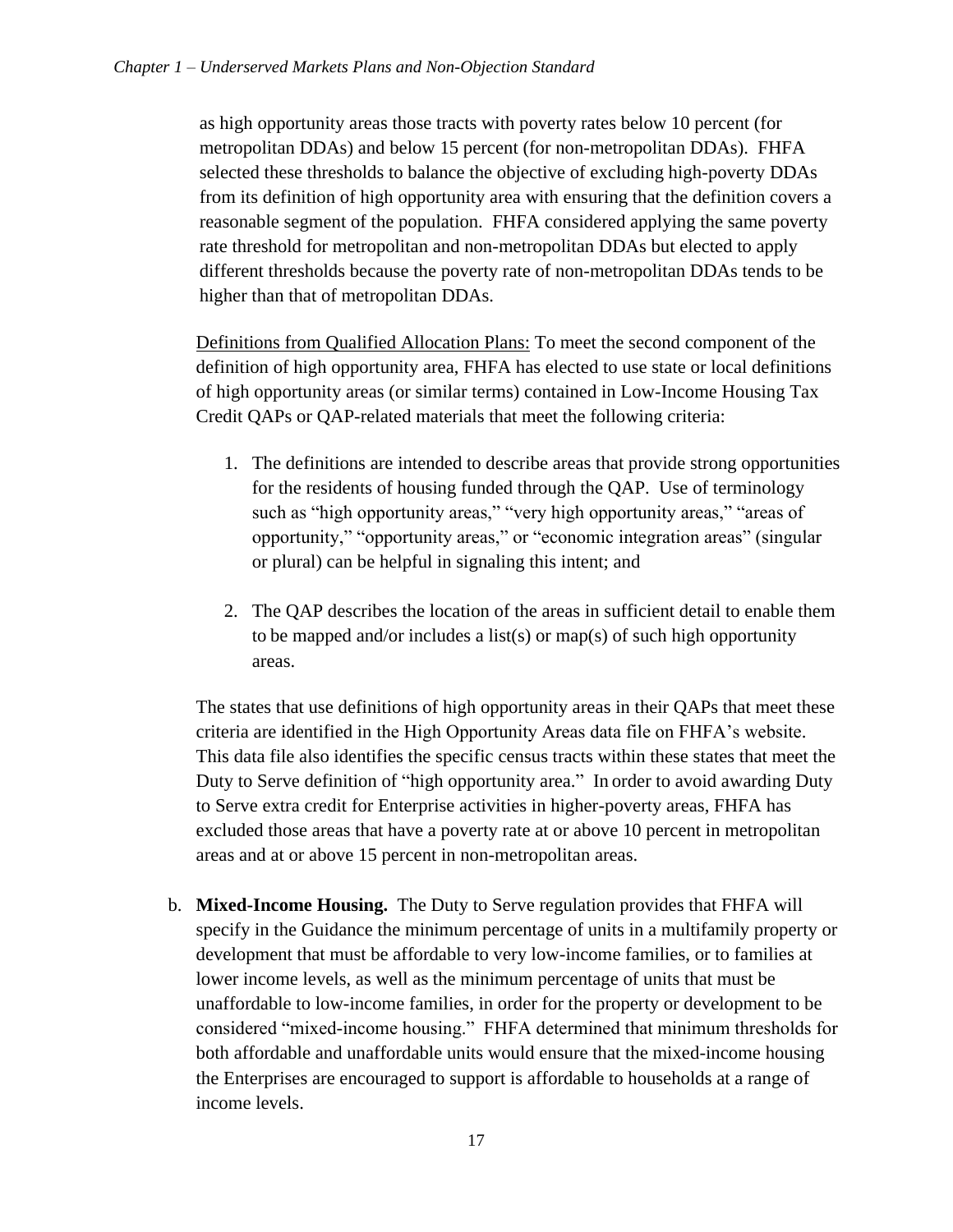The minimum thresholds for mixed-income housing, which were specified in the preamble of the Duty to Serve final rule, are the following:

- at least 20 percent of the units are unaffordable to families with incomes at 80 percent of area median income; and
- at least 20 percent of the units are affordable to families with incomes at or below 50 percent of area median income, or at least 40 percent of the units are affordable to families with incomes at or below 60 percent of area median income.

#### D. **Concept Score**

Before issuing a Non-Objection to an Enterprise's proposed Plan, FHFA will assign a concept score of 0, 10, 20, 30, 40, or 50 for each objective included in the proposed Plan based on the criteria in Appendix B. As part of this determination, FHFA will consider whether the objective fulfills one or more of the priorities in the Enterprise's Strategic Priorities Statement for that market. The concept score will measure the expected level of impact on underserved market needs that an objective would represent if fully achieved, based on the information available to FHFA at that time. The concept score will inform FHFA's ultimate evaluation of the actual impact of the Enterprise's achievement of the objective.

While reviewing an Enterprise's proposed Plan, FHFA will provide feedback to the Enterprise on the draft objectives in the Plan, including the likely concept score each objective would receive, as currently written. FHFA will particularly note those draft objectives that it believes do not meet the criteria for receiving a concept score of 30. The Enterprises will have opportunities to revise their proposed Plans to respond to FHFA's feedback. FHFA will provide the concept score determination for each objective to the Enterprises at the time FHFA issues its Non-Objection for each of the underserved markets in their Plans.

## <span id="page-19-0"></span>**III. FHFA Non-Objection Determination**

The Duty to Serve regulation provides for FHFA to issue three Non-Objections for a proposed Plan — one for each underserved market in the Plan — after FHFA is satisfied that all of its comments on the underserved market in the proposed Plan have been addressed. A Non-Objection serves as FHFA's determination that a proposed Plan adequately addresses the needs of the underserved market.

For an underserved market in a Plan to receive a Non-Objection, all of the following requirements must be satisfied: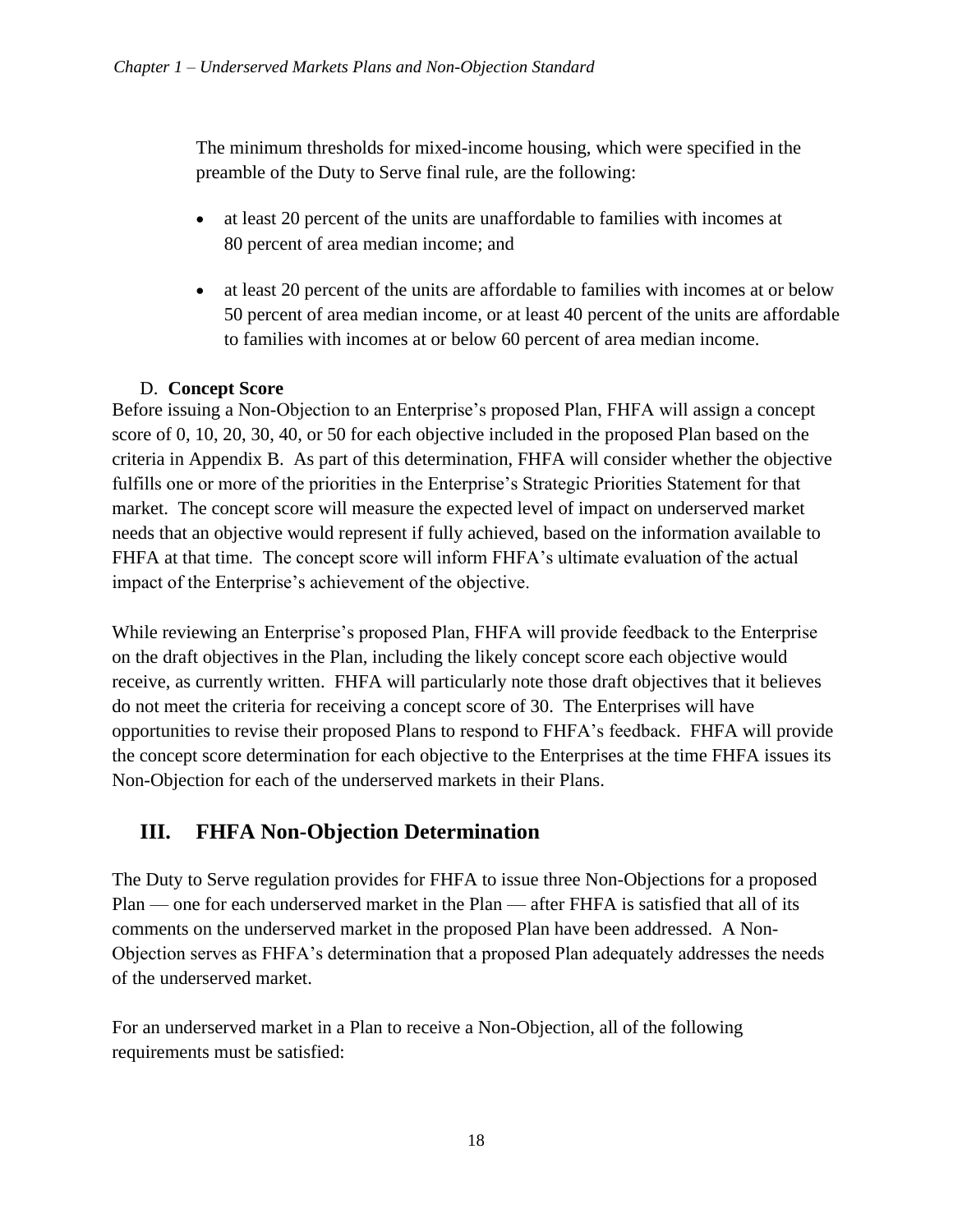- 1. The concept score for each objective in the market over the three-year period of the Plan is 30 or higher.
- 2. Each Plan year contains a minimum number of activities that include at least one loan purchase objective, as set forth in Table 2:

Table 2. Minimum Number of Activities with at Least One Loan Purchase Objective

| <b>Underserved Market</b>              | Year 1 | Year 2 | Year 3 |
|----------------------------------------|--------|--------|--------|
| Manufactured Housing                   |        |        |        |
| <b>Rural Housing</b>                   |        |        |        |
| <b>Affordable Housing Preservation</b> |        |        |        |

3. The Enterprise has demonstrated that it made good faith efforts to: (1) evaluate the public input received on its proposed Plan, (2) incorporate the input where appropriate, and (3) incorporate the formal comments that FHFA provided to the Enterprise on its proposed Plan.

## <span id="page-20-0"></span>**IV. Plan Process**

### 1. **Revisions to Plans<sup>8</sup>**

An Enterprise may request to revise its Plan at any time during the year. FHFA will categorize revisions to the Plans as technical edits, modifications, or innovation modifications, as described below and in Table 3 at the end of this section. FHFA may also require an Enterprise to modify its Plan during the three-year term. Instances in which FHFA might require a modification include significant changes in market or regulatory conditions, such as unexpected obstacles or opportunities, or safety and soundness concerns.

#### A. **Technical Edits**

A technical edit is a change that does not substantially alter the Plan. Examples of the types of changes that will be considered technical edits include, but are not limited to:

- Adding baselines to objectives for future Plan years for which an Enterprise lacked the data to determine a baseline when it submitted its proposed Plan for Non-Objection;
- Changes to overview sections that do not contribute to FHFA's assessment of the likely impact of individual objectives;
- Changes to the organization, format, or layout of the Plan;
- Correcting grammatical or clerical errors; $9$  or
- Changes in implementation steps to achieve a target.

<sup>&</sup>lt;sup>8</sup> This section incorporates modification guidance provided by FHFA in a July 2018 memorandum to the Enterprises.

<sup>&</sup>lt;sup>9</sup> As long as the clerical errors are not otherwise considered to be modifications.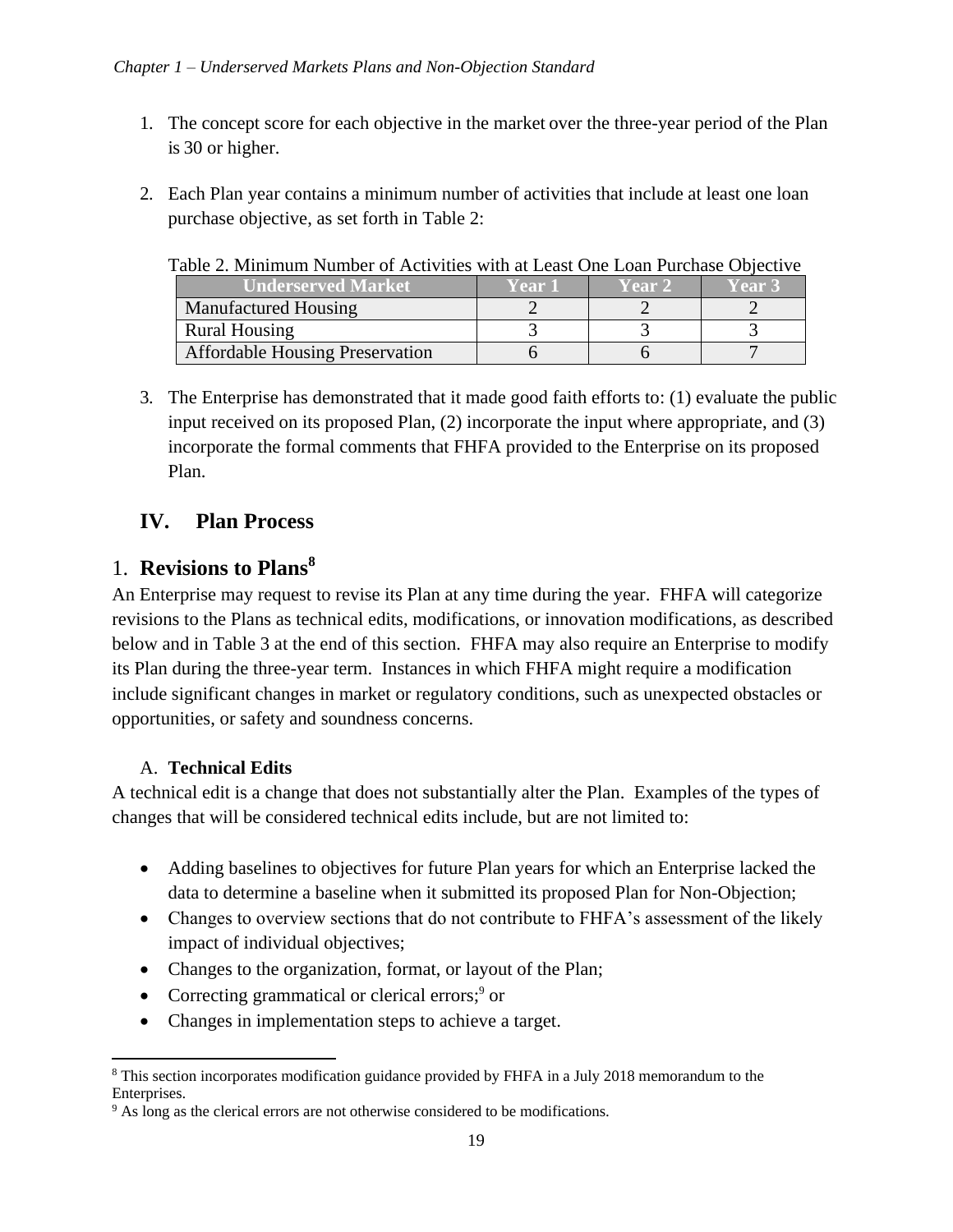FHFA does not expect an Enterprise to revise its Plan to reflect changes in the implementation steps the Enterprise takes to achieve a target; however, any such changes that an Enterprise chooses to submit to FHFA will be considered technical edits.

Technical edits do not require justification, will not be subject to public input, and will not be subject to FHFA Non-Objection. If an Enterprise makes technical edits to its Plan, it should submit a redlined version of the revised Plan to FHFA. FHFA will review the technical edits to verify that the changes meet the qualifications to be considered technical edits. After FHFA reviews and publishes the revised Plan on its public website, the Enterprise may proceed to publish the revised Plan on its public website.

If an Enterprise makes a change to its Plan that FHFA deems to be a modification rather than a technical edit, the guidance for modifications in the following section applies. FHFA will notify the Enterprise accordingly and request submission of a justification for the change as it would for other modifications.

#### B. **Modifications**

All changes to a Plan that do not qualify as technical edits or innovation modifications (see below) will be considered modifications (*i.e.*, changes substantially altering a Plan). Examples of modifications include, but are not limited to:

- Delaying a current Plan year objective (*e.g.*, requesting in Year 1 to move a Year 1 objective to Year 2);
- Delaying a future Plan year objective (*e.g.*, requesting in Year 1 to move a Year 2 objective to Year 3);
- Eliminating an objective;
- Adding a new objective to the current Plan year (if not an innovation modification);
- Adding a new objective to a future Plan year;
- Adding a new target under an existing objective;
- Changing or eliminating a target; or
- Changing a baseline.

#### **1. Current year modifications**

Requests for modifications that pertain to the current Plan year should not be submitted on a routine basis and should not be used to update the Plan to reflect actions already carried out under an objective. The requests should occur in only two scenarios:

• In response to special circumstances beyond an Enterprise's control that materially alter its ability to implement an objective through the actions in its Plan, such as a significant change in interest rates or other market conditions, an unanticipated negative return on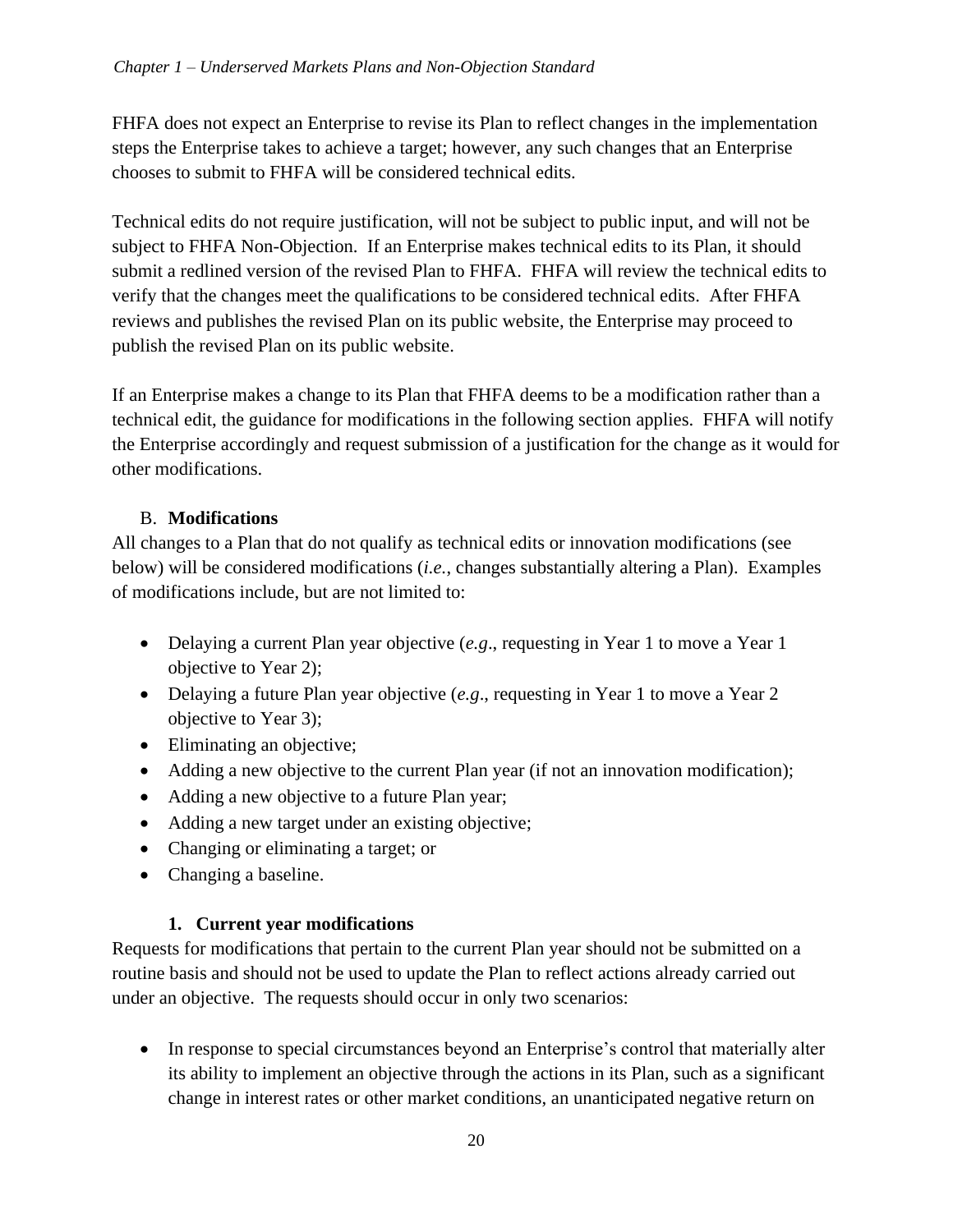capital, discovery that an activity in the Plan is not currently viable in the market, a regulatory decision by FHFA, or congressional action affecting the market.

• To strengthen an Enterprise's commitment to an underserved market, such as making a target more ambitious, broadening the scope of an activity, or adding a new baseline to an objective.

Examples of strengthening a target include, but are not limited to:

- o **Loan Purchase and Investment objectives:** Increasing the target for loan purchases or investments, increasing the share of purchase or investment volume targeted to very low- or low-income households, or focusing loan purchases or investments on hard to serve areas
- o **Loan Product objectives:** Changing a limited pilot program to a published guide change available to all lenders, bringing a product to market more quickly than previously anticipated, or changing the evaluation area from loan product to loan purchase
- o **Outreach objectives:** Broadening the scope of outreach efforts for business-tobusiness or consumer outreach engagements, or publishing research on underserved markets that was initially intended for internal Enterprise use only

Modification requests should include a comprehensive justification for why the modification is a necessary response to a special circumstance or how the modification strengthens an Enterprise's commitment to an underserved market.

#### **2. Future year modifications**

Requests for modifications that pertain to future Plan years may be submitted for any reason. For example, an Enterprise might request to adjust the numeric targets for certain objectives in its Plan for the subsequent year based on the accomplishment of certain actions or lessons learned during the current year.

All requests for current or future year modifications should be submitted to FHFA by September 15, or on the first business day thereafter if September 15 falls on a weekend or holiday, in order to ensure they can take effect during the same year (for modification requests pertaining to the current year) or in subsequent years (for modifications pertaining to future years).

FHFA may seek public input on an Enterprise's Plan modification request if FHFA determines that public input would assist its consideration of the proposed modification. Examples of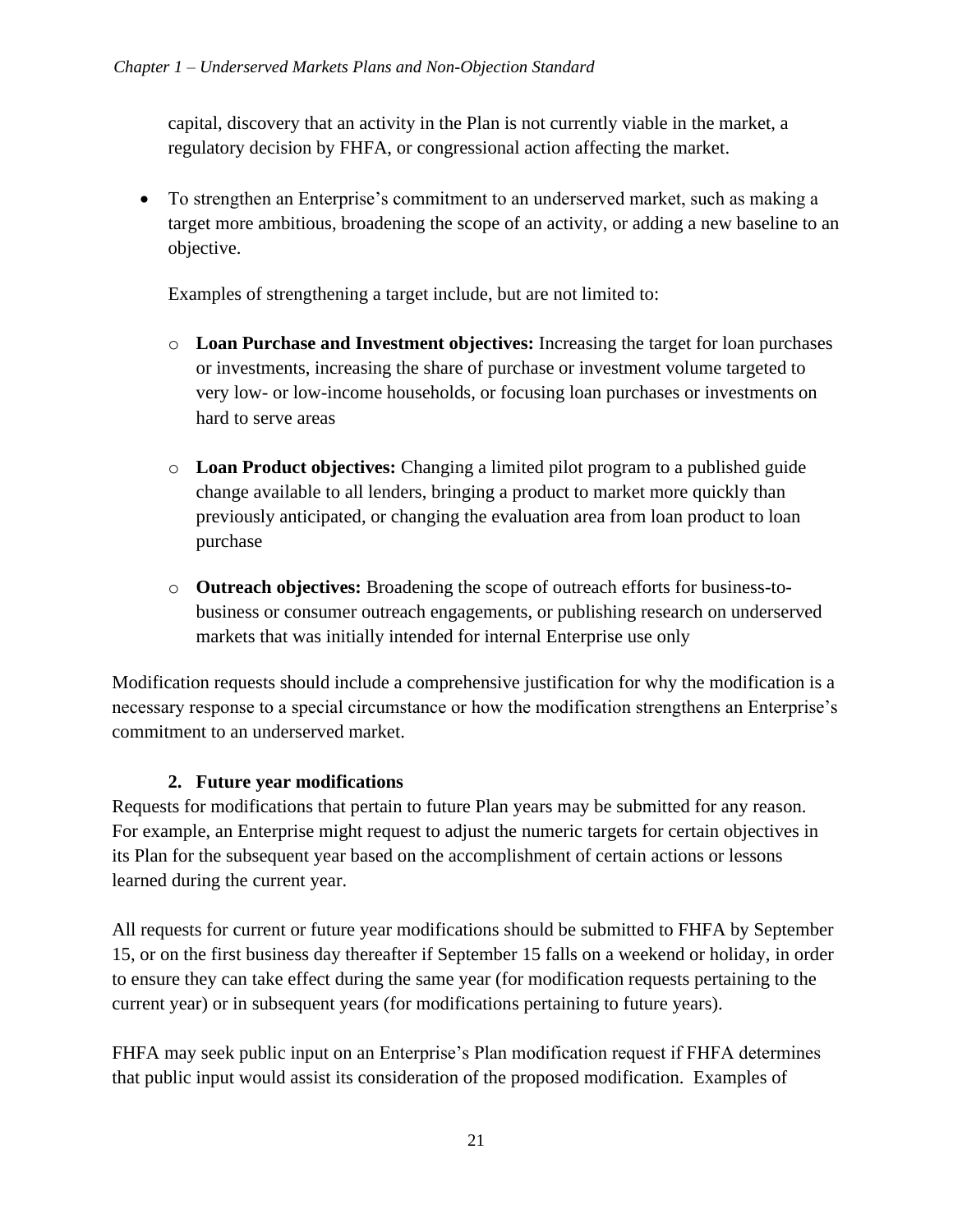modification requests for which FHFA is more likely to seek public input because it would benefit FHFA's consideration of the proposed changes include:

- Reducing a numeric target by 40 percent or more, especially when that reduction is not accompanied by a change in the baseline for that action; and
- Eliminating an objective entirely.

Examples of modification requests for which FHFA is not likely to seek public input because it would not benefit FHFA's consideration of the proposed changes include:

- Adding a new objective to a future Plan year;
- Changing a baseline or numerically measurable target due to a miscalculation. In light of the wide variety of activities in the Plans, it is conceivable that the Enterprises and FHFA may disagree about how to conceptualize or count certain metrics, such as the number of units eligible for Duty to Serve credit under a certain activity. As FHFA and the Enterprises reconcile these discrepancies, an Enterprise may need to change its baseline or target accordingly, and should provide the explanation for this change in its modification justification; and
- Modifying the measurable quantity of an objective by a modest amount, which FHFA deems to be a change of less than 10 percent in either direction.

Any request for a modification, even if minor, is subject to FHFA Non-Objection. When submitting a modification request, an Enterprise need only submit the portion of its Plan pertaining to the activities that it requests to modify and not the entire market section or the entire Plan.

For a modification request to receive a Non-Objection from FHFA, the proposed modification must satisfy the criteria described above, the request must include a reasonable justification, and the relevant market in the Enterprise's Plan, as modified, must satisfy all of the requirements to receive a Non-Objection described above. This specifically includes the requirement that the market being modified will include only objectives with concept scores of 30 or higher, and at least the required minimum number of activities that include at least one loan purchase objective.

#### C. **Innovation Modifications**

In the course of implementing its Plan, an Enterprise may identify new opportunities that are not included in its Plan for an underserved market for the current year. An Enterprise may modify its Plan to include one such opportunity as an objective in each underserved market for the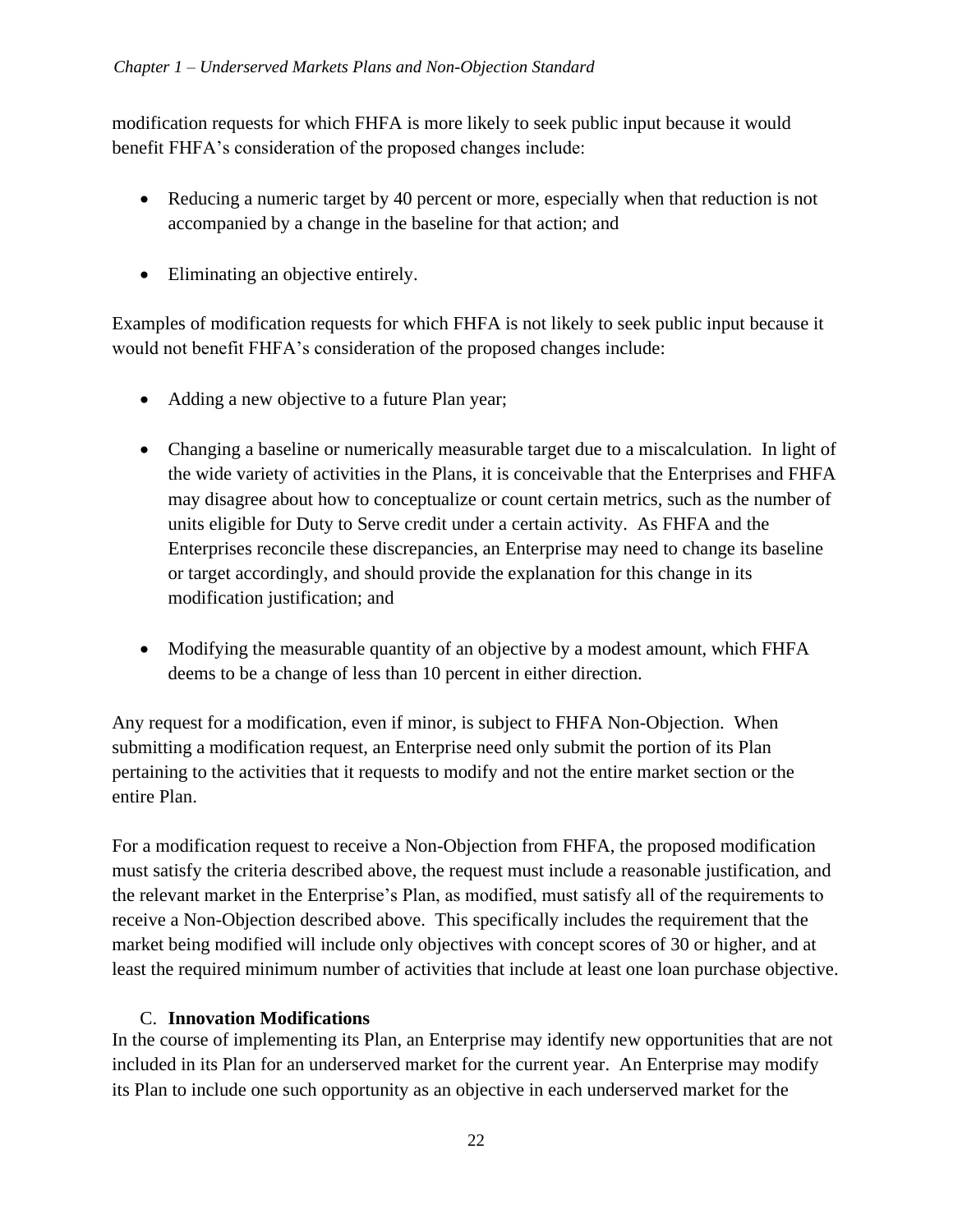#### *Chapter 1 – Underserved Markets Plans and Non-Objection Standard*

current Plan year without being required to submit a modification request to FHFA. Such "innovation modifications" will be deemed to have received a Non-Objection from FHFA under 12 CFR 1282.32(h) for the current Plan year only, upon the Enterprise providing written notification to FHFA of the innovation modifications and Enterprise receipt from FHFA of a concept score for each objective.

Innovation modifications will not be subject to a public input process or to the concept score requirements for modifications discussed in the preceding paragraphs. As such, an Enterprise may proceed with an objective that is added through an innovation modification and receives a concept score less than 30 in the first year of the objective. If the new objective is a multi-year objective, the proposed addition in future Plan years will be treated as a standard modification, which requires submission to FHFA of a modification request.

The flexibility allowed for innovation modifications, including having a concept score less than 30 in the first year, is intended to facilitate the identification of new opportunities during the current Plan year and the ability to promptly begin working on those opportunities. The limitation on innovation modifications to one new objective per year in each underserved market is intended to encourage the Enterprises to include their strongest ideas in their proposed Plans, which are subject to public input and prior FHFA Non-Objection.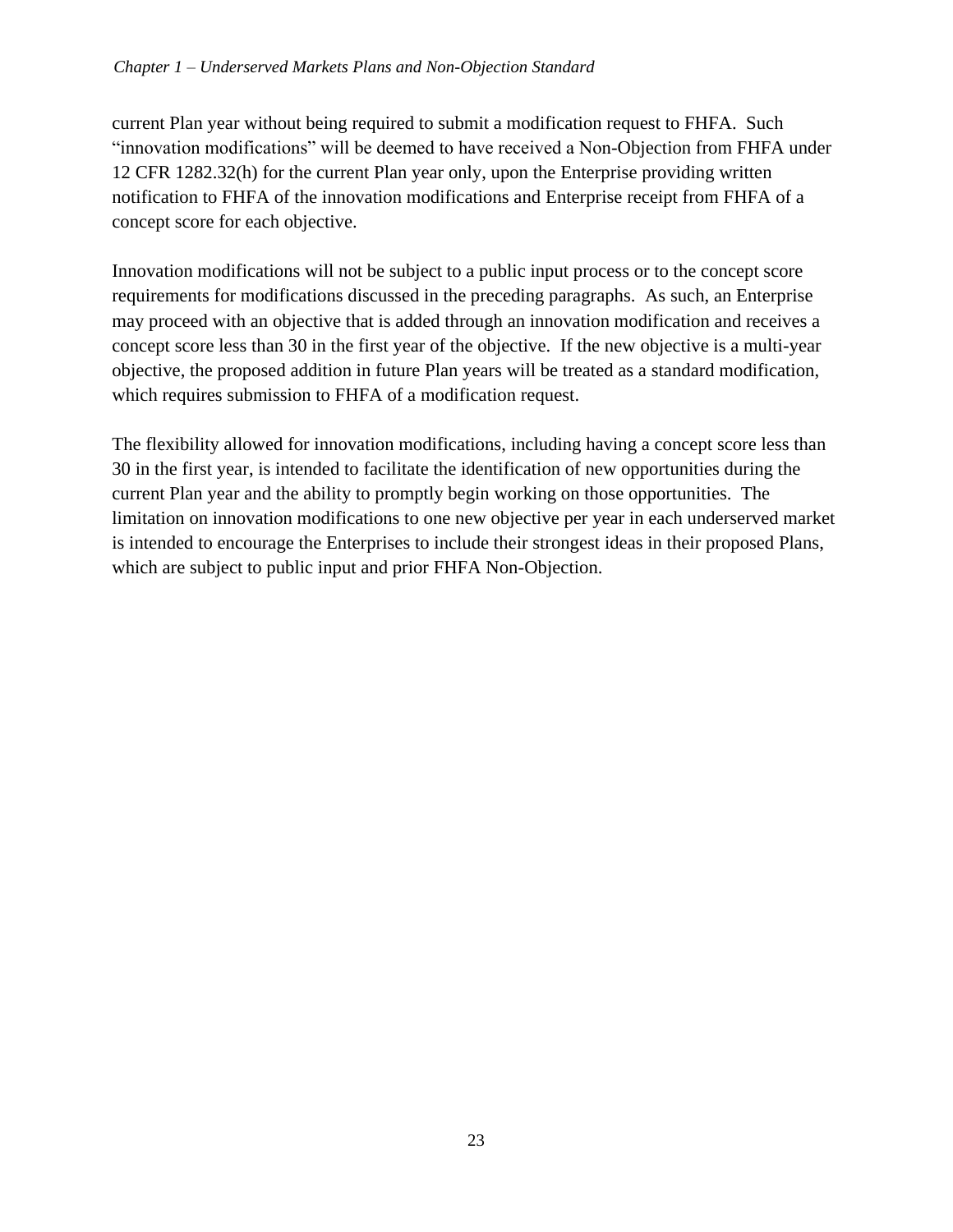| <b>Type</b>                              | <b>Description</b>                                                          | <b>Conditions</b>                                                                                                                                                                                                                                                                                                                                                                                                                                                       | <b>Justification</b><br><b>Required</b> | <b>Public</b><br>Input     | <b>Subject to</b><br><b>FHFA Non-</b><br><b>Objection</b><br><b>Requirements</b> |
|------------------------------------------|-----------------------------------------------------------------------------|-------------------------------------------------------------------------------------------------------------------------------------------------------------------------------------------------------------------------------------------------------------------------------------------------------------------------------------------------------------------------------------------------------------------------------------------------------------------------|-----------------------------------------|----------------------------|----------------------------------------------------------------------------------|
| <b>Technical</b><br>Edit                 | Change that does not<br>substantially alter the<br>Plan                     | None                                                                                                                                                                                                                                                                                                                                                                                                                                                                    | N <sub>o</sub>                          | N <sub>o</sub>             | N <sub>o</sub>                                                                   |
| <b>Modification</b>                      |                                                                             |                                                                                                                                                                                                                                                                                                                                                                                                                                                                         |                                         |                            |                                                                                  |
| <b>Current Plan</b><br>year              | Change that<br>substantially alters the<br>Plan in the current<br>Plan year | (1) Revisions respond to special circumstances<br>beyond an Enterprise's control that<br>materially alter its ability to implement an<br>objective through the actions in its Plan,<br>such as significant changes in market or<br>regulatory conditions; or<br>(2) Revisions strengthen a Plan commitment to<br>an underserved market, including making a<br>target more ambitious or broadening the<br>scope of an activity<br>Submit request to FHFA by September 15 | Yes                                     | At<br>FHFA's<br>discretion | Yes                                                                              |
| <b>Future Plan</b><br>year               | Change that<br>substantially alters the<br>Plan in future Plan<br>years     | Submit request to FHFA by September 15 of<br>current year                                                                                                                                                                                                                                                                                                                                                                                                               | Yes                                     | At<br>FHFA's<br>discretion | Yes                                                                              |
| <b>Innovation</b><br><b>Modification</b> | New objective to be<br>implemented in the<br>current Plan year              | Limited to one per market per year<br>Provide prior written notice to FHFA                                                                                                                                                                                                                                                                                                                                                                                              | N <sub>o</sub>                          | N <sub>o</sub>             | N <sub>o</sub>                                                                   |

## Table 3. Categories of Plan Revisions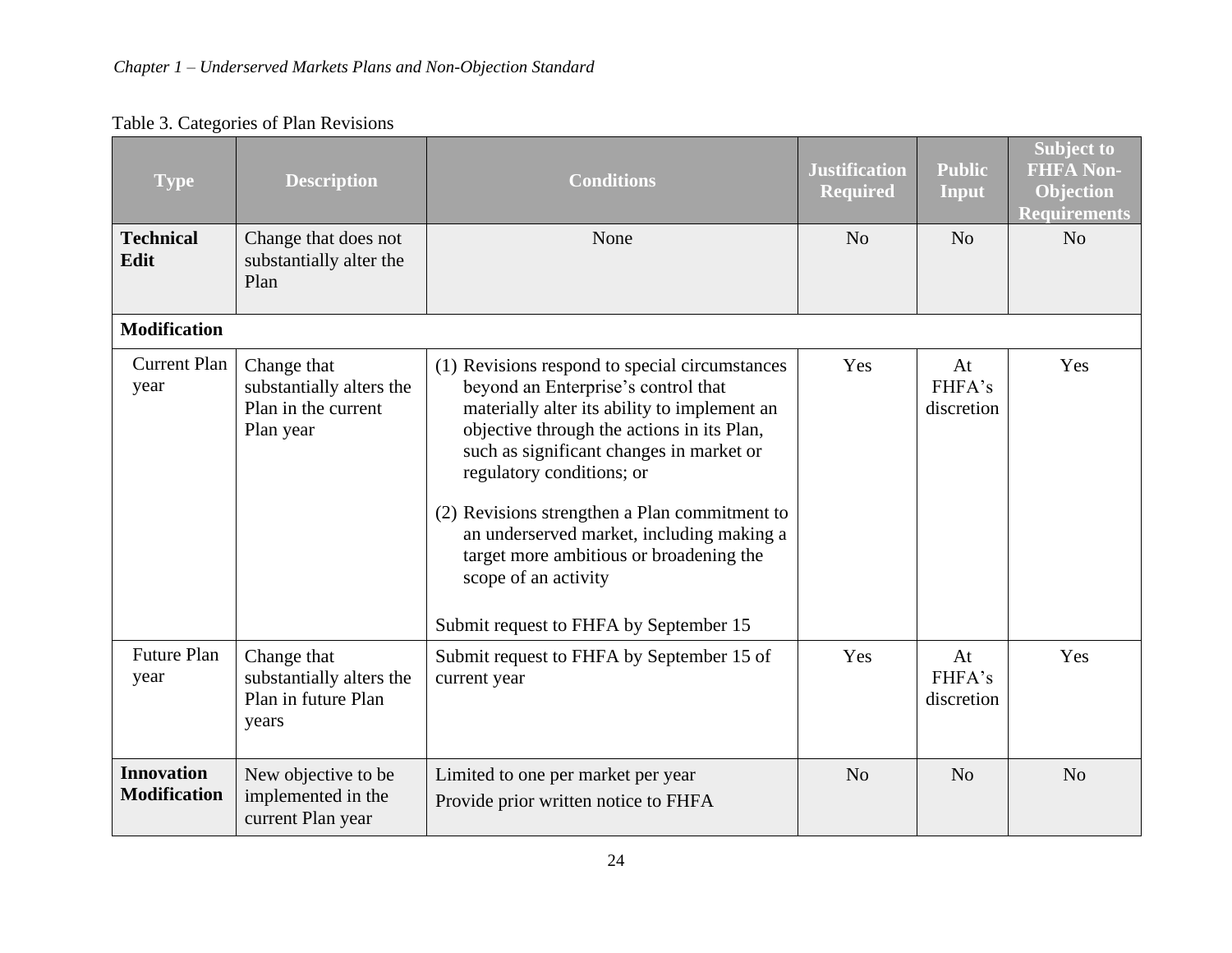## 2. **Publication of Revised Plans**

The Enterprises must publish all revised Plans, subsequent to FHFA Non-Objection as applicable, including those resulting from technical edits, modifications, and innovation modifications, in a timely manner on their respective websites. FHFA intends to publish the following documents on FHFA's public website, with confidential and proprietary information and data omitted:

- A clean copy of the complete revised Plan;
- A redlined version of the portions of the revised Plan containing all technical edits, modifications, and innovation modifications; and
- A copy of the Enterprise's request for modification that received a Non-Objection from FHFA.

## 3. **Treatment of Confidential or Proprietary Information and Data**

FHFA recognizes that some information and data in the descriptions of activities, objectives, and narratives for an underserved market in a Plan may be confidential or proprietary. At the same time, FHFA has determined that informed public input on a proposed Plan is important to the Plan development, review, and evaluation processes. FHFA may allow certain information and data in a Plan's descriptions of activities, objectives, and narratives in each underserved market to be treated as confidential or proprietary and omitted from the Plan when made public. Any Plan content that an Enterprise believes requires confidential or proprietary treatment should be clearly identified by the Enterprise, and the Enterprise should explain why the information and data should be afforded confidential or proprietary treatment.

## <span id="page-26-0"></span>**V. Additional Guidance for Plans**

The previous sections of this Chapter describe the required elements for each of the underserved markets in a Plan to receive a Non-Objection from FHFA. This section summarizes best practices and suggestions for the Enterprises to consider in developing effective Plans, and recommends that the Enterprises consider conducting research that supports increased liquidity in the underserved markets.

## 1. **Best Practices for Developing Underserved Markets Plans**

Below are some best practices and suggestions the Enterprises should consider in developing effective Plans:

• Given the Duty to Serve goal to improve the distribution of investment capital available for mortgage financing in the underserved markets, many of the objectives undertaken by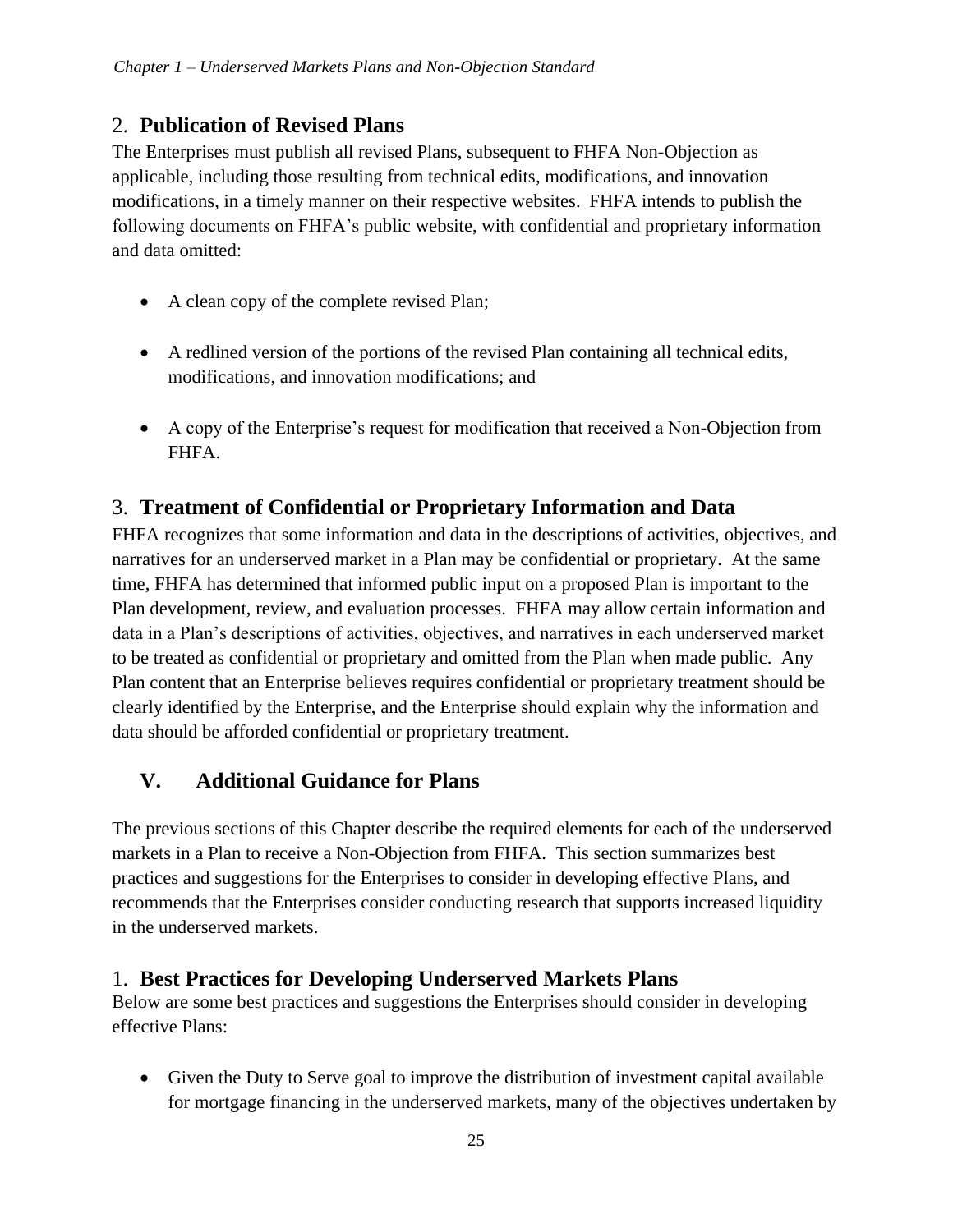the Enterprises should span the Plan's three-year term, with corresponding targets to be achieved in each of the three years.

- There should be a sufficient number of activities included in an underserved market in a Plan such that if a particular activity proves unachievable, the Enterprise still has other activities underway to enable it to meet its Duty to Serve obligations for that market.
- An Enterprise should carefully research and construct its Plan to minimize the need for later modifications of the Plan.
- An Enterprise should consider how to serve a diversity of geographic areas, such as a variety of localities, states, or regions, for each activity in its Plan. FHFA will favorably consider activities that serve a geographically diverse set of underserved market needs when assessing the activities' impact on the underserved market.
- An Enterprise should consider how to serve both single-family and multifamily activities for each underserved market in its Plan.
- FHFA invites the Enterprises to consider undertaking Additional Activities in their Plans. Any Additional Activity should meet a need in an underserved market, and be reasonable and achievable based on the Enterprises' capacity, market conditions, and safety and soundness considerations.<sup>10</sup>
- Outreach objectives should include sufficient detail to demonstrate that the Enterprise has developed a coherent set of implementation steps that will add significant value to stakeholders. The description should show that the Enterprise understands the problem it is trying to solve and has a strategic plan for how to address it. The description should demonstrate that the outreach efforts represent meaningful progress over prior Enterprise outreach efforts in the area and should include an explanation of how the Enterprise plans to translate the lessons learned from the planned outreach into future action.
- Loan product objectives should include a description of the problem that the new or enhanced product is designed to solve and an explanation of how the development of the new or enhanced product will help meet an underserved market need. The Enterprise should describe how the objective represents progress over the Enterprise's prior loan product offerings, and how it will lay the foundation for future loan purchases that meet an underserved market need.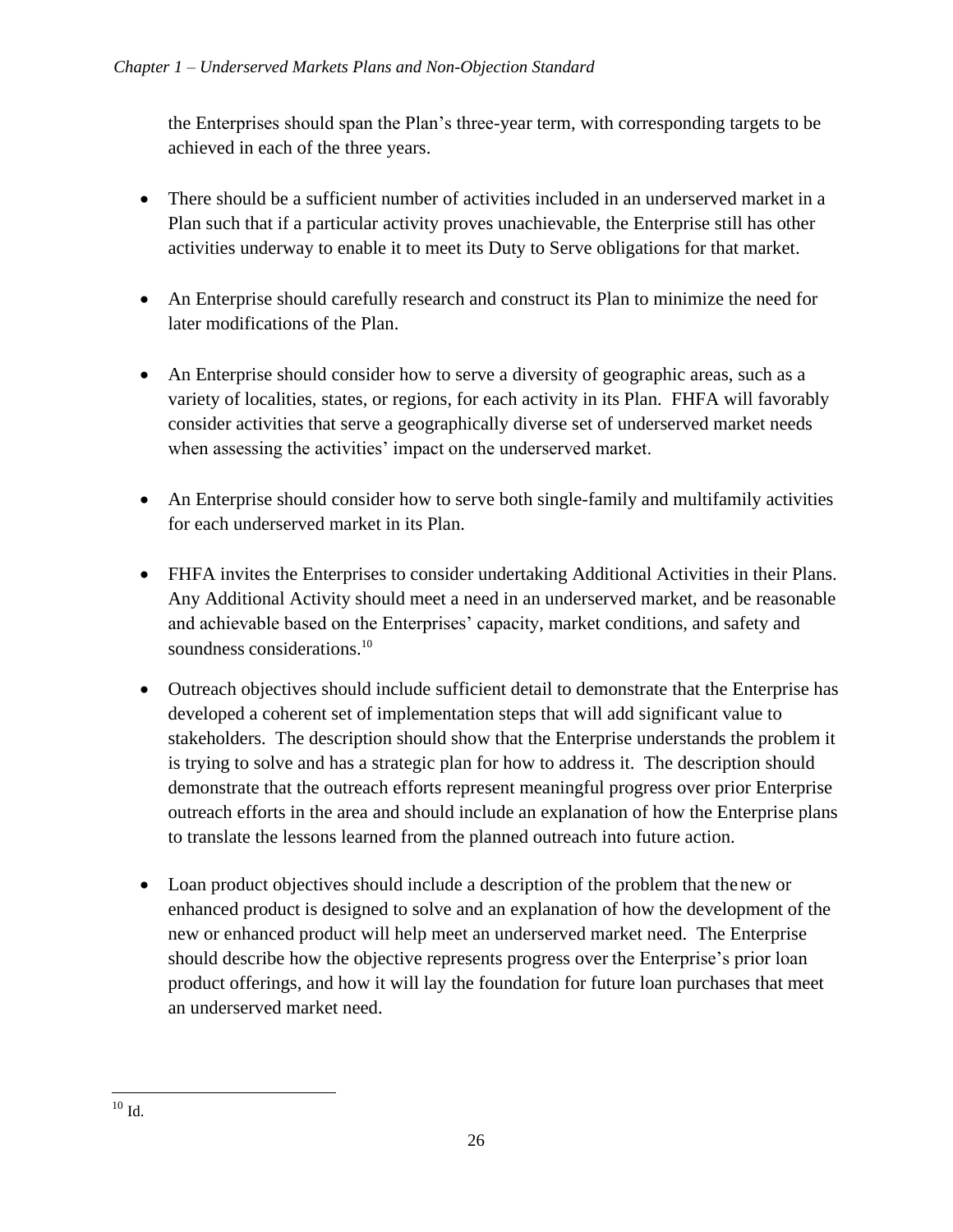## 2. **Research that Supports Increased Liquidity in the Underserved Markets**

The Enterprises should consider conducting research — including outreach to stakeholders, market research, pilot testing, and product development — to close any knowledge gaps that currently limit progress towards meeting the needs of each of the underserved markets. FHFA encourages the Enterprises to share data, lessons learned, and other research findings with the public to provide better information about how to meet the challenges in each underserved market. By publishing research findings, the Enterprises could contribute to market knowledge needed to diagnose challenges and develop solutions.

FHFA also notes, however, that research activities are not a substitute for loan purchases and other actions that directly increase liquidity in the underserved markets and encourages the Enterprises to prioritize research projects that lay the foundation for future loan purchase objectives. The Enterprises should make clear efforts to demonstrate in their Plans how their research will supplement or enhance existing knowledge for stakeholders rather than duplicate existing work.

• • •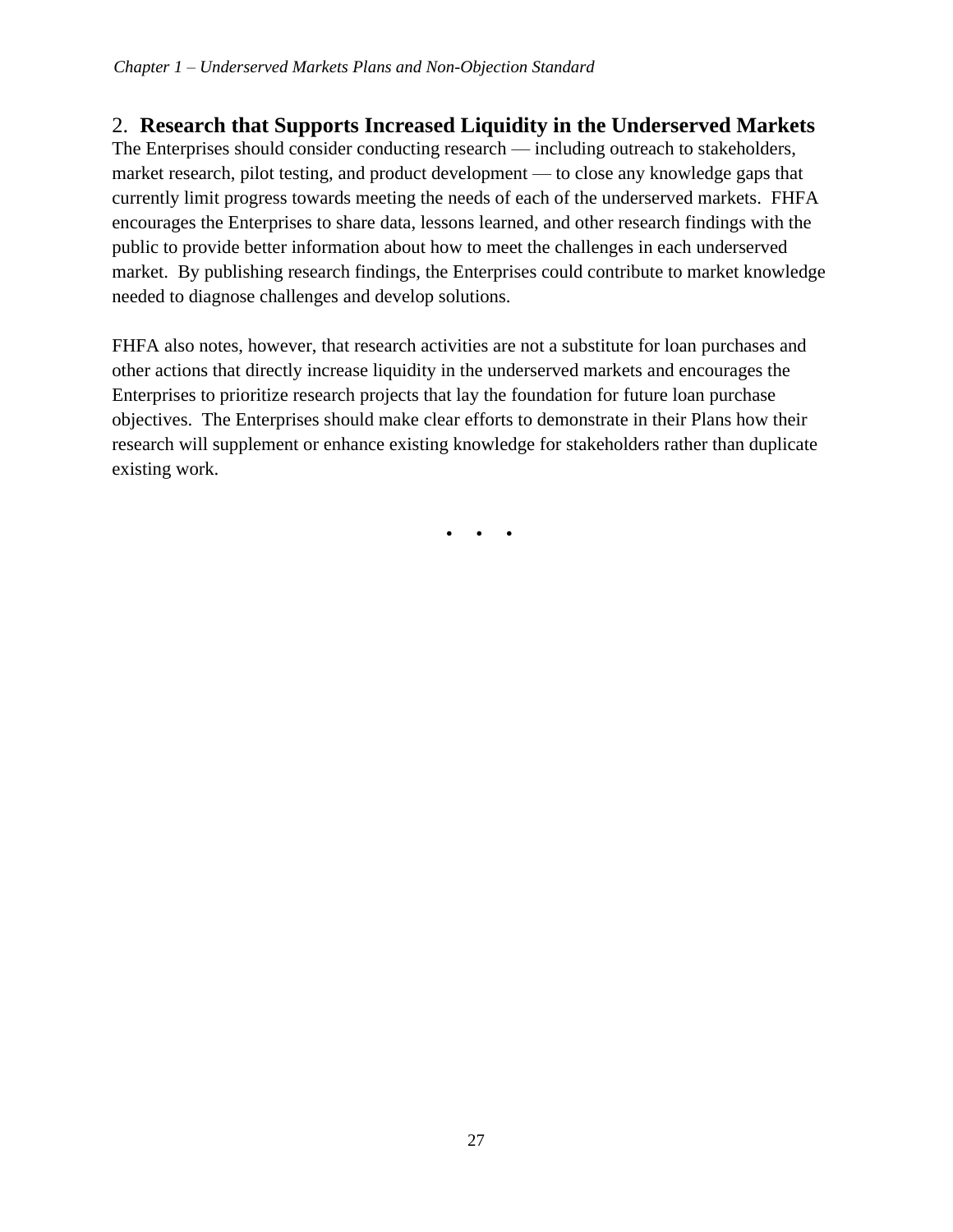## <span id="page-29-0"></span>**Chapter 2. Evaluation Process for Rating Enterprise Performance**

## **Overview**

This Chapter describes how FHFA will evaluate and rate the Enterprises' performance under their Plans. FHFA will annually evaluate each Enterprise's performance in each of the three underserved markets, comparing the achievements of the Enterprise against the targets it established in its Plan for the applicable year.

To evaluate an Enterprise's performance under its Plan, FHFA will use a three-step process:

- **In Step One**, FHFA will calculate an Enterprise's achievement of the objectives in its Plan to determine whether the Enterprise complied with its statutory Duty to Serve obligations for each underserved market. This step is a quantitative evaluation that will not consider the extent of the impact of the actions taken under an objective in meeting the needs of an underserved market.
- **In Step Two**, FHFA will evaluate the Enterprise's performance under each underserved market in its Plan from a qualitative perspective, assessing the impact the Enterprise achieved in meeting a need of the applicable underserved market through actions taken under each objective.
- **In Step Three**, FHFA will determine whether and how much extra credit to award for the Enterprise's achievement of extra credit-eligible activities. Activities eligible for extra credit must be particularly challenging or serve a segment of an underserved market that is relatively less well-served. See Section III of this Chapter for the specific activities that are eligible for extra credit.

The three possible ratings for an Enterprise in compliance are: Complies / Needs Improvement; Complies / Acceptable Results; and Complies / Excellent Results.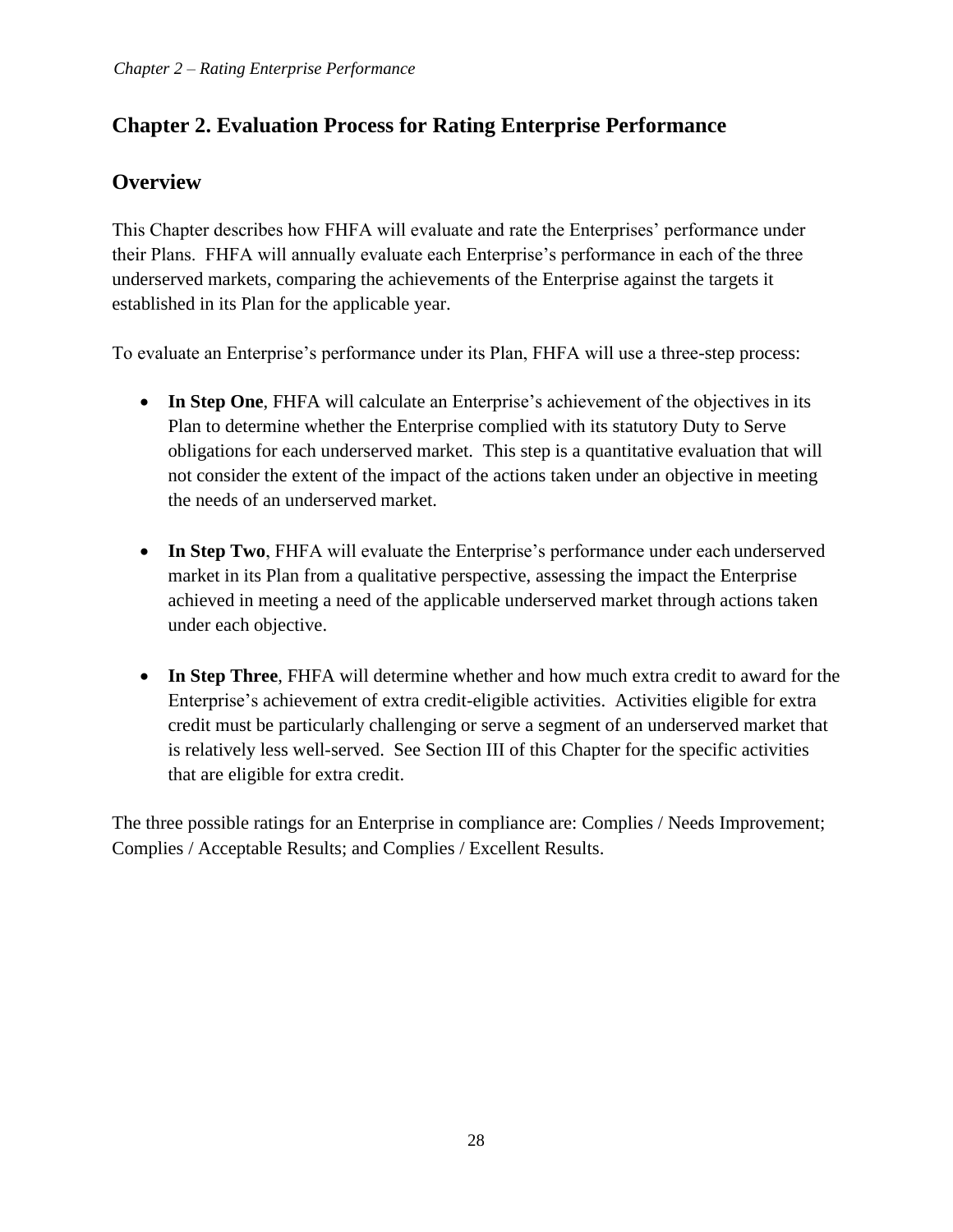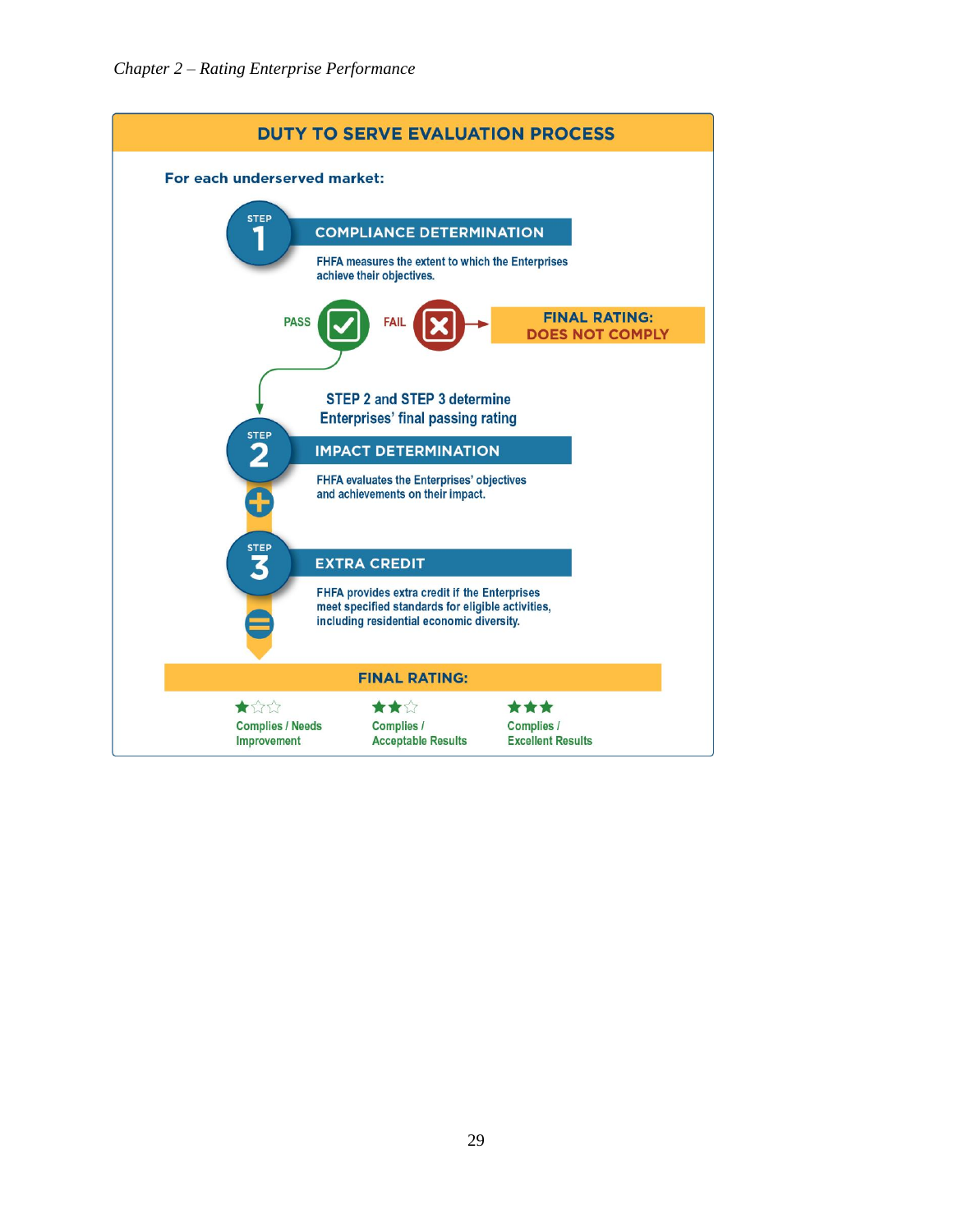## <span id="page-31-0"></span>**I. Step One: Compliance Determination**

Step One is a quantitative evaluation designed to determine whether the Enterprise complied with its statutory Duty to Serve obligations for the three underserved markets. Under Step One, FHFA will calculate the degree to which an Enterprise has accomplished the target under each of the objectives identified in each underserved market in its Plan.

## 1. **Loan Purchase and Investment Objectives**

FHFA will conduct the quantitative evaluation of the Enterprise's performance of each loan purchase and investment objective by assigning a score of 10,



5, or 0 to the objective based on the degree to which the Enterprise accomplished the objective, as follows:

- 10 Enterprise met or exceeded the target for the objective.
- 5 Enterprise met or exceeded the baseline but did not meet the target for the objective.
- 0 Enterprise did not meet the baseline or target for the objective.

#### **Partial Credit Scores**

If an Enterprise met or exceeded the target under an objective in its Plan, FHFA will assign a full credit score for the objective of 10. For loan purchase and investment objectives where an Enterprise did not meet or exceed the applicable target, eligibility for partial credit will depend on whether the Enterprise met the applicable baseline identified in its Plan. If the Enterprise did not meet the baseline, the objective will not be eligible for partial credit and will receive a score of 0. If the Enterprise met or exceeded the baseline but did not meet the target, the objective will be assigned a partial credit score of 5.

FHFA recognizes that in an Enterprise's first year entering a new sub-market, it may lack the data to determine a baseline for loan purchase and investment objectives. Such objectives, if not fully accomplished, will receive a partial credit score of 5 if the Enterprise achieved at least 50 percent of its target, and will receive a score of 0 if it met less than 50 percent of its target. However, the Enterprise must make technical edits to its Plan to add baselines for subsequent years. If an Enterprise fails to provide a baseline for a loan purchase or investment objective for which it has at least one year of performance data or fails to adopt an acceptable methodology for setting a baseline, FHFA will not assign partial credit for performance of that objective.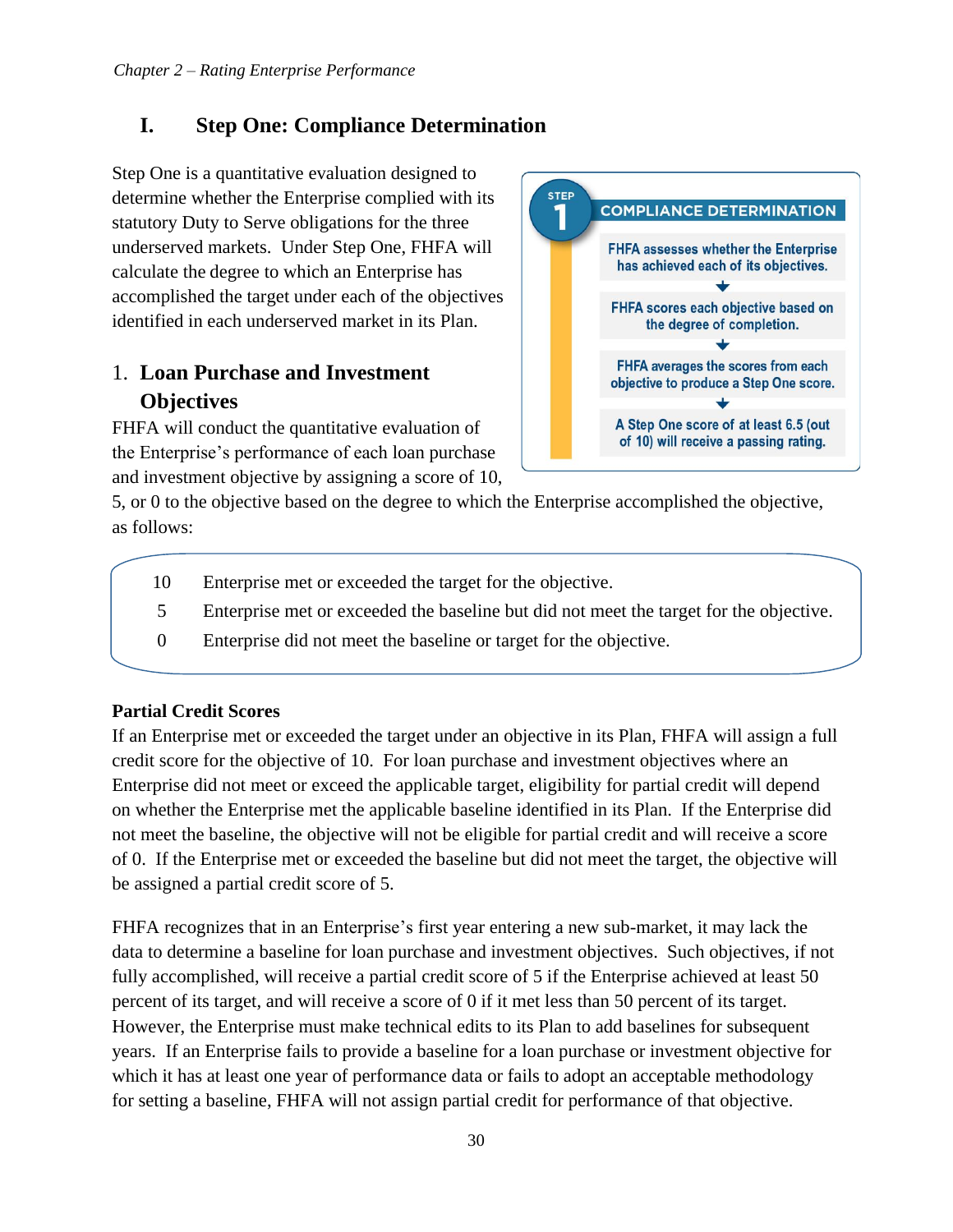## 2. **Loan Product and Outreach Objectives**

FHFA will conduct the quantitative evaluation of an Enterprise's performance of each loan product and outreach objective by assigning a score of 10, 5, or 0 to the objective based on the degree to which the Enterprise accomplished the objective, as follows:

- 10 Enterprise met or exceeded the target for the objective.
- 5 Enterprise did not meet the target; the level of effort already expended exceeds the level of effort that remains to be expended to meet the target, indicating substantial progress.
- 0 Enterprise did not meet the target; the level of effort required to meet the target exceeds the level of effort already expended, indicating minimal progress.

If an Enterprise met or exceeded the target under an objective in its Plan, FHFA will assign a full credit score of 10 for the objective under Step One. FHFA may assign full credit in Step One if an Enterprise achieves its target in a different manner than described in the Plan. This approach balances the goal of having the Enterprises commit to specific targets, while recognizing that changes in actions might take place as Plans are implemented. The Enterprise does not need to submit a modification request that reflects these changes in order to receive full credit in Step One; however, the Enterprise must describe the actual implementation steps taken to accomplish the target in its annual report to FHFA.

#### **Partial Credit Scores**

If an Enterprise fails to meet or exceed the target for a loan product or outreach objective, partial credit will be assigned based on FHFA's determination of how much progress the Enterprise made toward the target. The partial credit determination will consider level of effort and the degree to which the target was met. Substantial progress will receive a partial credit score of 5, and minimal progress will receive no partial credit. Descriptions in an Enterprise's quarterly and annual reports of implementation steps taken by the Enterprise to accomplish the target will inform this analysis. However, FHFA will not tally completion of the different implementation steps of an objective to determine a Step One score. Instead, FHFA will use an Enterprise's description of steps taken toward the target to compare the time and resources already expended to the level of effort required to fully accomplish the target.

## 3. **Infeasibility Requests**

If market conditions or other extenuating circumstances outside of an Enterprise's control substantially interfere with an Enterprise's accomplishment of an objective, the Enterprise should submit an infeasibility request as part of its annual report to FHFA. An infeasibility request may be subject to a 30-day public input period at FHFA's discretion. FHFA generally will not seek public input on Enterprise infeasibility requests but is more likely to do so for infeasibility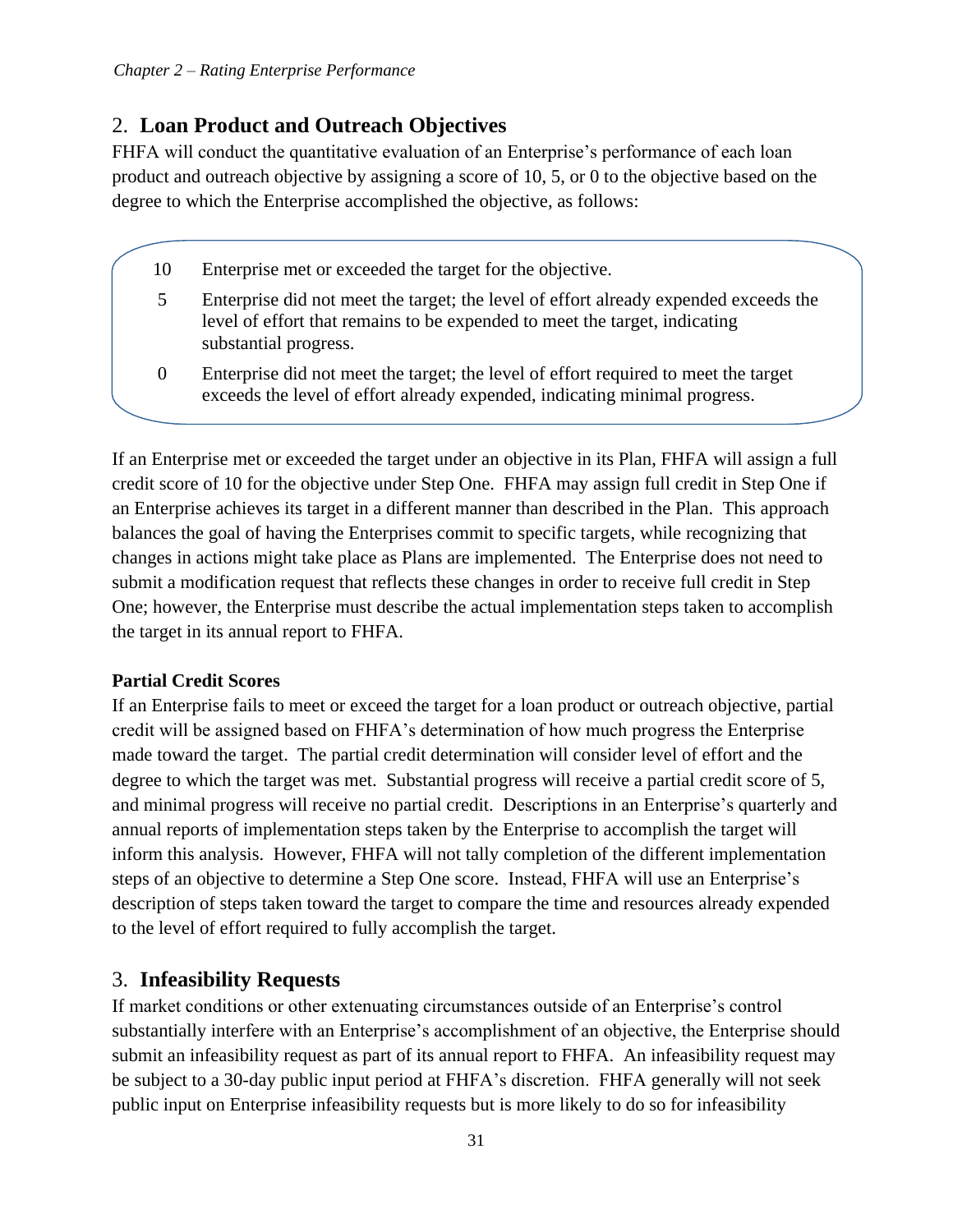requests that are based on a claim of weak underserved market conditions.

If FHFA agrees that an infeasibility request is reasonable, FHFA will approve the request and exclude the objective from its evaluation of the Enterprise's performance under Step One.<sup>11</sup> In such cases, failure to complete the objective will not harm or benefit the Enterprise's performance score under Step One. However, FHFA may consider the underlying actions taken by an Enterprise for Plan objectives that FHFA agrees are infeasible in determining the Enterprise's performance score under Steps Two and Three, as described in Sections II. and III. of this Chapter below.

If FHFA disagrees that an infeasibility request is reasonable, it will notify the Enterprise and will include the objective in its evaluation of the Enterprise's performance under Steps One, Two, and Three.

#### 4. **Averaging of Scores**

After FHFA has assigned a Step One score to each objective in an underserved market, FHFA will average the scores for all of the objectives in that market to produce an overall score for the market. If an Enterprise receives an overall score of at least 6.5, it will be considered in compliance with its statutory Duty to Serve obligations for the underserved market. If an Enterprise receives an overall score of less than 6.5, it will be considered in noncompliance with its statutory Duty to Serve obligations for the market and will receive a rating of "Does Not Comply" for the market. Appendix C contains an example illustrating how an Enterprise might achieve a minimum score of 6.5.

In selecting 6.5 out of 10 points as the compliance threshold, FHFA's intent is to encourage the Enterprises to set ambitious targets in difficult-to-serve areas, and to engage in areas where it is difficult to establish a target, while recognizing that some of those efforts may not succeed.

 $11$  In the unlikely situation that every objective in an underserved market is deemed to be infeasible, FHFA will render a "no rating" decision and provide an explanation for its decision in its Annual Housing Report to Congress.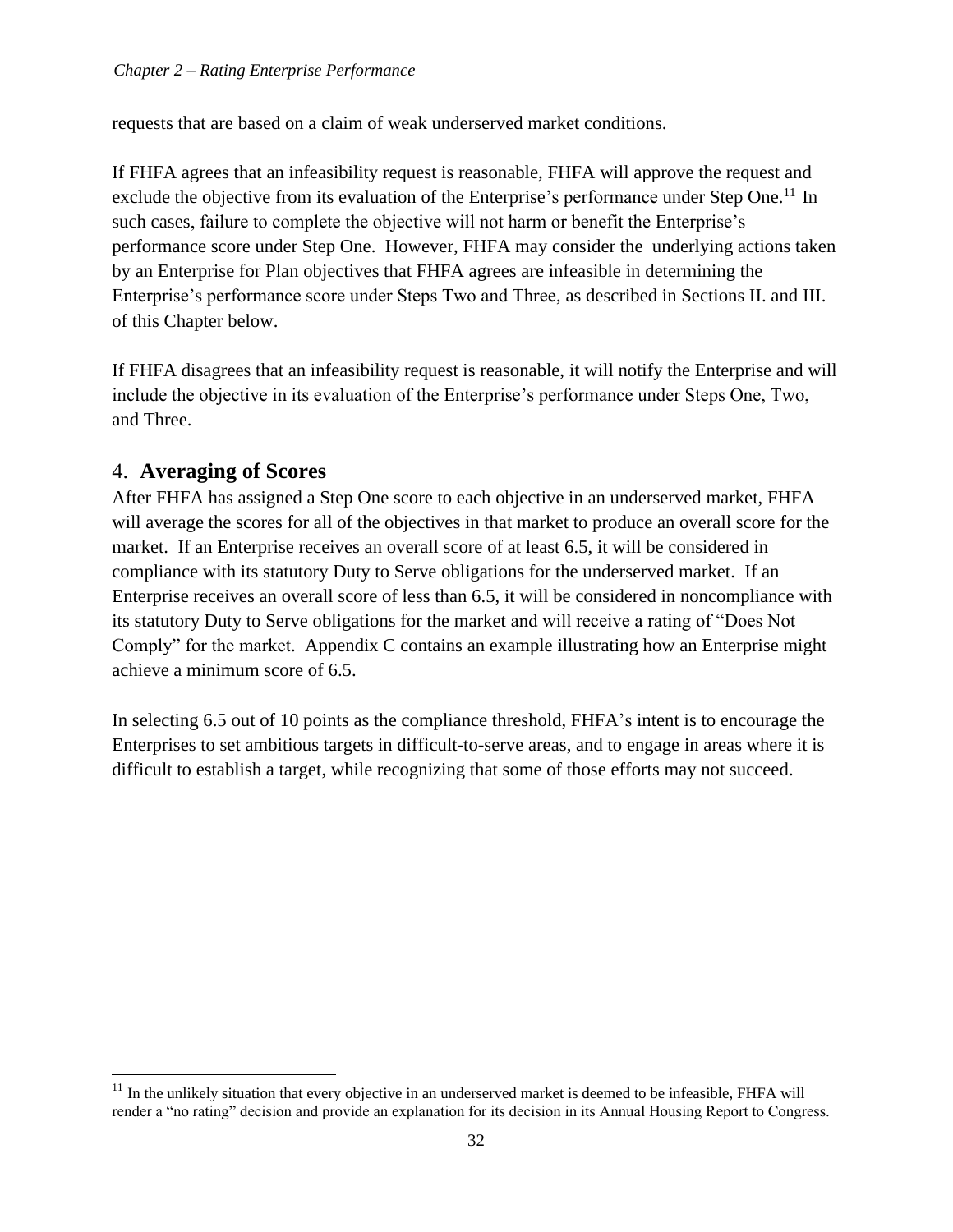## <span id="page-34-0"></span>**II. Step Two: Impact Determination**

## 1. **Evaluating Each Objective**

Under Step Two, FHFA will evaluate the impact of each objective on the needs of the underserved market. FHFA will consider information provided by the Enterprises in their Duty to Serve Plans and reports, research by FHFA or external parties, and input from stakeholders in evaluating impact. Based on this evaluation, FHFA will assign an impact score from 0 to 50 for each objective, using the criteria described in Appendix B. Under this scale, an impact score of 30 indicates meaningful impact on a need of the underserved market. As part of this determination, FHFA will also consider whether the actions taken under the objective fulfill



one or more of the priorities in the Enterprise's Strategic Priorities Statement for that market.

FHFA's impact evaluation will focus on one of two different kinds of impact, depending on the nature of the objective: direct impact or future impact. Each is described below:

- *Direct Impact*. In evaluating direct impact, FHFA will consider the extent to which an Enterprise achieved an impact under each objective that addresses a present need in an underserved market. This evaluation will apply the criteria for the impact levels in Appendix B, which include a focus on the size or difficulty of the objective. The difficulty of an objective may involve, for example, the extent to which the Enterprise served a sub-market that has a high need for housing assistance (for example, purchasing loans in Appalachia versus purchasing loans in rural areas that are comparatively better served).
- **Future Impact.** In evaluating future impact, FHFA will consider the extent to which an Enterprise's achievements under an objective lay the groundwork for future work and improvements that would achieve a meaningful impact in addressing an underserved market need. These early steps could include, for example, undertaking a pilot, developing a new loan purchase platform, meeting with stakeholders to develop new loan purchase relationships, or collecting needed data. This evaluation will apply the criteria for the impact levels in Appendix B, which include a focus on the size or difficulty of the objective.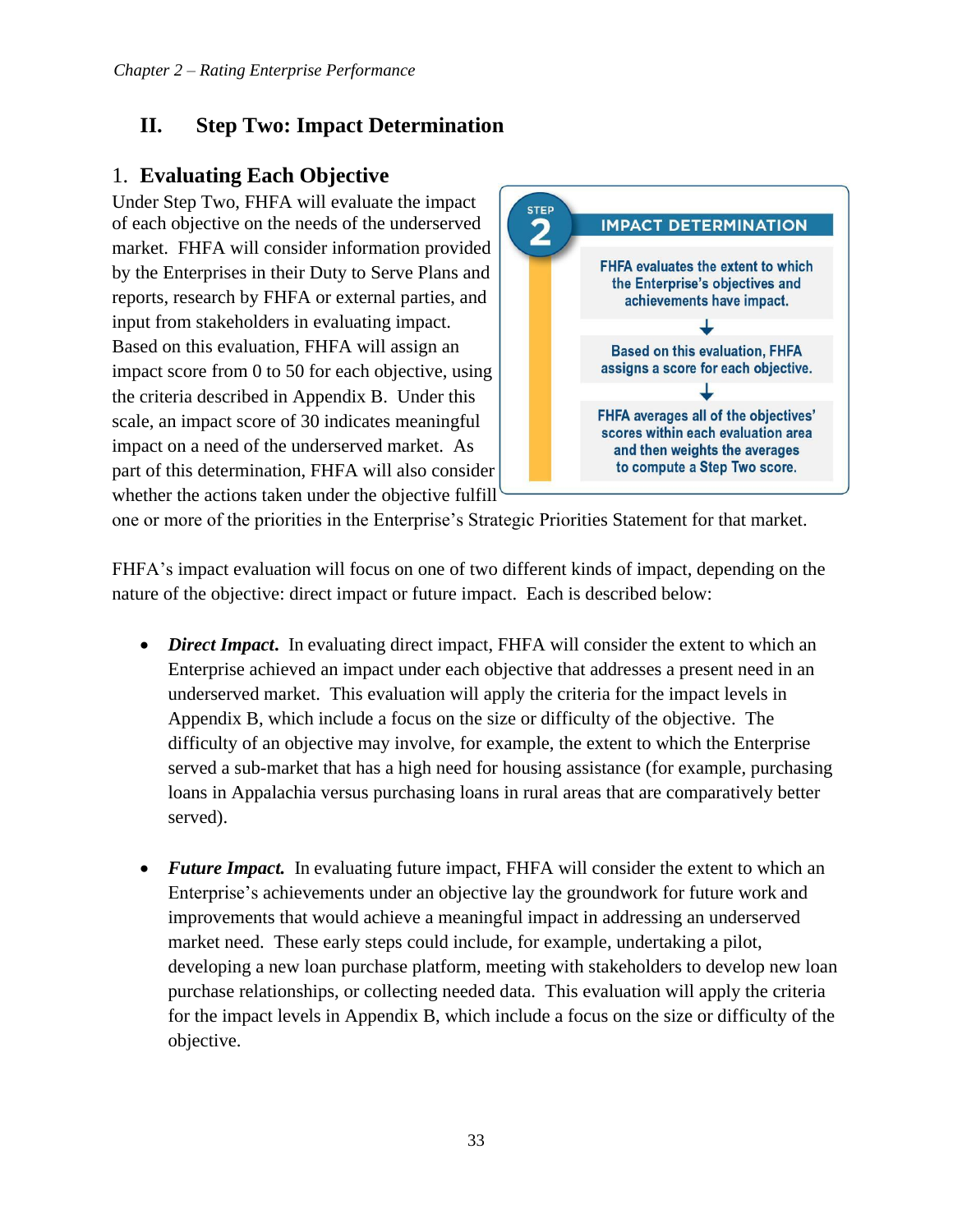## 2. **Impact Scoring of Each Objective**

Based on FHFA's impact evaluation, FHFA will assign an impact score of 0, 10, 20, 30, 40, or 50 to each objective. FHFA will use the concept score previously assigned to the objective as a reference point for determining the impact score for the objective. The examples below demonstrate this scoring process.

#### A. **Achieving an Objective's Target**

If an Enterprise met, but did not significantly outperform, an objective's target in the manner described in its Plan, the impact score for that objective will generally be the same as the objective's concept score. Scenarios where the impact score may be higher or lower than the concept score include:

- **The Enterprise achieved the target in a different manner than described in its Plan.**  Criteria considered by FHFA when assigning concept scores and impact scores include the level of effort required to perform the objective and the approach and design of the objective. An Enterprise may achieve its target through actions that are more or less challenging than those described in its Plan, or change its approach to one that is more or less innovative than the approach described in its Plan. These changes may result in FHFA determining that achievement of the target was more or less impactful than anticipated by actions described in the Plan.
- **Conditions have changed significantly since FHFA assigned concept scores.** Market and regulatory conditions provide an important context for implementation of objectives in the Enterprises' Plans. Changes in these underlying conditions can mean that achieving a target requires significantly more or less effort or commitment of resources than anticipated when FHFA assigned the concept scores, and may result in FHFA determining that achievement of the target was more or less impactful than anticipated at the Non-Objection stage.

#### B. **Underperforming an Objective's Target**

If an Enterprise did not meet the target for an objective, the impact score for that objective will generally be lower than the objective's concept score. For example, FHFA will assign a concept score of 50 to a proposed objective that represents a very large impact, according to the criteria in Appendix B. If the Enterprise did not fully achieve the objective's target, FHFA may still determine that the Enterprise met the criteria for meaningful impact and assign an impact score of 30 to the objective.

#### C. **Outperforming an Objective's Target**

If an Enterprise significantly outperformed an objective's target, the impact score for that objective will generally be higher than the objective's concept score and will be averaged with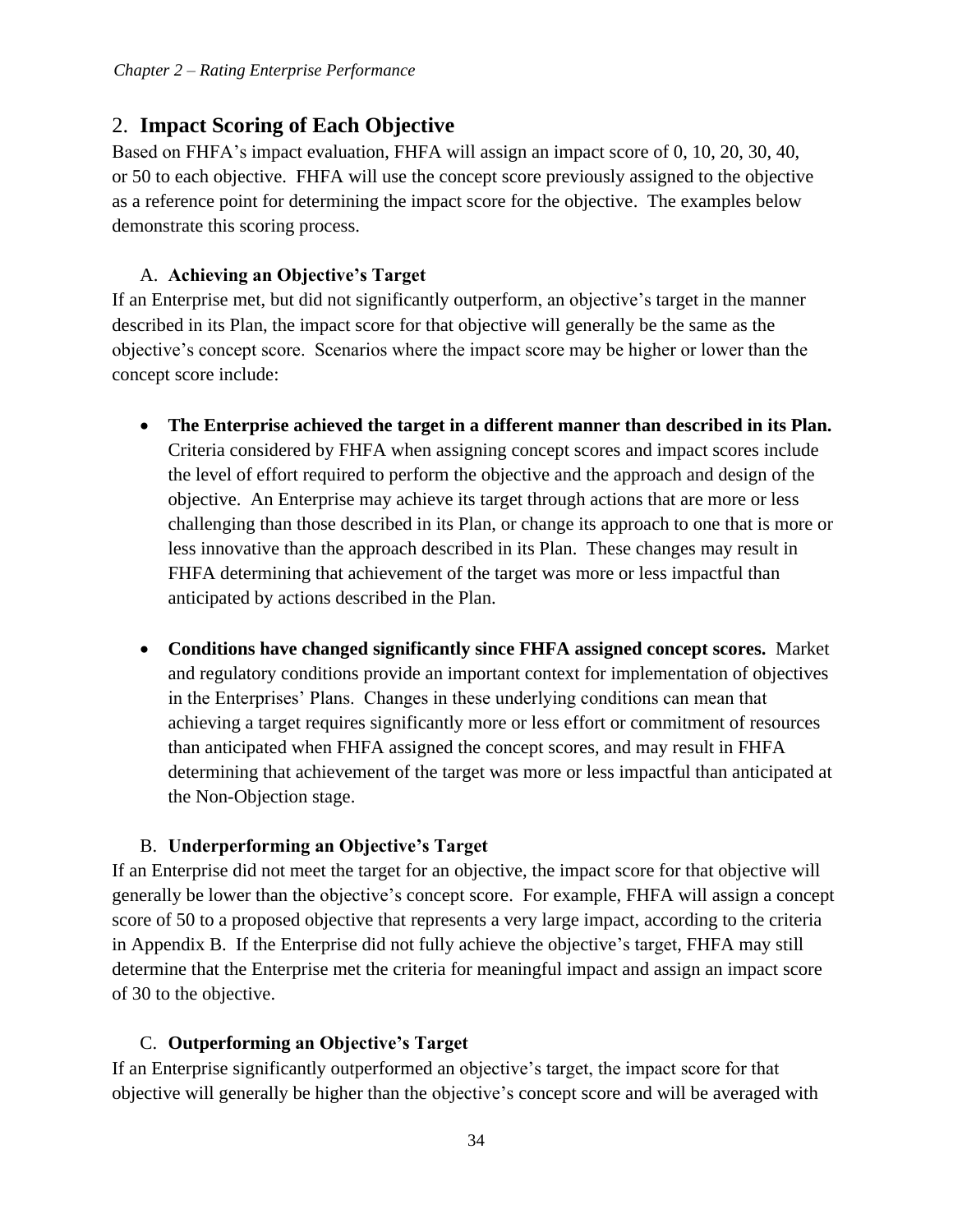the concept score. This adjustment is intended to encourage the Enterprises to include welldesigned and rigorous objectives in their Plans.

For example, FHFA will assign a concept score of 30 to a proposed objective that represents meaningful impact if fully achieved. If FHFA determines that the Enterprise significantly outperformed the objective's target and achieved a level of impact that represents a score of 50 according to the criteria in Appendix B, FHFA will average the concept score of 30 with the impact score of 50 and assign a final impact score of 40 (the average of 30 and 50).

## 3. **Developing a Weighted Average Score**

After assigning an impact score for each objective under Step Two, FHFA will calculate a simple average of the impact scores of the objectives grouped under each evaluation area (outreach, loan products, loan purchases, investments and grants), excluding any objectives it agrees are infeasible. The result of this calculation will be a single numerical score for each evaluation area. The numerical score for each evaluation area will then be multiplied by the applicable weight in the graphic below and summed to produce a weighted average for the Enterprise for each underserved market.



If an Enterprise has not included any activities within a particular evaluation area in its Plan, the weights will be adjusted to preserve the same ratios among the remaining weights.<sup>12</sup>

If FHFA has approved an infeasibility request for an objective in the market, FHFA will also calculate the weighted average for the market including the impact score for the infeasible objective and compare it to the weighted average for the market excluding the impact score for the infeasible objective.

The final weighted average, which is the Step Two overall performance score for the underserved market, will be the greater of: (a) the weighted average for the market excluding the impact score for the infeasible objective; *or* (b) the weighted average for the market including the impact score for the infeasible objective. This approach recognizes and provides credit for potentially substantial efforts made by an Enterprise under objectives that were ultimately infeasible.

At the conclusion of Step Two, FHFA will have completed its detailed analysis of the overall

 $12$  For example, if an Enterprise does not include any activities under investments and grants, the weights for the remaining objectives will be increased proportionately to total 100%, as follows: outreach (23.5%), loan products (35.3%), and loan purchases (41.2%).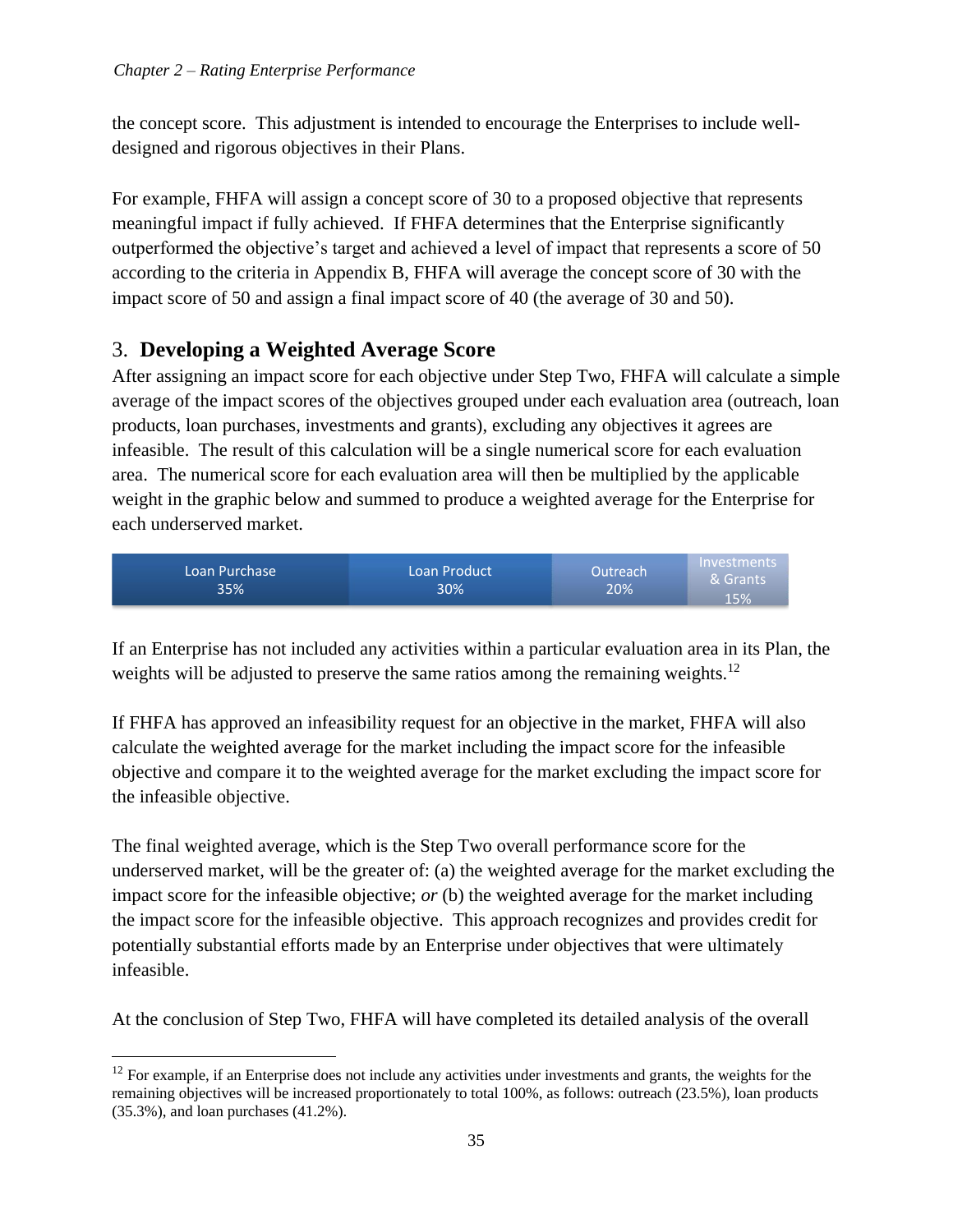impact each Enterprise's activities had on each underserved market and assigned a Step Two overall performance score of between 0 and 50 to each underserved market.

## <span id="page-37-0"></span>**III. Step Three: Extra Credit Evaluation**

An Enterprise may receive an upward adjustment of 5 percent to its Step Two overall performance score for undertaking certain extra-credit eligible activities that FHFA considers particularly challenging or for undertaking certain extra crediteligible activities in a segment of an underserved market that is relatively less well-served. The adjusted score is the final performance score for the market and is used to determine the Enterprise's rating for the market.



FHFA has determined that the activities set forth

below are extra credit-eligible activities. An Enterprise will be eligible for a 5 percent upward adjustment if the Enterprise undertakes at least one of these eligible activities and achieves a cumulative impact score of at least 80 points<sup>13</sup> according to the criteria in Appendix B (meaning that the sum of the impact scores assigned to objectives for a single extra credit-eligible activity equals at least 80 points). If applicable, impact scores for objectives that FHFA agrees are infeasible will be counted towards the cumulative impact score.

In markets where FHFA has designated two extra credit-eligible activities, an Enterprise may receive a 5 percent upward adjustment for successfully accomplishing one or both of the eligible activities.

## **MANUFACTURED HOUSING**

- Regulatory Activity 1: Manufactured homes chattel pilot initiative
- Regulatory Activity 3: Support manufactured housing communities owned by government instrumentalities, nonprofits, or residents

#### **AFFORDABLE HOUSING PRESERVATION**

• Residential Economic Diversity Activity

<sup>&</sup>lt;sup>13</sup> FHFA will not count any objective receiving an impact score of 10 or 20 towards this total in order to ensure that when only minimal progress is made, it will not result in extra credit being awarded.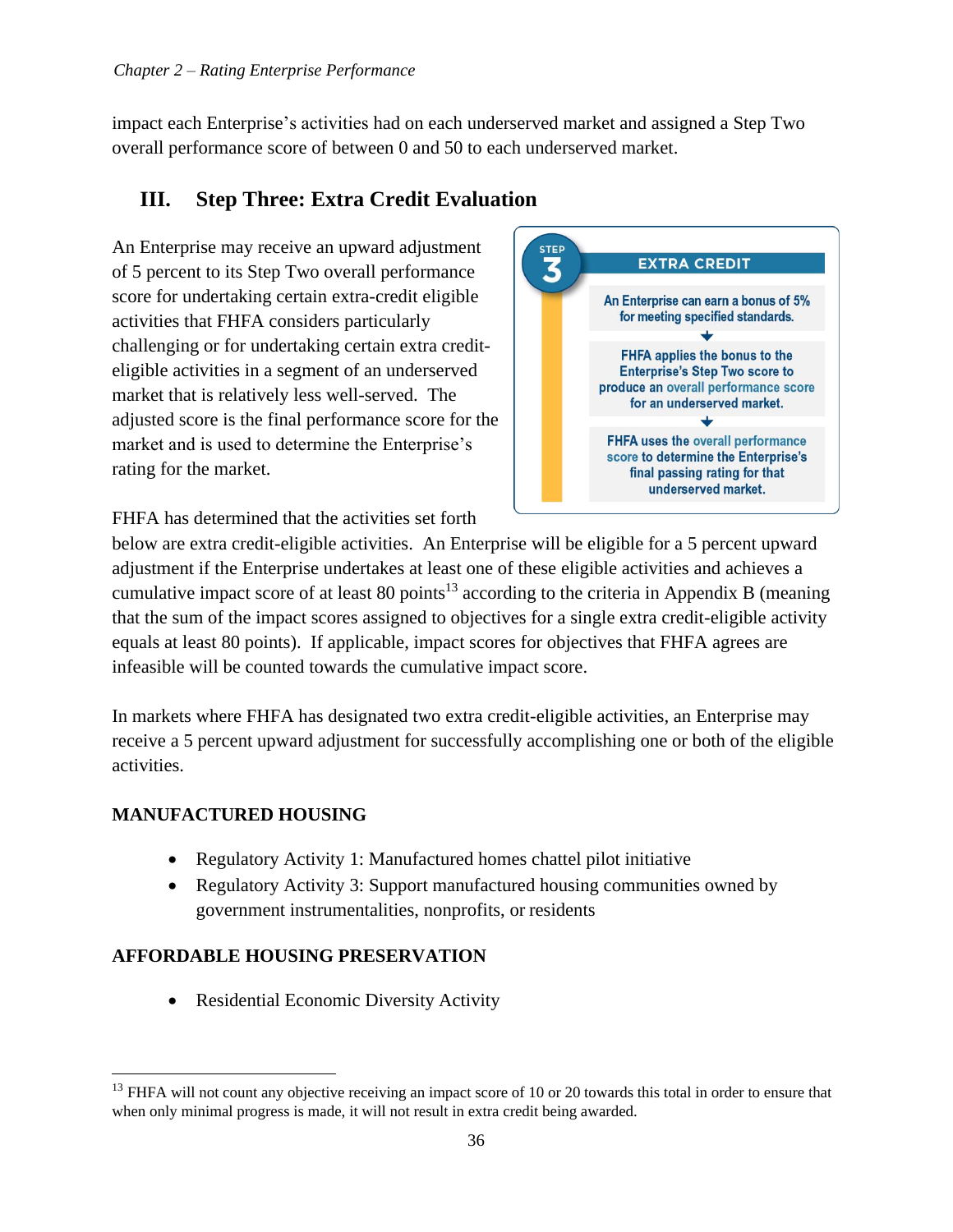#### **RURAL**

- Regulatory Activity 1: High-needs rural regions
- Regulatory Activity 2: High-needs rural populations

## <span id="page-38-0"></span>**IV. Applying the Results of the Evaluation to Determine a Rating**

FHFA will compute an Enterprise's rating for each underserved market as follows:

1. **Compliance determination.** If an Enterprise receives a Step One score of at least 6.5 for an underserved market, it will be considered in compliance with its statutory Duty to Serve obligations for the market. In this circumstance, FHFA will then use Steps Two and Three to determine a final performance score for the Enterprise in each underserved market. If an Enterprise receives a Step One score of less than 6.5 for an underserved market, it will be considered in noncompliance with its statutory Duty to Serve obligations for the market and will receive a rating of "Does Not Comply" for the market. In this circumstance, FHFA nonetheless will evaluate the Enterprise's performance under Steps Two and Three in order to adequately describe these components to the Enterprise and Congress in FHFA's Annual Housing Report to Congress.

An Enterprise's Step One score, whether demonstrating compliance or noncompliance, will not be used for any other part of the evaluation and rating process.

2. **Conversion of final performance scores to ratings.** For an Enterprise that achieved compliance under Step One, FHFA will convert its final performance score after completion of Steps Two and Three into one of three ratings, as provided in the following conversion chart:

| Ratings Chart for Final Performance Scores                                      |        |                                                                 |                                                                |  |  |  |
|---------------------------------------------------------------------------------|--------|-----------------------------------------------------------------|----------------------------------------------------------------|--|--|--|
| ★☆☆<br><b>Complies /</b><br><b>RATING</b><br><b>Needs</b><br><b>Improvement</b> |        | ★★☆<br><b>Complies /</b><br><b>Acceptable</b><br><b>Results</b> | ***<br><b>Complies /</b><br><b>Excellent</b><br><b>Results</b> |  |  |  |
| <b>FINAL</b><br><b>PERFORMANCE</b><br><b>SCORE</b>                              | $<$ 35 | 35 to $< 40$                                                    | 40 to 50                                                       |  |  |  |

 $\mathbf{C}$ **R F F F F C C** 

Appendix C illustrates the complete evaluation process for a hypothetical underserved market in a Plan.

• • •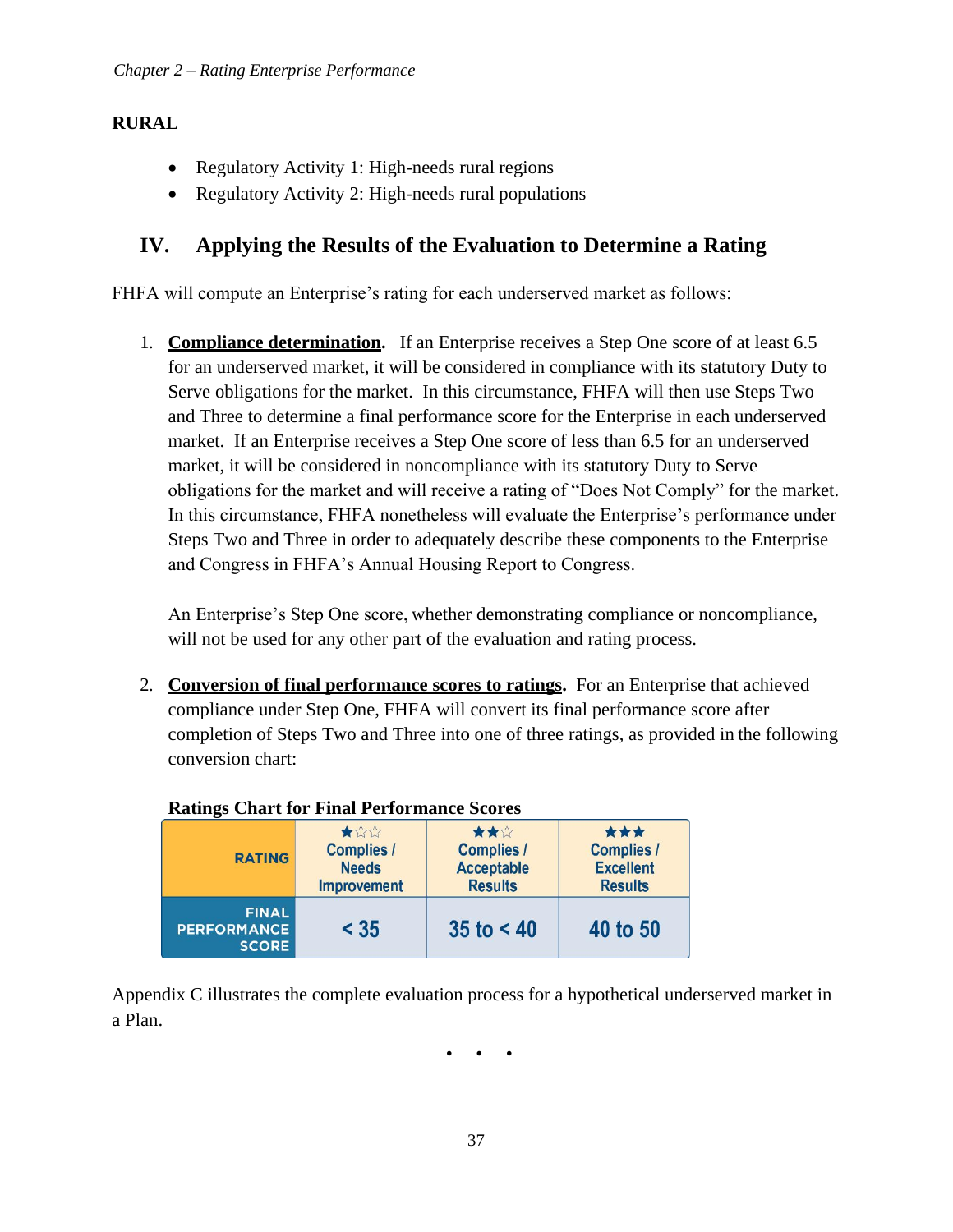|                                                                                                         | <b>UNDERSERVED MARKETS</b>                                                                                                                                                                                                                                                                                                                                            |                                                                                                                                                                                                                                                                                                                                                                                                                                                                                                                                                                                                                                                                                                                                                                                                                                                                                                                                                                                  |                                                                                                                                                                                                                                                                                                                                                                                                                                                                    |  |  |
|---------------------------------------------------------------------------------------------------------|-----------------------------------------------------------------------------------------------------------------------------------------------------------------------------------------------------------------------------------------------------------------------------------------------------------------------------------------------------------------------|----------------------------------------------------------------------------------------------------------------------------------------------------------------------------------------------------------------------------------------------------------------------------------------------------------------------------------------------------------------------------------------------------------------------------------------------------------------------------------------------------------------------------------------------------------------------------------------------------------------------------------------------------------------------------------------------------------------------------------------------------------------------------------------------------------------------------------------------------------------------------------------------------------------------------------------------------------------------------------|--------------------------------------------------------------------------------------------------------------------------------------------------------------------------------------------------------------------------------------------------------------------------------------------------------------------------------------------------------------------------------------------------------------------------------------------------------------------|--|--|
| <b>Activities</b>                                                                                       | <b>Manufactured</b><br><b>Housing</b>                                                                                                                                                                                                                                                                                                                                 | <b>Affordable</b><br><b>Housing</b><br><b>Preservation</b>                                                                                                                                                                                                                                                                                                                                                                                                                                                                                                                                                                                                                                                                                                                                                                                                                                                                                                                       | <b>Rural Area</b>                                                                                                                                                                                                                                                                                                                                                                                                                                                  |  |  |
| <b>Statutorily-</b><br><b>Enumerated</b><br><b>Activities</b><br><b>Regulatory</b><br><b>Activities</b> | None<br>1. Support manufactured<br>homes titled as real<br>property<br>2. Support manufactured<br>homes titled as personal<br>property<br>3. Support manufactured<br>housing communities<br>owned by government<br>instrumentalities,<br>nonprofits, or residents<br>4. Support manufactured<br>housing communities<br>with specified tenant<br>pad lease protections | 1. Section 8<br>2. Section 236 (rental and<br>cooperative housing)<br>3. Section $221(d)(4)$<br>(moderate-income<br>and displaced<br>families)<br>4. Section 202 (elderly)<br>5. Section 811 (persons<br>with disabilities)<br>6. Permanent supportive<br>housing projects<br>(homeless assistance)<br>7. Section 515 (rural<br>rental)<br>8. Low-Income Housing<br><b>Tax Credits</b><br>(LIHTCs-debt)<br>9. Comparable state or<br>local affordable<br>housing programs<br>1. Support small<br>multifamily rental<br>properties financing<br>2. Support multifamily<br>energy efficiency<br>improvements<br>financing<br>3. Support single-family,<br>first lien energy<br>efficiency<br>improvements<br>financing<br>4. Support affordable<br>homeownership<br>preservation (shared<br>equity) financing<br>5. Support HUD's Choice<br>Neighborhoods<br>Initiative (CNI)<br>6. Support HUD's Rental<br>Assistance<br>Demonstration<br>(RAD) Program<br>7. Support purchase or | None<br>1. Support housing in high<br>needs rural regions:<br>· Middle Appalachia<br>• The Lower Mississippi<br>Delta<br>• Colonias<br>• Rural tracts in persistent<br>poverty counties<br>2. Support housing for high-<br>needs rural populations:<br>• Native Americans in<br><b>Indian Areas</b><br>• Agricultural workers<br>3. Support rural small<br>financial institution<br>financing<br>4. Support rural small<br>multifamily rental<br>property activity |  |  |
|                                                                                                         |                                                                                                                                                                                                                                                                                                                                                                       | rehabilitation<br>financing of<br>distressed properties                                                                                                                                                                                                                                                                                                                                                                                                                                                                                                                                                                                                                                                                                                                                                                                                                                                                                                                          |                                                                                                                                                                                                                                                                                                                                                                                                                                                                    |  |  |

## <span id="page-39-0"></span>**Appendix A: Duty to Serve Statutory and Regulatory Activities**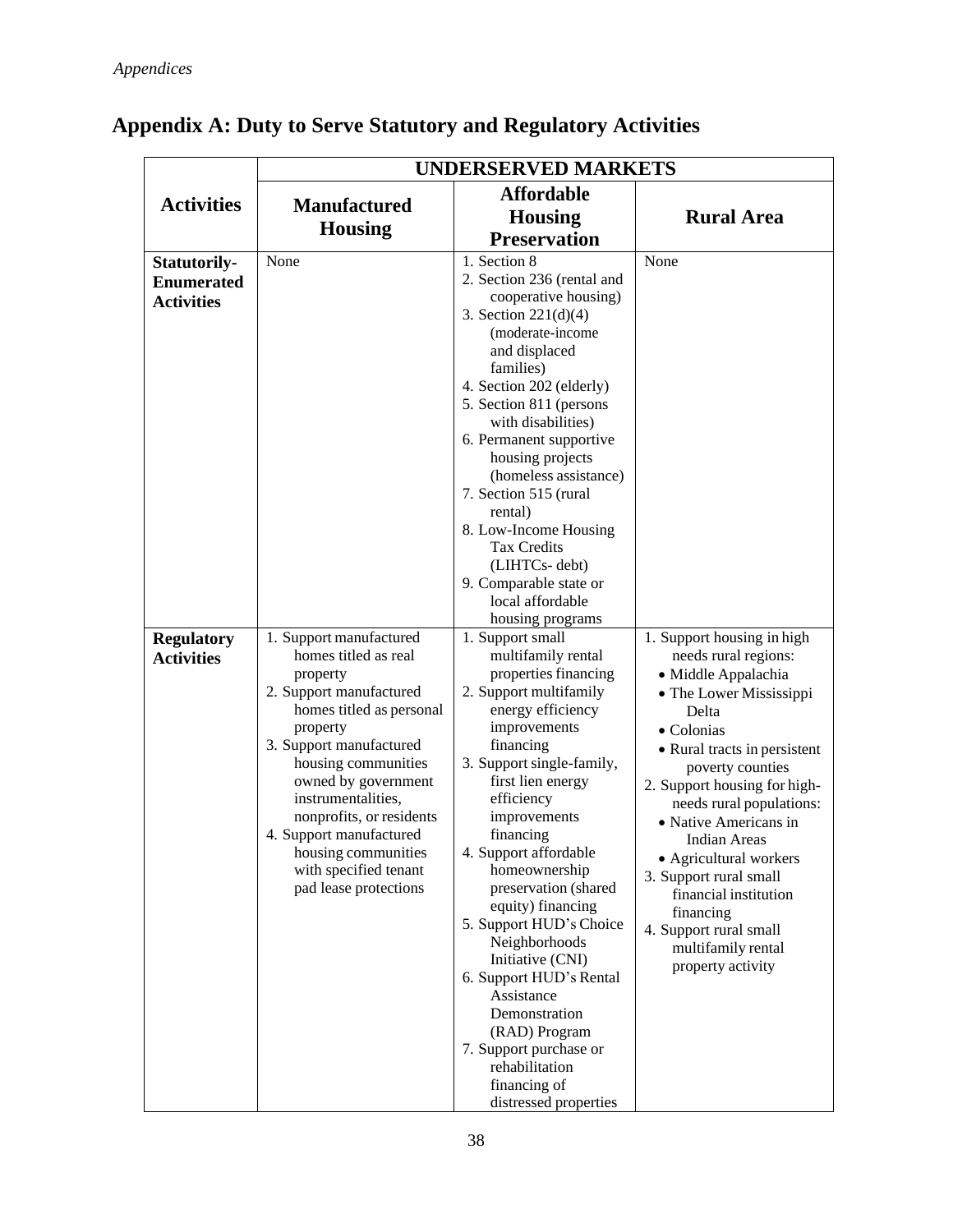## <span id="page-40-0"></span>**Appendix B: Assigning Concept Scores and Step Two Impact Scores to Each Objective**

Before issuing a Non-Objection to an Enterprise's proposed Plan, FHFA will assign a concept score for each objective from 0 to 50 that reflects the expected level of direct or future impact on underserved market needs that the objective would represent if fully achieved, based on the information available to FHFA at that time. At the conclusion of each Plan year, FHFA will conduct a qualitative evaluation of the impact of an Enterprise's performance under each of the objectives in its Plan (Step Two of the evaluation). For each objective, FHFA will assign an impact score from 0 to 50 that reflects the actual level of direct or future impact of the objective on underserved market needs.

FHFA will use criteria in the table below to assign concept scores and impact scores. For any given objective, some of the impact criteria included in the table may not be applicable. An Enterprise's anticipated or actual performance on an objective need not meet all of the criteria for a particular score level in order to receive that score. At FHFA's discretion, exceptional anticipated or actual performance on some of the criteria for a particular score level may compensate for anticipated or actual underperformance on others. However, an Enterprise's anticipated or actual performance of an objective should generally be consistent with the criteria for a particular score level in order to receive that score.

#### Notes:

- A score of 20 represents anticipated or actual impact that exceeds the criteria associated with a score of 10 but falls short of the criteria associated with a score of 30.
- A score of 40 represents anticipated or actual impact that exceeds the criteria associated with a score of 30 but falls short of the criteria associated with a score of 50.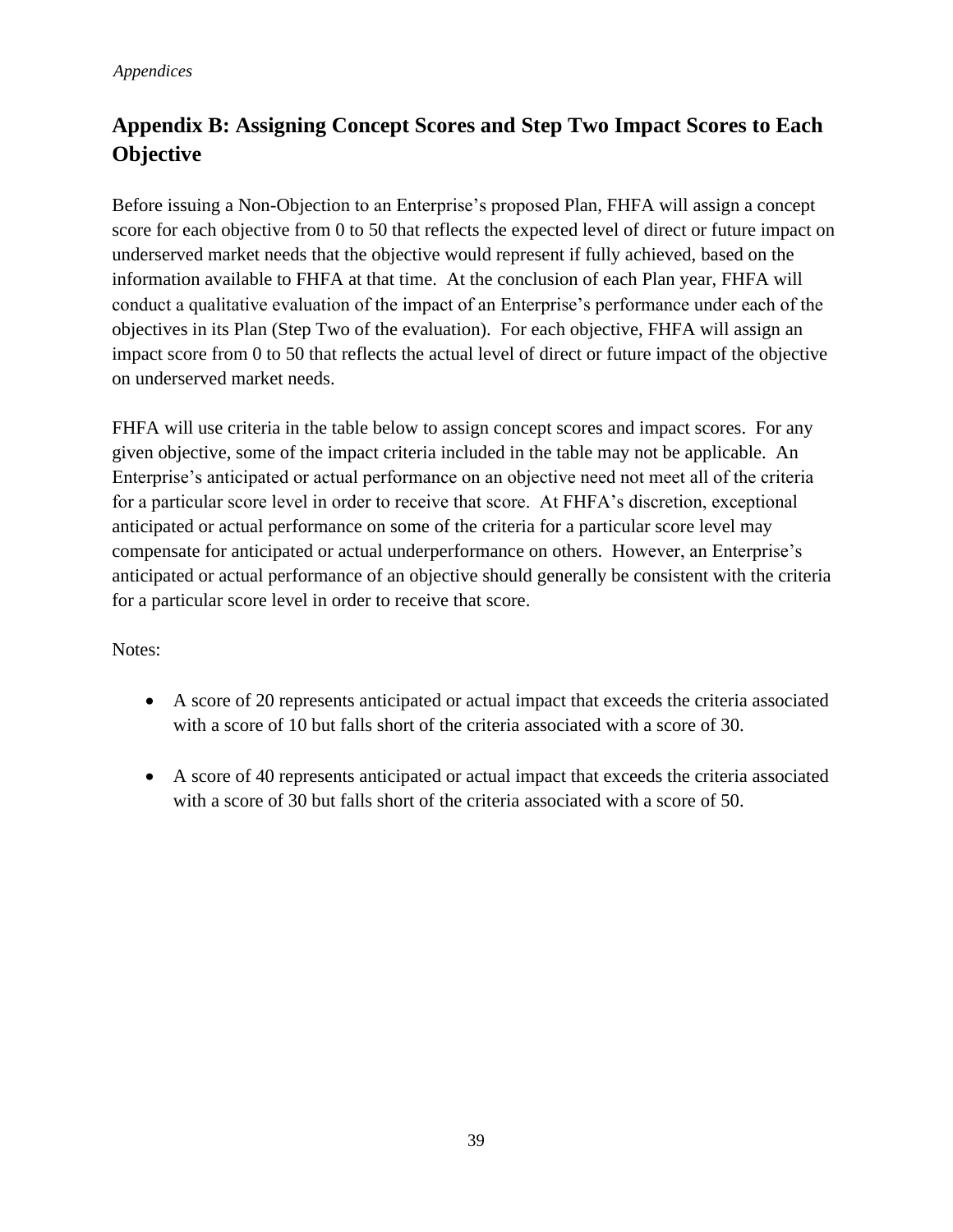#### *Appendices* **Criteria for Assigning Concept Scores and Step Two Impact Scores**

FHFA will use criteria in the table below to assign concept scores and impact scores. The *italicized criteria* indicate the expected level of direct or future impact an objective would represent if fully achieved, and the non-italicized criteria indicate the actual level of direct or future impact.

| <b>Impact</b>                                                         | Score Criteria: Expected (Concept Scores) and Actual (Impact Scores)                                                                                                                                                                                                                                                                                                                        |    |                                                                                                                                                                                                                                                                                                                                                                                                |    |                                                                                                                                                                                                                                                     |
|-----------------------------------------------------------------------|---------------------------------------------------------------------------------------------------------------------------------------------------------------------------------------------------------------------------------------------------------------------------------------------------------------------------------------------------------------------------------------------|----|------------------------------------------------------------------------------------------------------------------------------------------------------------------------------------------------------------------------------------------------------------------------------------------------------------------------------------------------------------------------------------------------|----|-----------------------------------------------------------------------------------------------------------------------------------------------------------------------------------------------------------------------------------------------------|
| <b>Characteristic</b>                                                 | 10                                                                                                                                                                                                                                                                                                                                                                                          | 20 | 30                                                                                                                                                                                                                                                                                                                                                                                             | 40 | 50                                                                                                                                                                                                                                                  |
| <b>Contribution to</b><br>liquidity                                   | If target is met, direct or future<br>impact on liquidity would be minimal,<br>in absolute terms or relative to<br>market needs<br>Had minimal direct or future impact,<br>in absolute terms or relative to market<br>needs                                                                                                                                                                 |    | If target is met, direct or future impact<br>on liquidity would be of sufficient size<br>and scope to have a meaningful, if not<br>necessarily large, impact in absolute<br>terms or relative to market needs<br>Direct or future increases were of<br>sufficient size and scope to have a<br>meaningful, if not necessarily large,<br>impact in absolute terms or relative to<br>market needs |    | If target is met, direct or future<br>impact on liquidity would be very<br>large, in absolute terms or relative<br>to critical market needs<br>Had very large direct or future<br>impact, in absolute terms or relative<br>to critical market needs |
| <b>Extent of</b><br>achievements<br>relative to<br>baseline           | Target represents a decline from<br>recent practice or performance<br>Achievements represented a decline<br>from recent practice or performance                                                                                                                                                                                                                                             |    | Target represents a meaningful<br>expansion of recent practice or<br>performance<br>Achievements represented a<br>meaningful expansion of recent<br>practice or performance                                                                                                                                                                                                                    |    | Target far surpasses recent practice<br>or performance<br>Achievements far surpassed recent<br>practice or performance                                                                                                                              |
| Level of effort,<br>in light of<br>applicable<br>market<br>conditions | Planned actions are not challenging<br>and require minimal expenditure of<br>effort or commitment of resources; no<br>indication the Enterprise would<br>encounter difficulty in doing more<br>Actions were not challenging and<br>required minimal expenditure of<br>effort or commitment of resources; no<br>indication the Enterprise would have<br>encountered difficulty in doing more |    | Planned actions are routine and would<br>require a moderate expenditure of<br>effort or commitment of resources<br>Actions were routine and required a<br>moderate expenditure of effort or<br>commitment of resources                                                                                                                                                                         |    | Planned actions are complex and<br>would require a very large<br>expenditure of effort or commitment<br>of resources<br>Actions were complex and required<br>a very large expenditure of effort or<br>commitment of resources                       |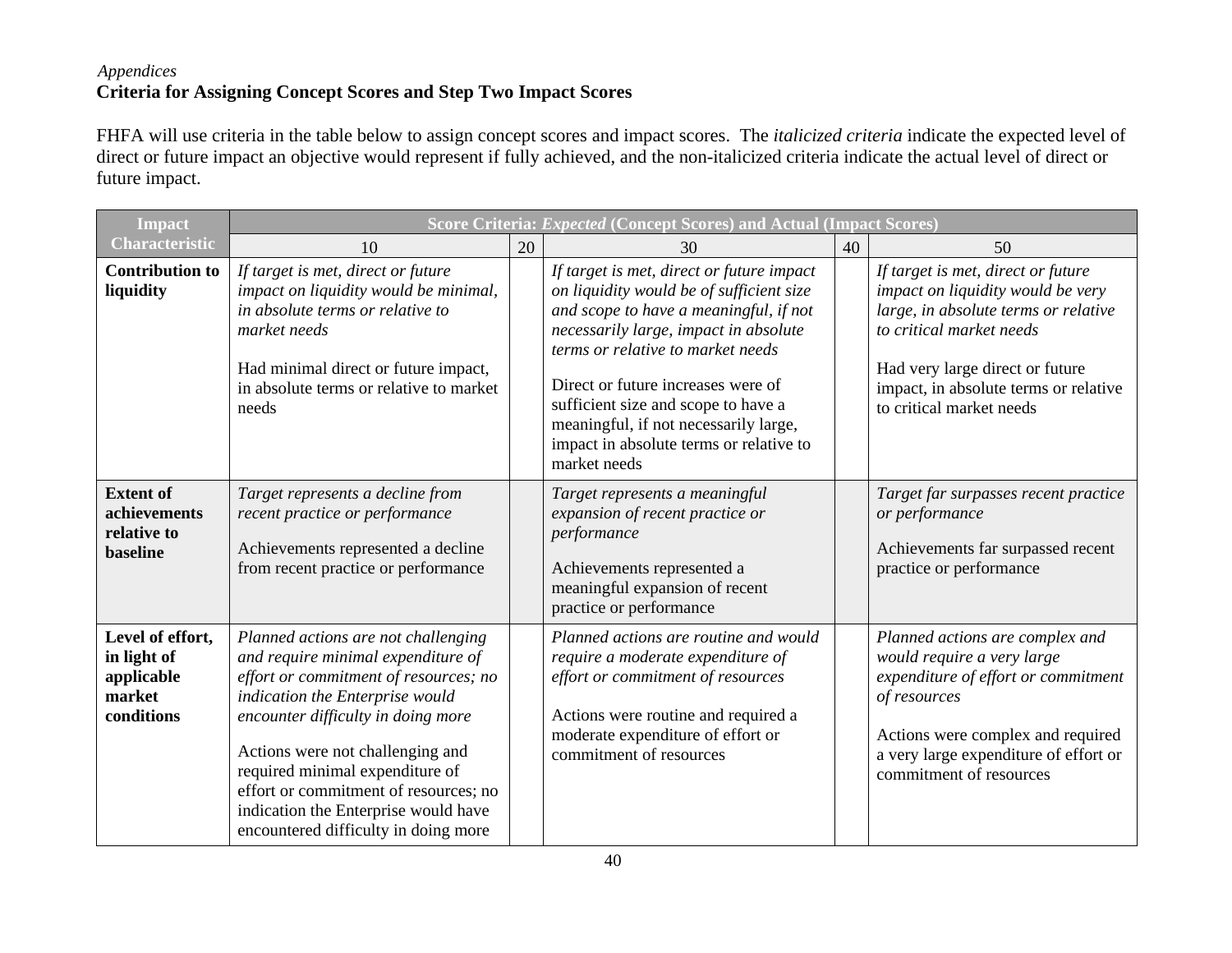| Appendices                                                 |                                                                                                                                                                                                                                                                                                              |                                                                                                                                                                                                                                                                                                                                                                       |                                                                                                                                                                                                                                                                                                               |
|------------------------------------------------------------|--------------------------------------------------------------------------------------------------------------------------------------------------------------------------------------------------------------------------------------------------------------------------------------------------------------|-----------------------------------------------------------------------------------------------------------------------------------------------------------------------------------------------------------------------------------------------------------------------------------------------------------------------------------------------------------------------|---------------------------------------------------------------------------------------------------------------------------------------------------------------------------------------------------------------------------------------------------------------------------------------------------------------|
| <b>Approach and</b><br>design                              | Planned actions are poorly designed<br>or poorly targeted to address an<br>underserved market need, or the<br>Enterprise has provided insufficient<br>detail to enable FHFA to assess its<br>planned approach<br>Actions were poorly designed or<br>poorly targeted to address an<br>underserved market need | Planned actions are well-designed and<br>well-targeted to address an<br>underserved market need, but not<br>necessarily innovative; the Enterprise<br>has provided sufficient detail to enable<br>FHFA to assess its planned approach<br>Actions were well-designed and well-<br>targeted to address an underserved<br>market need, but not necessarily<br>innovative | Planned actions represent<br>extraordinary innovation to<br>effectively address a critical<br>underserved market need<br>Actions represented extraordinary<br>innovation to effectively address a<br>critical underserved market need                                                                         |
| <b>Contribution to</b><br>future practice                  | Enterprise provides no indication that<br>planned actions or findings will<br>inform future practice<br>Enterprise provided no indication that<br>actions or findings will inform future<br>practice                                                                                                         | Enterprise indicates an openness to<br>incorporating what it learns into future<br>practice<br>Enterprise indicated an openness to<br>incorporating what it learned into future<br>practice                                                                                                                                                                           | Enterprise commits to specific next<br>steps that build on planned actions or<br>findings<br>Enterprise committed to specific next<br>steps that build on actions or findings                                                                                                                                 |
| <b>Contribution to</b><br>knowledge                        | No evidence that planned actions will<br>advance knowledge of underserved<br>market needs or how to address them<br>Did not advance the field's<br>knowledge of underserved market<br>needs or how to address them                                                                                           | Planned actions will make a<br>meaningful contribution to knowledge<br>of underserved market needs or how to<br>address them<br>Made meaningful contribution to<br>knowledge of underserved market<br>needs or how to address them                                                                                                                                    | Planned actions will break new<br>ground on the field's understanding<br>of underserved market needs or<br>provide actionable insights on how to<br>address them<br>Broke new ground on the field's<br>understanding of underserved market<br>needs or provided actionable insights<br>on how to address them |
| <b>Responsiveness</b><br>to public input,<br>if applicable | No evidence that planned actions<br>reflect consideration of public input                                                                                                                                                                                                                                    | Enterprise describes how it considered<br>public input during Plan development;<br>provides some indication that it made<br>adjustments to planned actions in<br>response to public input                                                                                                                                                                             | Enterprise describes how public input<br>led to specific changes in its planned<br>actions that strengthened its<br>commitment to an underserved<br>market                                                                                                                                                    |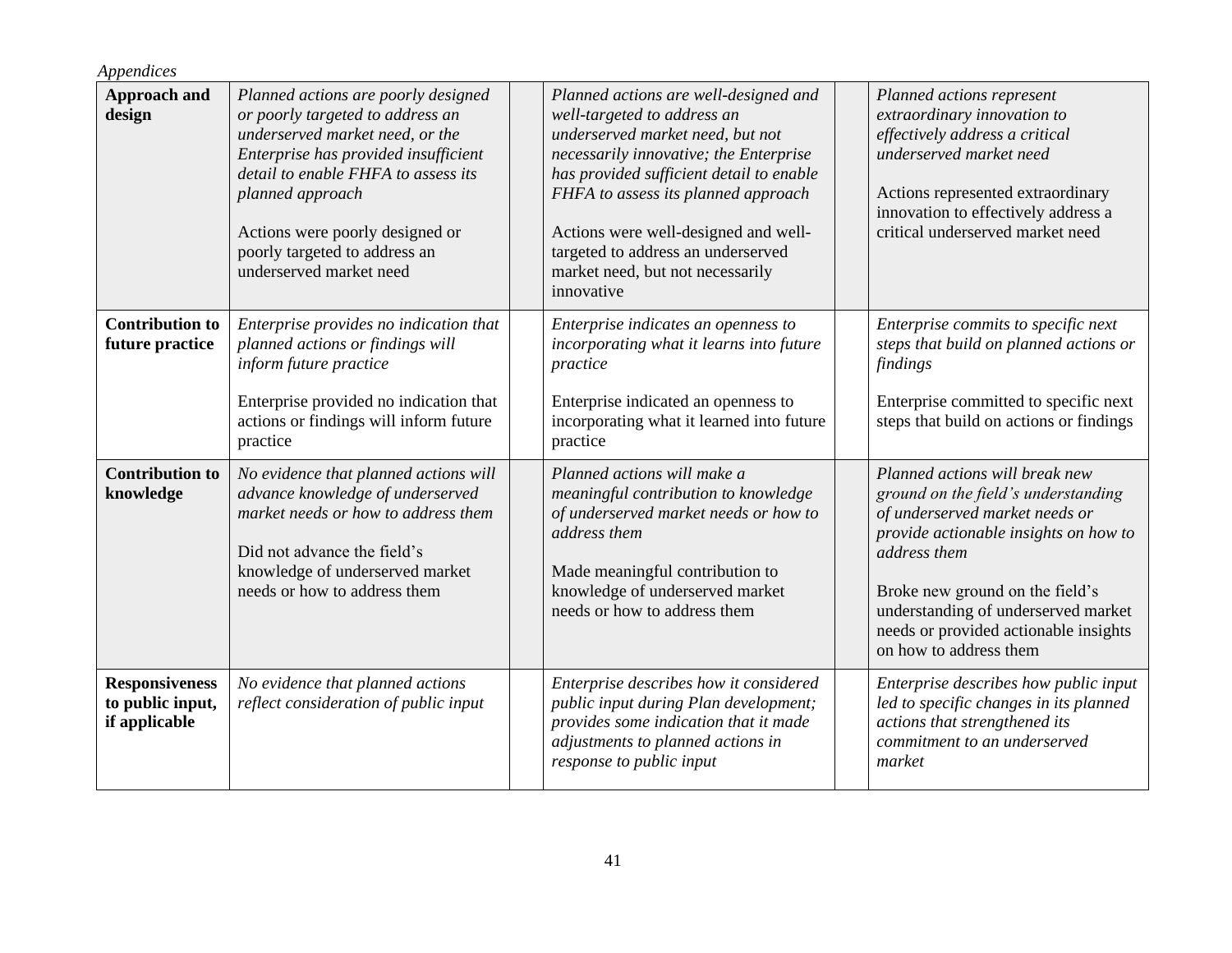## <span id="page-43-0"></span>**Appendix C: Illustrating the Evaluation Process**

This Appendix provides a hypothetical scenario illustrating the annual evaluation process that results in a publicly released rating.

#### **Step One: Compliance Determination**

In Step One, FHFA measures an Enterprise's achievement of each of the objectives in an underserved market in its Plan, in order to determine whether the Enterprise is in compliance with its statutory Duty to Serve obligations for the underserved market.

For example, assume that in a given year, an Enterprise included ten objectives under three activities – A, B, and C – in an underserved market section of its Plan. If the Enterprise achieved the target for five objectives, met or exceeded the baseline but fell short of the target for three objectives, and did not meet the baseline or target for two objectives, it would receive an average score of 6.5 under Step One, as shown below.

|                | <b>Activity</b> | <b>Evaluation</b><br>Area | <b>Level of Accomplishment</b>                                                                                                           | <b>Score</b>   |
|----------------|-----------------|---------------------------|------------------------------------------------------------------------------------------------------------------------------------------|----------------|
| 1              | $\mathsf{A}$    | Loan<br>purchase          | Achieved target                                                                                                                          | 10             |
| $\overline{2}$ | A               | Outreach                  | Achieved target                                                                                                                          | 10             |
| 3              | $\mathsf{A}$    | Loan<br>product           | Substantial progress - level of effort already<br>expended exceeds the level of effort that remains<br>to be expended to meet the target | 5              |
| $\overline{4}$ | B               | Loan<br>purchase          | Substantial progress – exceeded baseline but fell<br>short of target                                                                     | 5              |
| 5              | B               | Loan<br>product           | Minimal progress - level of effort required to meet<br>the target exceeds the level of effort already<br>expended                        | $\overline{0}$ |
| 6              | B               | Loan<br>product           | Substantial progress - level of effort already<br>expended exceeds the level of effort that remains<br>to be expended to meet the target | 5              |
| $\overline{7}$ | B               | Outreach                  | Achieved target                                                                                                                          | 10             |
| 8              | $\mathsf{C}$    | Loan<br>product           | Achieved target                                                                                                                          | 10             |
| 9              | $\mathcal{C}$   | Outreach                  | Achieved target                                                                                                                          | 10             |
| 10             | $\mathcal{C}$   | Investment                | Minimal progress – did not meet baseline                                                                                                 | $\overline{0}$ |
|                |                 |                           | <b>Average Score =</b>                                                                                                                   | 6.5            |

The average score of 6.5 means that the Enterprise has complied with its statutory Duty to Serve obligations for the market. As shown in the examples below, the Enterprise's performance is then evaluated under Steps Two and Three to determine a final performance score for the Enterprise for the market, which is then converted into one of the three ratings for the market.